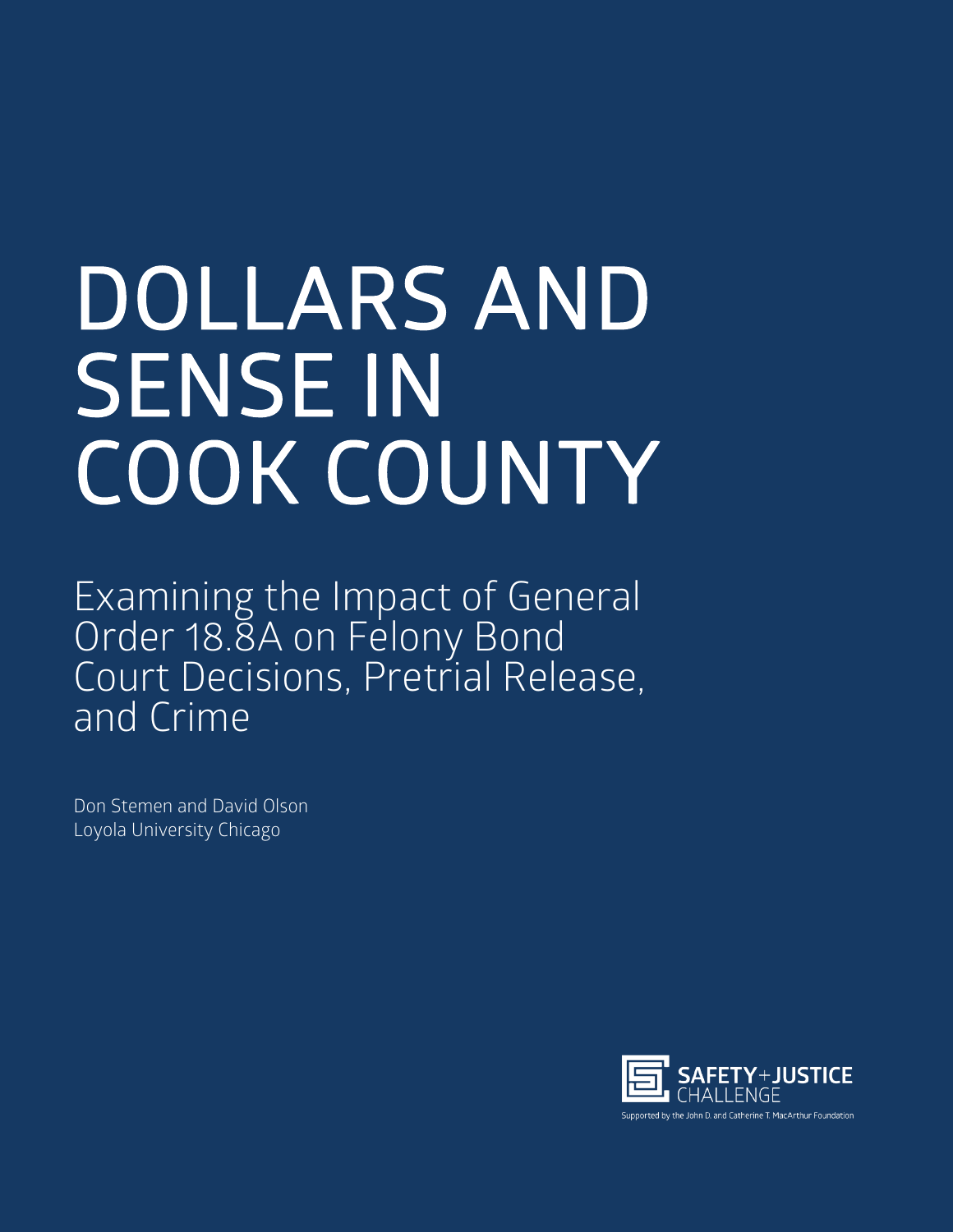This research was supported by the John D. and Catherine T. MacArthur Foundation through the Safety and Justice Challenge Research Consortium (Consortium). Launched in 2019, the Consortium advances criminal justice research, grounded in the efforts and data of Safety and Justice Challenge sites, to expand the field's collective knowledge of how to safely reduce the overuse and misuse of jails and racial and ethnic disparities through fair and effective pretrial reforms. The Consortium is comprised of research organizations who develop and are granted projects under independent review by a panel of academic, policy, and practice experts, including individuals with lived experience. The Consortium is managed by the CUNY Institute for State and Local Governance.





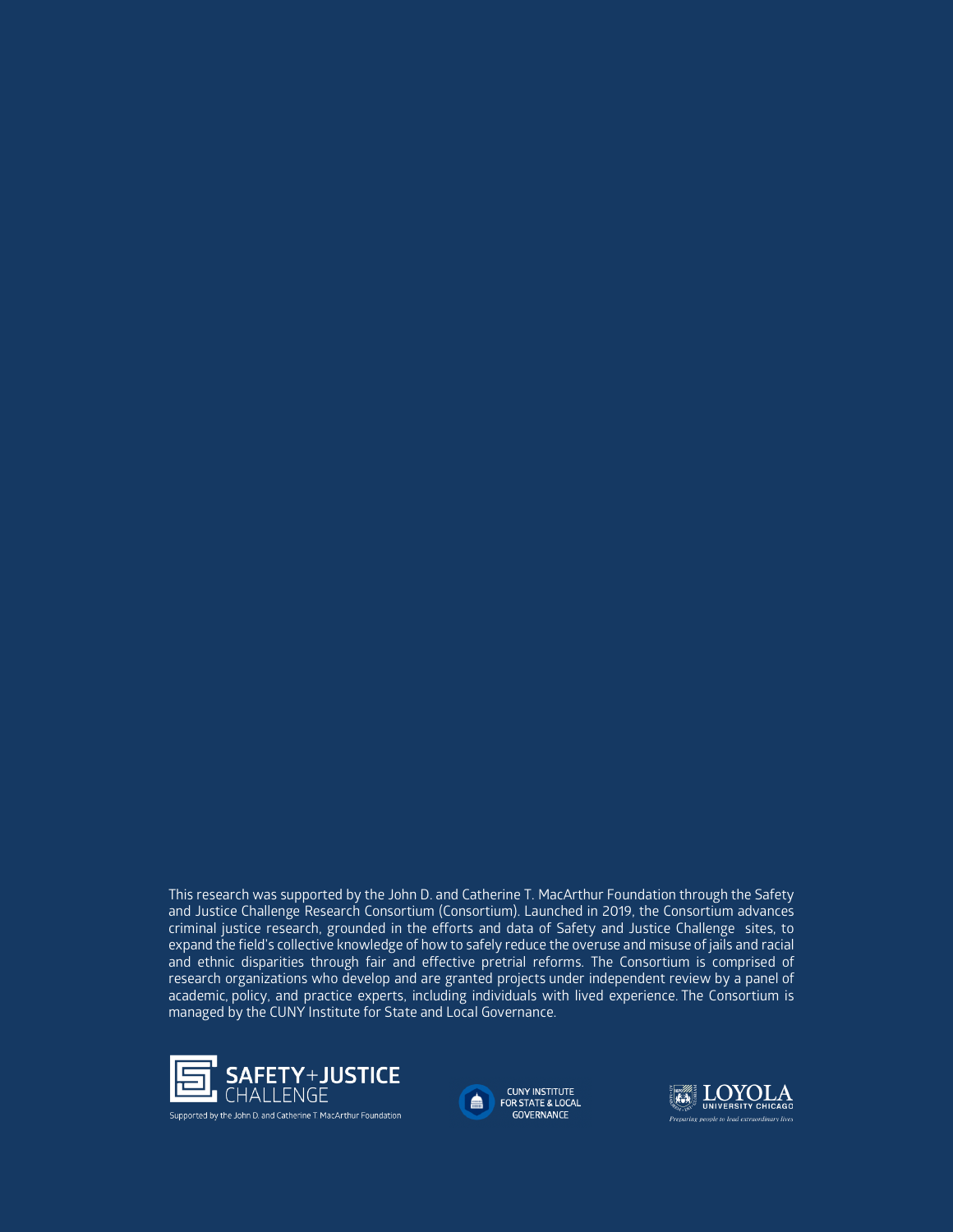# **Contents**

| <b>INTRODUCTION</b>                                                                     | $\overline{\mathbf{1}}$ |
|-----------------------------------------------------------------------------------------|-------------------------|
| A NOTE ON DATA AND METHODS                                                              | 3                       |
| <b>BOND COURT DECISIONS</b>                                                             | 5                       |
| <b>PRETRIAL RELEASE</b>                                                                 | 8                       |
| <b>PRETRIAL RELEASE OUTCOMES</b>                                                        | 10                      |
| <b>FAILURE TO APPEAR</b><br><b>NEW CRIMINAL ACTIVITY</b>                                | 10<br>10                |
| NEW VIOLENT CRIMINAL ACTIVITY                                                           | 11                      |
| <b>AGGREGATE LEVELS OF CRIME</b>                                                        | 12                      |
| <b>CONCLUSION</b>                                                                       | 13                      |
| <b>APPENDICES</b>                                                                       | 14                      |
| <b>APPENDIX A - DATA AND METHODS</b><br><b>APPENDIX B - LOGISTIC REGRESSION RESULTS</b> | 14<br>18                |
| <b>NOTES</b>                                                                            | 26                      |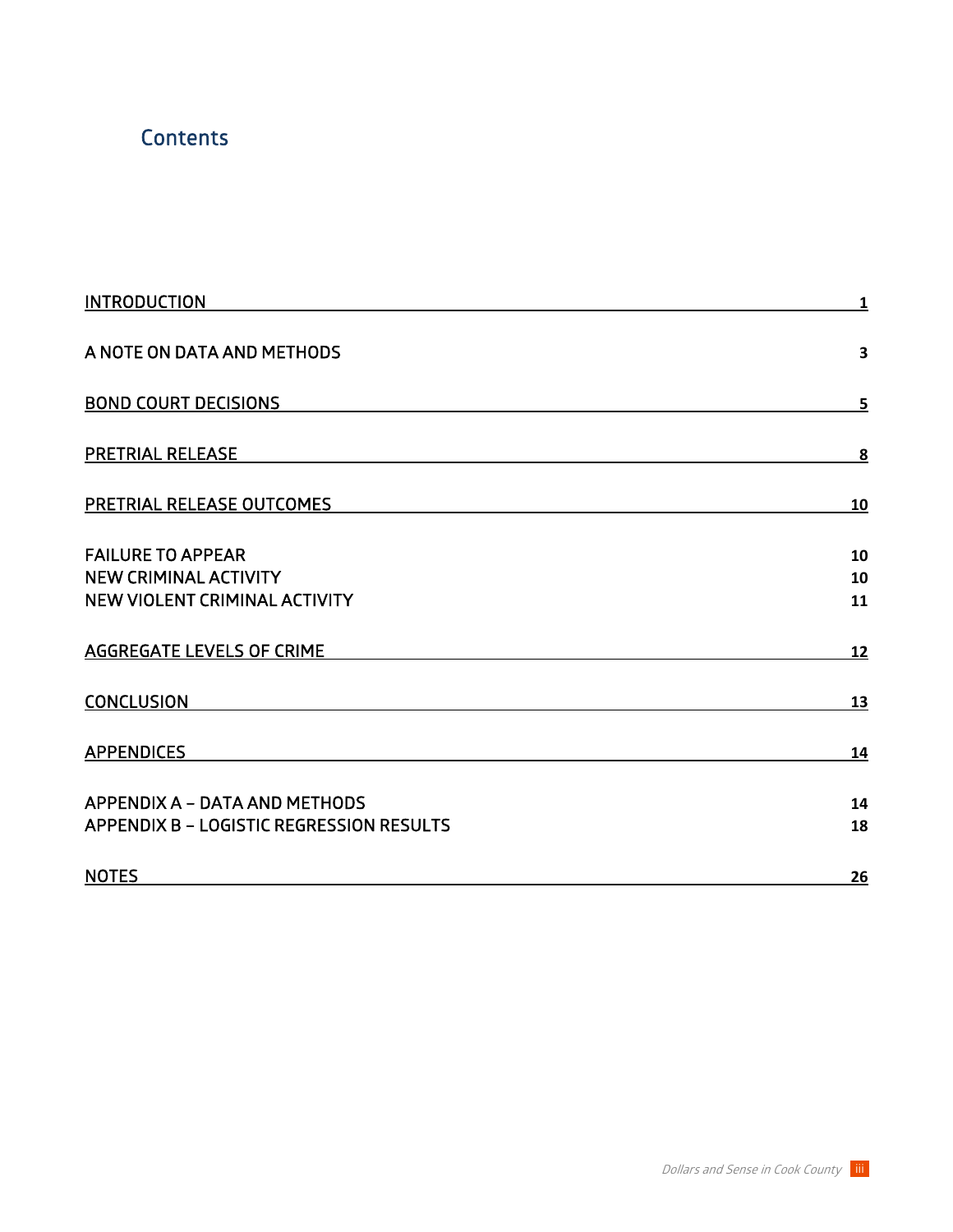iv Dollars and Sense in Cook County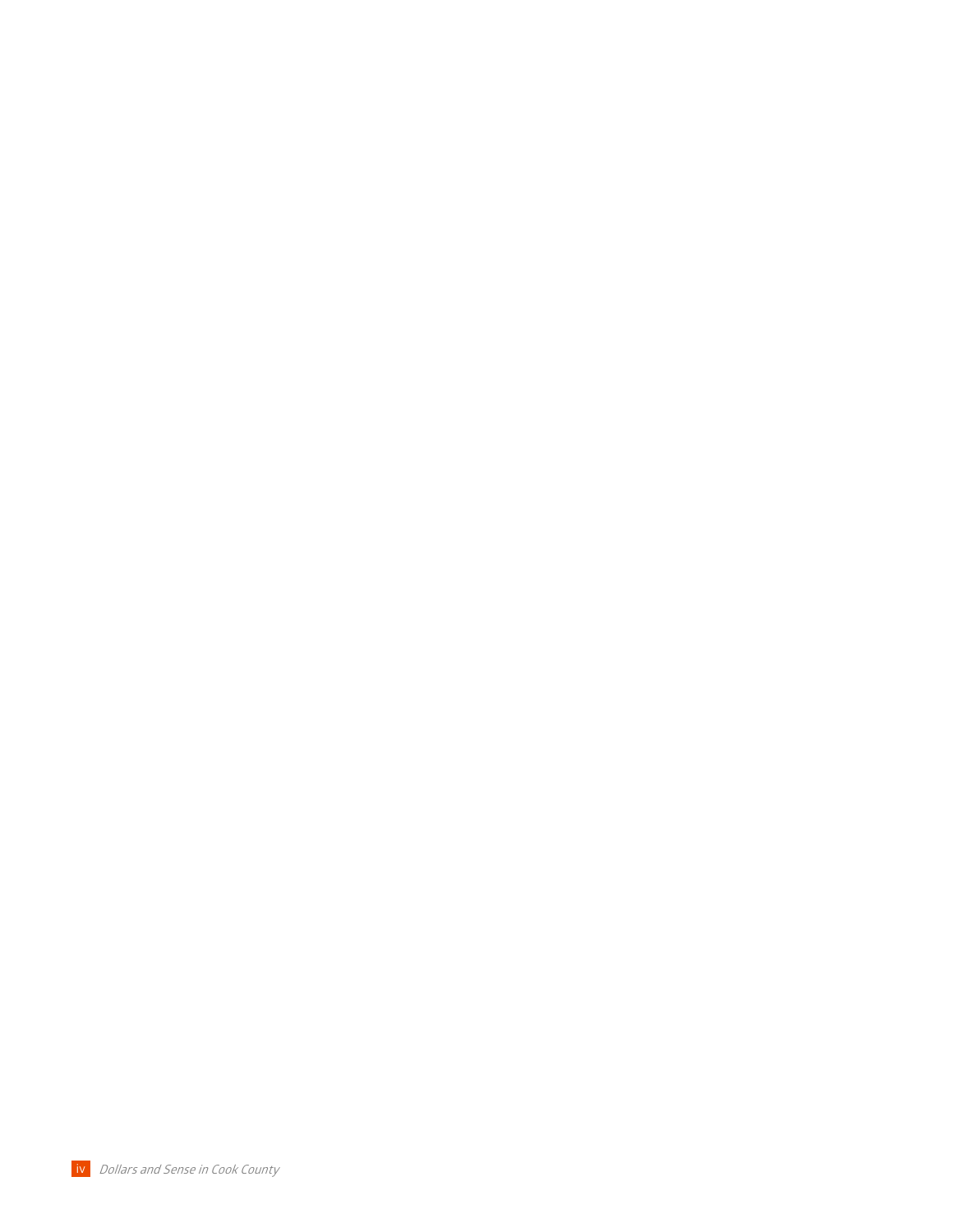# DOLLARS AND SENSE IN COOK COUNTY

Examining the impact of General Order 18.8A on felony bond court decisions, pretrial release, and crime

# INTRODUCTION

ail reform efforts across the United States have accelerated in recent years, driven by concerns about ail reform efforts across the United States has accelerated in recent years, driven by concern<br>the overuse of monetary bail, the potentially<br>disparate impact of postrial detention on poet and disparate impact of pretrial detention on poor and minority defendants, and the effects of bail decisions on local jail populations. Proponents of bail reform advocate for reducing or eliminating the use of monetary bail, arguing that many defendants are held in jail pretrial solely because they cannot afford to post bail. Opponents counter that reducing the use of monetary bail or increasing the number of people released pretrial could result in more defendants failing to appear for court hearings (FTAs) or committing crimes while on pretrial release.

Evaluations of recent bail reform efforts indicate that these efforts have not been associated with increases in new criminal activity. In 2017, for example, New Jersey eliminated cash bail, resulting in a drop in the number of pretrial detainees but no change in crime rates.<sup>1</sup> An evaluation of New York City's Supervised Release – which allowed judges to release certain defendants under specific supervisory conditions in lieu of monetary bail – found that the program had no impact on FTAs or arrests for new crimes among those released.<sup>2</sup> Similarly, in 2018, the Philadelphia District Attorney's Office created a presumption of no cash bail for twenty-five non-violent offenses; an evaluation of the policy found a 41% reduction in the use of monetary bail and a 22% reduction in pretrial detention, but no increase in FTAs or new criminal charges for those released pretrial.<sup>3</sup>

On September 17, 2017, the Chief Judge of the Circuit Court of Cook County issued General Order 18.8A (GO18.8A) to reform bail practices in Cook County.4 GO18.8A established a decision-making process for bond court judges. Under the order, bond court judges were to first determine whether a defendant should be released pretrial and, if not, hold the defendant in jail. If the defendant could be released, GO18.8A created a presumption of release without monetary bail; however, if monetary bail was necessary, the order stated that bail should be set at an amount affordable for the defendant. In the end, GO18.8A established a

presumption of release without monetary bail for the large majority of defendants in Cook County and encouraged the use of lower bail amounts for those required to post monetary bail.

A debate has played out in the media regarding the link between GO18.8A, the types of individuals released pretrial, and the number and percent of individuals charged with a new crime while on pretrial release. The debate centers around an evaluation of GO18.8A conducted by the Office of the Chief Judge (OCJ).<sup>5</sup> The OCJ's evaluation found that the number and percent of felony defendants released pretrial increased after GO18.8A but that the percent of felony defendants charged with a new crime while on pretrial release was similar before and after GO18.8A.

Subsequent analyses by the media $6$  and academics<sup>7</sup> suggested that the OCJ's evaluation underestimated the percent of defendants charged with a new crime after GO18.8A. These subsequent analyses identified several methodological problems with the OCJ's evaluation that could potentially influence the findings: a truncated followup period for individuals released after GO18.8A, a failure to account for seasonality in follow-up periods for individuals released before and after GO18.8A, and a conservative definition of violent offenses used to estimate rates of new violent criminal activity of those released. These critiques suggested that GO18.8A may have led to an increase in new criminal activity of those released pretrial and contributed directly to increases in crime in Chicago and Cook County.

These subsequent analyses, however, also suffer from methodological problems similar to those in the OCJ's evaluation. By relying on the same public data collected and distributed by the OCJ, these analyses were unable to correct for the critiques made of the OCJ's analyses – namely a truncated follow-up period and a failure to account for seasonality – without making assumptions about, and estimations of, underlying recidivism rates of those released.8 More importantly, the analyses were unable to verify or refute the OCJ's analyses of bond court decisions, release rates, or new criminal activity through the independent analysis of defendant- and charge-level court or jail data. As a result of these methodological shortcomings and contradictory findings, the actual impact of GO18.8A remains unclear. Missing from the discussion to date, is a rigorous, objective, external assessment of the impact of GO18.8A that can correct for these problems.

With data provided to the Institute for State and Local Governance (ISLG) at the City University of New York, Loyola University Chicago's Center for Criminal Justice Research, Policy, and Practice undertook an evaluation of the impact of GO18.8A on four outcomes: bond court decisions, pretrial release, pretrial release outcomes (FTAs, new criminal activity, and new violent criminal activity), and crime rates. This research was funded as part of the John D. and Catherine T. MacArthur Foundation's Safety and Justice Challenge Research Consortium.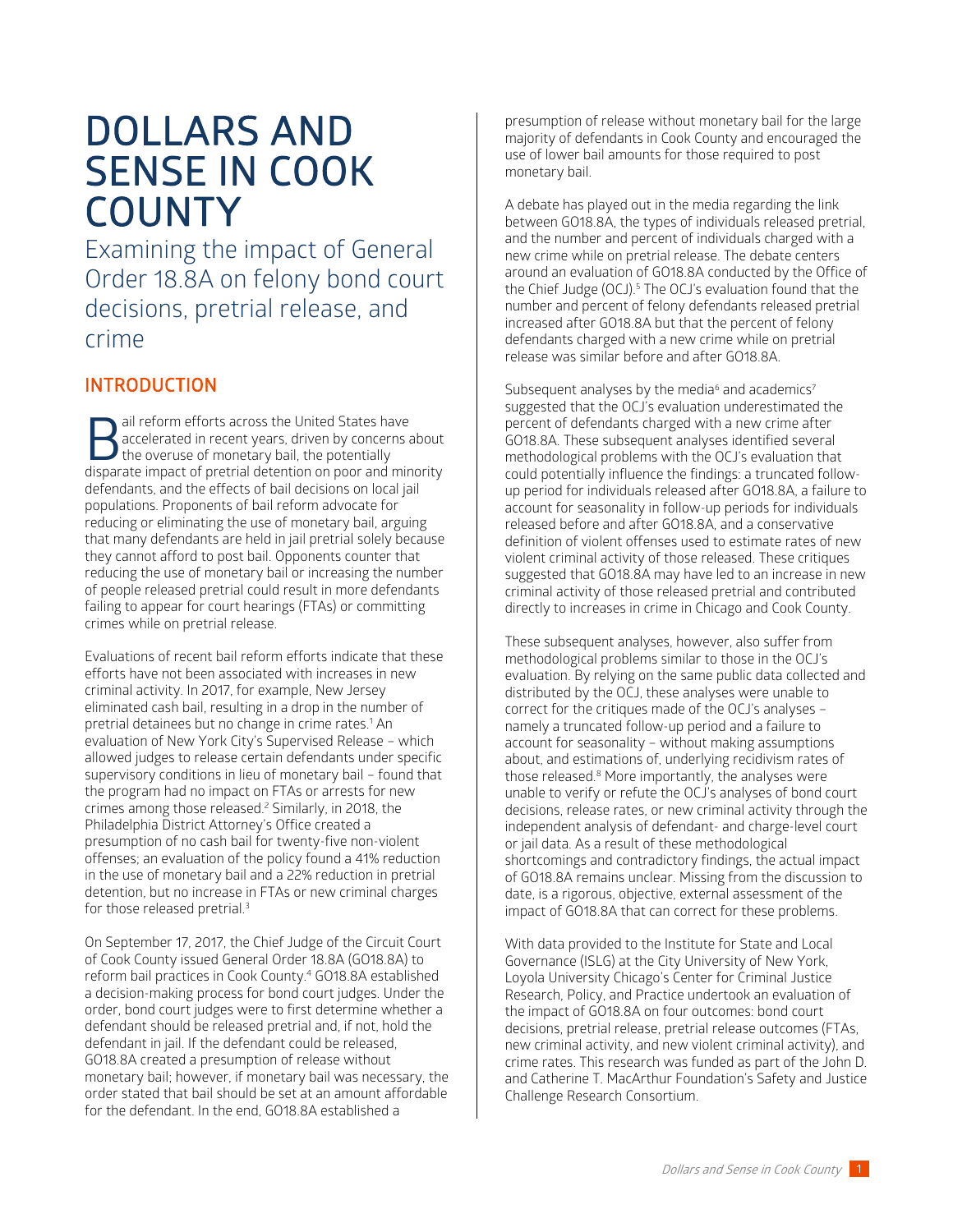# PRIMARY FINDINGS

# GO18.8A increased the use of I-Bonds and reduced the costs of bail for defendants





of defendants received an I-Bond before GO18.8A

of defendants received an I-Bond after GO18.8A



3,559 more defendants received an I-Bond in the six months after GO18.8A who would not have received one before



\$31.4 million in bond costs were avoided by defendants in the six months after GO18.8A due to increased use of I-Bonds and lower D-Bond amounts

# GO18.8A increased the percent and number of people released pretrial



Before GO18.8A After GO18.8A

77% of defendants were released pretrial before GO18.8A

81% of defendants were released pretrial after GO18.8A

500 more defendants were released in the six months after GO18.8A than would have been if release rates had remained unchanged



# GO18.8A had no effect on new criminal activity or crime



17% of defendants released before GO18.8A failed to appear for a court hearing

 $20\%$  of defendants released after GO18.8A failed to appear for a court hearing



There was no statistically significant change in the amount of crime in Chicago in the year after GO18.8A



17% of defendants released before and after GO18.8A had a new criminal case filed while on pretrial release



 $3\%$  of defendants released before and after GO18.8A had a new violent criminal case filed while on pretrial release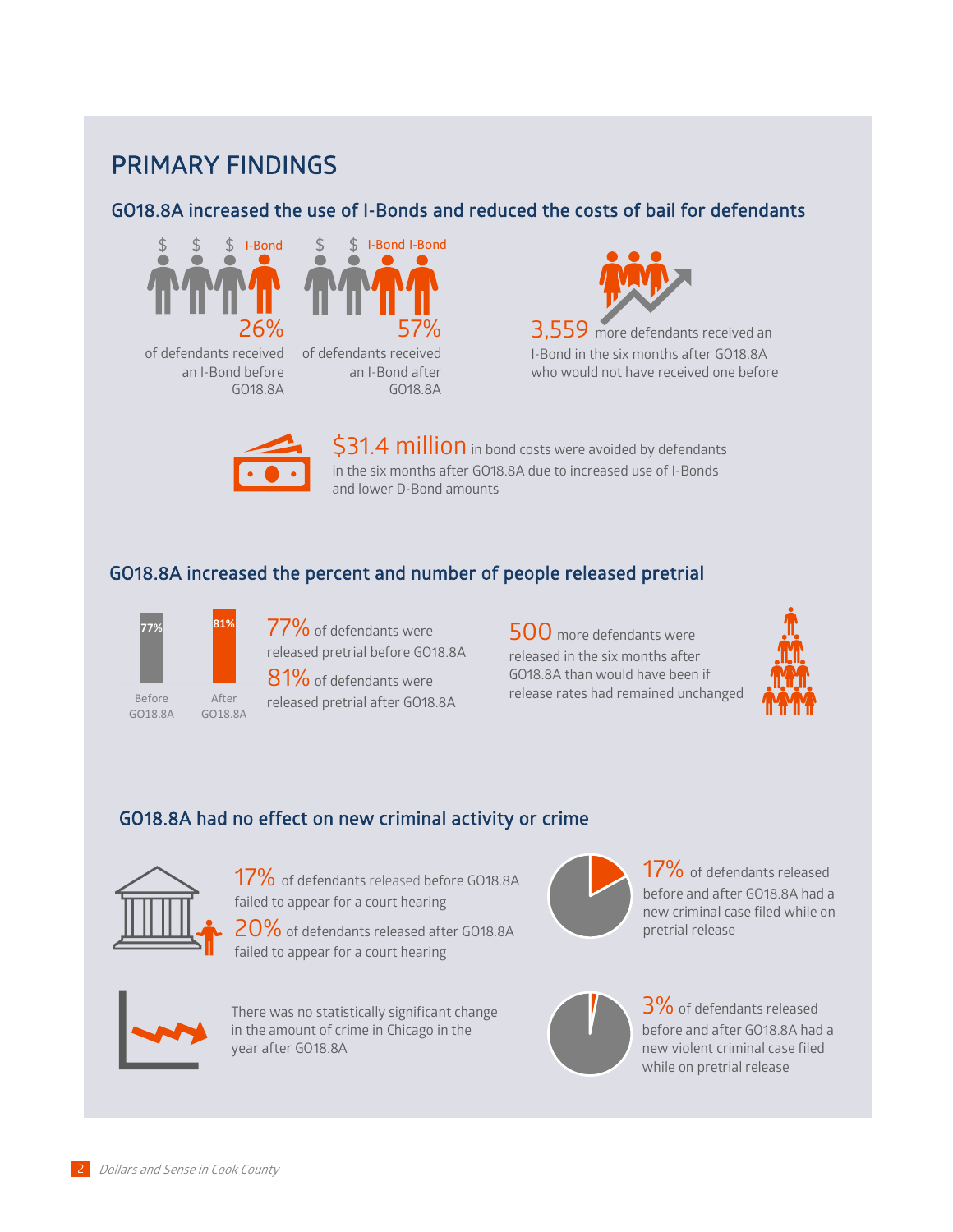# A NOTE ON DATA AND METHODS

This report details two sets of analyses: 1) an analysis of bond court decisions, pretrial release, and pretrial release outcomes for defendants charged with felonies in Cook County and 2) an analysis of crime rates in Chicago. This section briefly details the data and methods used in the analyses. For a detailed description of data and analytic methods see Appendix A.

#### Felony Bond Court Decisions and Pretrial Release

The analyses of felony bond court decisions, pretrial release, and pretrial release outcomes relied on data for all cases filed in the Circuit Court of Cook County between January 1, 2013 and April 30, 2019, all defendants screened using the Public Safety Assessment (PSA)9 between October 1, 2015 and April 30, 2019, and all individuals admitted to or released from the Cook County jail between May 1, 2013 and May 2, 2019. These data provided information on defendant demographics, charges, bond court decisions, and jail bookings and releases.

The analyses examined two groups of defendants: a pre-GO18.8A cohort consisting of all defendants with an initial felony bond court hearing in the six months between November 1, 2015 and April 30, 2016 and a post-GO18.8A cohort consisting of all defendants with an initial felony bond court hearing in the six months between November 1, 2017 and April 30, 2018. Overall, the analyses included 12,756 defendants in the pre-GO18.8A cohort and 11,372 defendants in the post-GO18.8A cohort. For each cohort, a series of outcomes were tracked from the initial bond court date until the case was disposed or for twelve months, whichever came first. This follow-up period ensured the same duration of at-risk periods for both pre- and post-GO18.8A cohorts and accounted for potential seasonality during time at risk.

The first outcome examined was the initial felony bond court decision. All individuals arrested for a felony in Cook County appear for a bond court hearing before a judge who sets bail and determines the location and date of the next court appearance. Bond court judges may impose four different bond types:

- Individual recognizance bond (I-Bond) for which defendants are released without having to post monetary bail
- Deposit bond (D-Bond) for which defendants pay 10% of the bail amount in order to secure release from jail
- Cash bond (C-Bond) for which defendants pay the full value of the bail amount in order to secure release from jail
- No bail in which defendants are denied bail and ordered to remain in jail

Judges also may impose electronic monitoring (EM) as a condition of release, which requires defendants to pay a fee before being placed on EM. Based on these options, the analyses categorized the bond decision into four possible outcomes – I-Bond, EM, D/C-Bond, and No Bail – which was used to categorize defendant/cases for subsequent analyses.

The second outcome examined was release pretrial. If a defendant spent any time outside of jail during the followup period, they were considered released pretrial.

For defendants released pretrial, three additional outcomes were examined: failure to appear (FTA), new criminal activity, and new violent criminal activity. FTA was defined as a defendant failing to appear for any court event in the case during the follow-up period. New criminal activity was defined as any new misdemeanor or felony case filed

## General Order 18.8A - Procedures for Bail Hearings and Pretrial Release

This order is intended to ensure no defendant is held in custody prior to trial solely because the defendant cannot afford to post bail, to ensure fairness and the elimination of unjustifiable delay in the administration of justice, to facilitate the just determination of every criminal proceeding, and to preserve the public welfare and secure the fundamental human rights of individuals with interests in criminal court cases,…

- 4. If the court determines that release on bail is not appropriate, the court shall…make one or more of the following findings and state the finding(s), together with sufficient supporting facts, on the record in open court:
	- a. the defendant will not appear as required, and no condition or combination of conditions of release can reasonably assure the defendant 's appearance in court; or
	- b. the defendant poses a real and present threat to any person or persons….
- 5. When setting bail, there shall be a presumption that any conditions of release imposed shall be non-monetary in nature, and the court shall impose the least restrictive conditions or combination of conditions necessary to reasonably assure the appearance of the defendant for further court proceedings….
- 7. When the court determines that monetary bail is a necessary condition of release, the court shall, in substance, make the following findings and state them, together with sufficient supporting facts, on the record in open court:

a. no other conditions of release, without monetary bail, will reasonably assure the defendant 's appearance in court;

b. the amount of bail is not oppressive, is considerate of the financial ability of the defendant, and the defendant has the present ability to pay the amount necessary to secure his or her release on bail…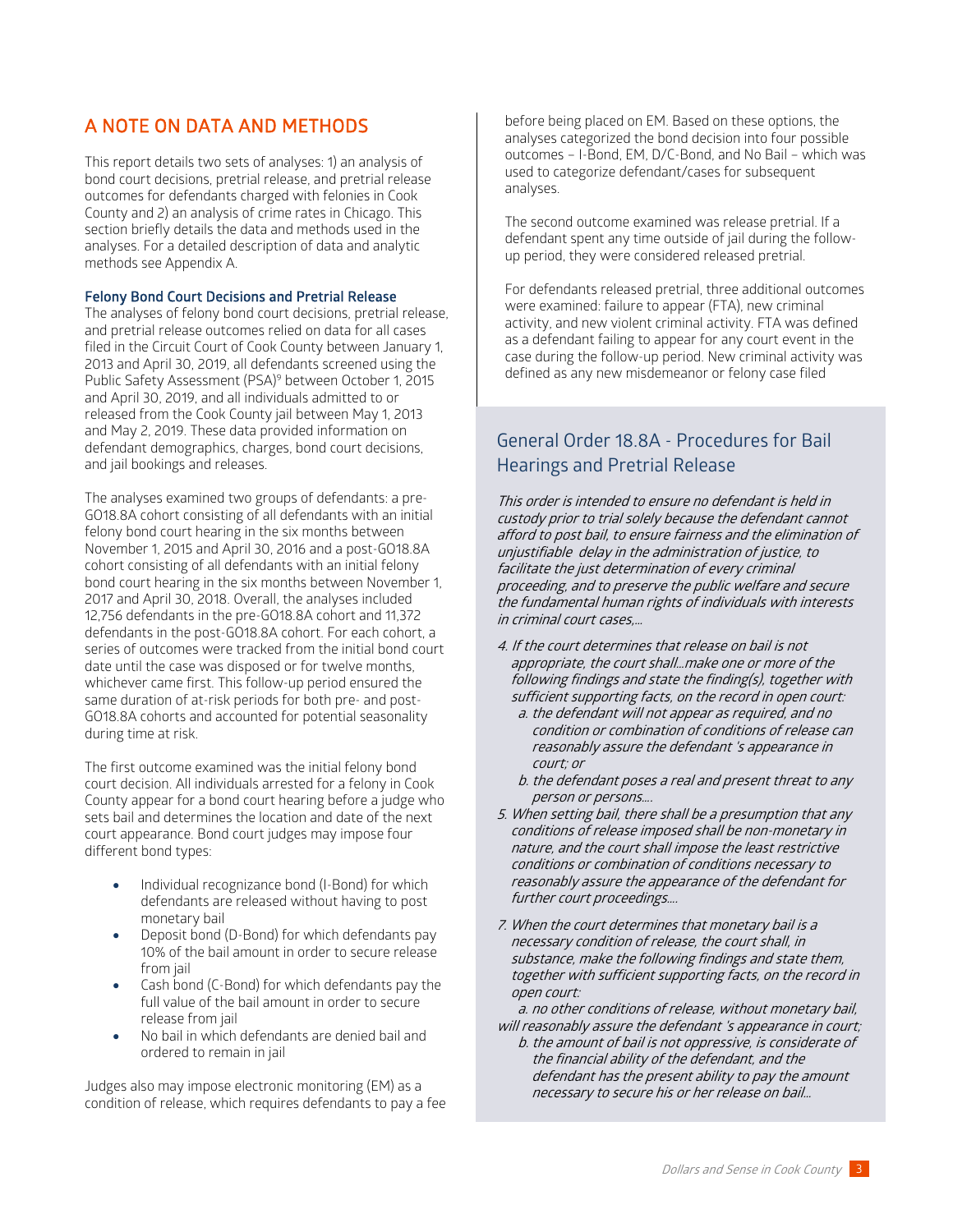against the defendant within Cook County during the follow-up period. New violent criminal activity was defined as any new misdemeanor or felony case with a top charge of a Person offense filed against the defendant within Cook County during the follow-up period.

The examination of bond court decisions and pretrial release outcomes relied on a series of multivariate statistical models that isolated the influence of specific defendant and case characteristics. Specifically, the analyses used logistic regression models, which estimate the effects of defendant and case factors on the odds of specific outcomes (e.g., the odds of receiving an I-Bond or the odds of having a new criminal case filed during the follow-up period). The sections below summarize the most important results of the logistic regression models. The full results of all logistic regression models are presented in Appendix B.10

Following each logistic regression model, expected rates of each outcome were estimated using predicted probabilities, which represent the expected outcome for the average defendant/case. The predicted probabilities are reported as the percent of defendants with each outcome after controlling for all defendant and case factors. For example, calculating the predicted probability of receiving an I-Bond provides an estimation of the percent of defendants who would receive an I-Bond taking into account defendant characteristics, offense types, and PSA scores that influence the likelihood of receiving an I-Bond.

#### Crime Rates

The analyses of crime rates relied on data obtained from the Chicago Police Department's online public data portal. A series of Bayesian Structural Time Series (BSTS) analyses estimated the degree to which crime levels were different than would have been expected between the pre- and post-GO18.8A periods. For these analyses, historical data on the number of violent and property crimes were used to model expected crime rates using factors known to influence crime and proxies for policing activity. Actual crime rates were then compared to these expected crime rates to determine whether crime rates fell within expected ranges.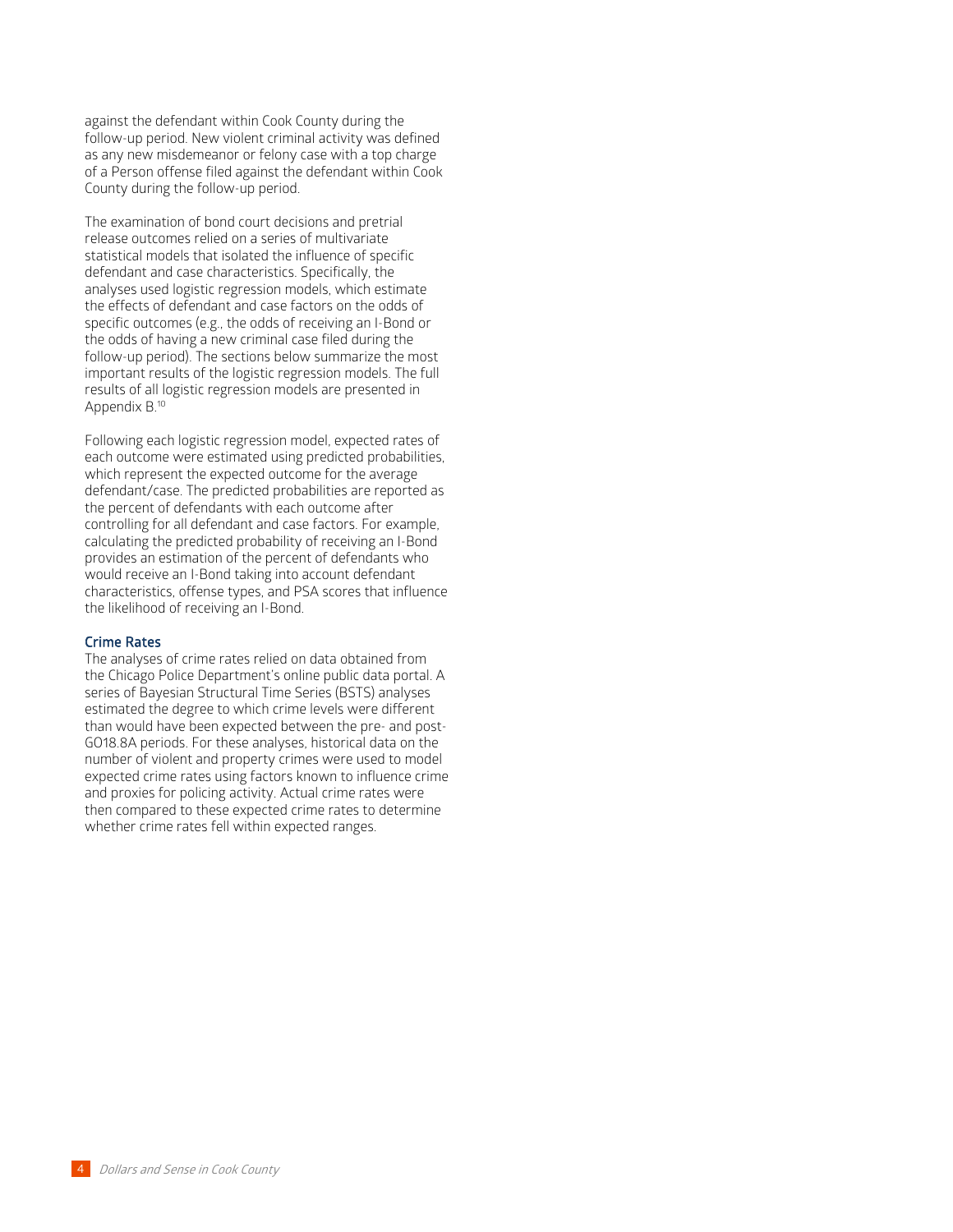# BOND COURT DECISIONS

eneral Order 18.8A established a presumption of release without monetary bail for the large majority of defendants in Cook County. This presumption **C** eneral Order 18.8A established a presum<br>release without monetary bail for the large<br>of defendants in Cook County. This presum<br>implies an increased use of I-Bonds - individual recognizance bonds for which defendants are released without having to post monetary bail - after the implementation of GO18.8A. Our analyses indicate that GO18.8A was associated with an increase in the odds of receiving an I-Bond.

Figure 1 shows trends in bond court decisions before and after GO18.8A. Each dot in the graphs represents a twoweek average of the percent of felony defendants receiving an I-Bond, EM, D/C-Bond, and No Bail at their initial bond court hearing.11 As Figure 1 shows, bond court decisions changed markedly after GO18.8A. Prior to GO18.8A, 20% to 40% of felony defendants received an I-Bond at their initial bond court hearing. After GO18.8A, 50% to 60% received an I-Bond. Figure 1 also shows that the use of I-Bonds decreased slightly over time after GO18.8A. In November 2017 – immediately after implementation of GO18.8A – 59% of felony defendants received an I-Bond; by April 2018, this decreased to 55%.

There was a contrasting drop in the use of EM and D/C-Bonds after GO18.8A. Prior to GO18.8A, 20% to 30% of defendants received EM, decreasing to just less than 10% after GO18.8A. Similarly, 40% to 60% of felony defendants

#### Figure 1.

## Time trends in bond court outcomes



received a D/C-Bond before GO18.8A, dropping to 20% to 40% after GO18.8A. However, in contrast to I-Bonds, the use of D/C-Bonds increased over time after GO18.8A, rising from 22% in November 2017 to nearly 43% in April 2018. Finally, the use of No Bail increased after GO18.8A, rising from less than 4% of cases to roughly 8% of cases.

# The percent of defendants receiving an I-Bond increased after GO18.8A.

While the descriptive statistics indicate an increase in the use of I-Bonds after GO18.8A, this increase could be due to differences in the types of defendants or cases appearing in bond court before and after GO18.8A. In order to control for such differences, a series of logistic regression models were generated to examine the odds of a defendant receiving an I-Bond. The analyses indicate that GO18.8A was associated with a statistically significant increase in the odds of a defendant receiving an I-Bond, after controlling for defendant and case factors.

In addition to statistically isolating the effect of GO18.8A on the likelihood of defendants receiving I-Bonds, the logistic models also revealed that defendants were less likely to receive an I-Bond when they were male, younger, charged with a Person or Weapons offense, charged with a higher

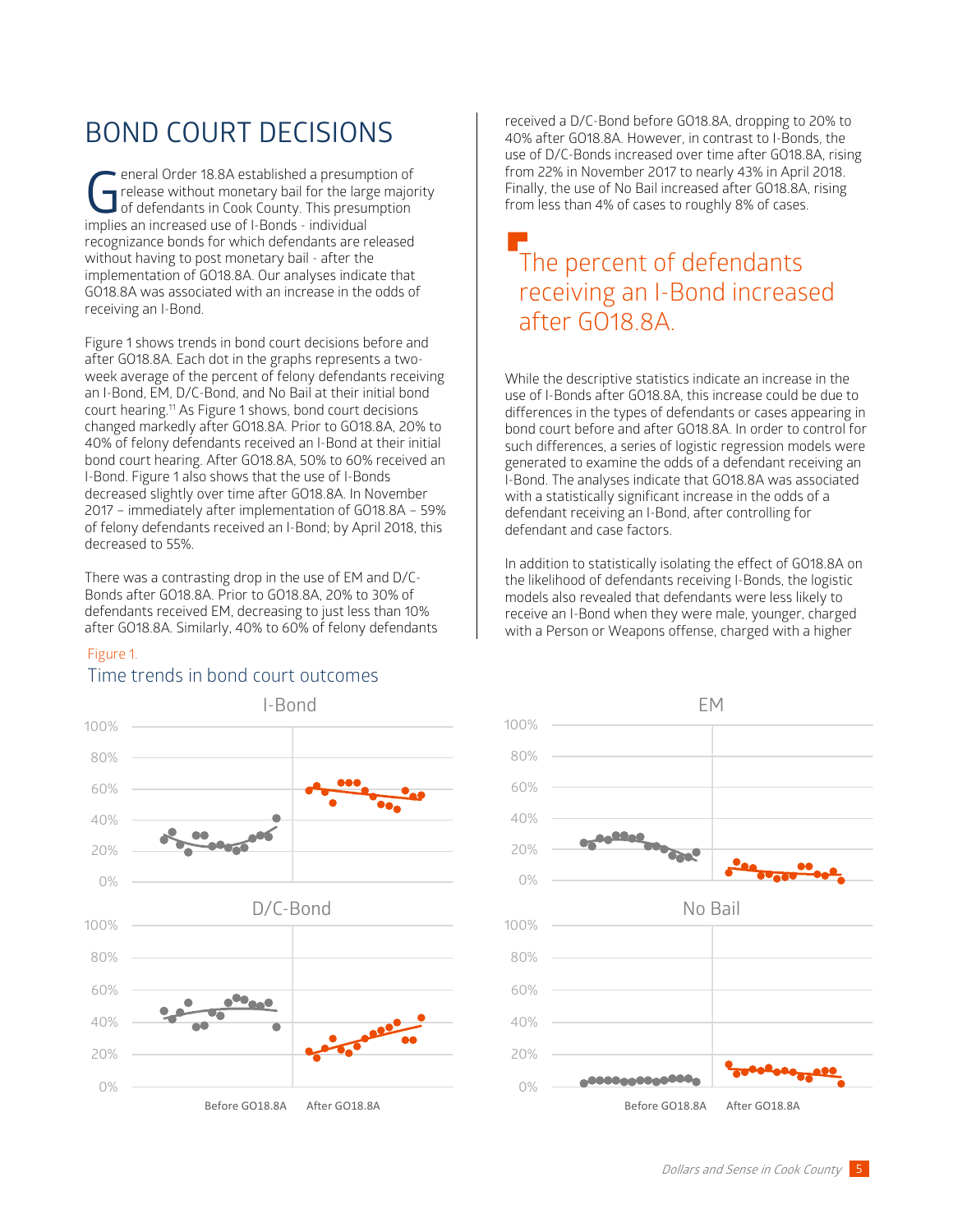## Figure 2. Probability of receiving an I-Bond before and after GO18.8A



## Figure 3. Number of additional people receiving an I-Bond due to GO18.8A



11,372 defendants with an initial bond court hearing in the six months after GO18.8A

- 2,900 defendants would have received an I-Bond if the pre-GO18.8A rates had continued.
- 6,459 defendants received an I-Bond after GO18.8A.
- 3,559 additional defendants received an I-Bond after GO18.8A than would have if pre-GO18.8A rates had continued.

=1,000 defendants

felony class, or charged with more felony offenses, and when they had a violation of probation or bail bond and higher PSA scores. Defendant race was not associated with the odds of receiving an I-Bond.

After controlling for defendant and case factors, roughly 26% of defendants were expected to receive an I-Bond before GO18.8A compared to 57% after GO18.8A (Figure 2).<sup>12</sup> To put the increased use of I-Bonds into context, of the 11,372 defendants with an initial bond court hearing in the six months after GO18.8A, just 2,900 would have received an I-Bond if the pre-GO18.8A rates had continued (Figure 3). However, the statistical model revealed that 6,459 defendants received an I-Bond after accounting for defendant and case characteristics. Thus, 3,559 additional defendants received an I-Bond in the six months after GO18.8A than would have if pre-GO18.8A rates had continued.13

3,559 defendants - who would have been required to post monetary bond to secure release before GO18.8A - did not have to post any monetary bond after GO18.8A

Although defendant race was not associated with the odds of receiving an I-Bond before GO18.8A, the analyses revealed that race was associated with receiving an I-Bond after GO18.8A, with Black defendants more likely than White defendants to receive an I-Bond after GO18.8A. Controlling for other defendant and case factors, roughly 25% of Black defendants received an I-Bond before GO18.8A compared to 26% of White defendants (Figure 4). <sup>14</sup> After GO18.8A, 56% of Black defendants received an I-Bond compared to 54% of White defendants.15 This difference was statistically significant.

To put this in context, of the 7,869 Black defendants with an initial bond court hearing in the six months after GO18.8A, just 1,952 would have received an I-Bond if the pre-GO18.8A rates had continued. The statistical model revealed that 4,415 of these defendants received an I-Bond after GO18.8A. Thus, 2,463 Black defendants received an I-Bond after GO18.8A who would not have received an I-Bond before GO18.8A. There was an increase in the likelihood of receiving an I-Bond for White defendants as well; but, the increase was not as great. Of the 2,578 White defendants with an initial bond court hearing in the six months after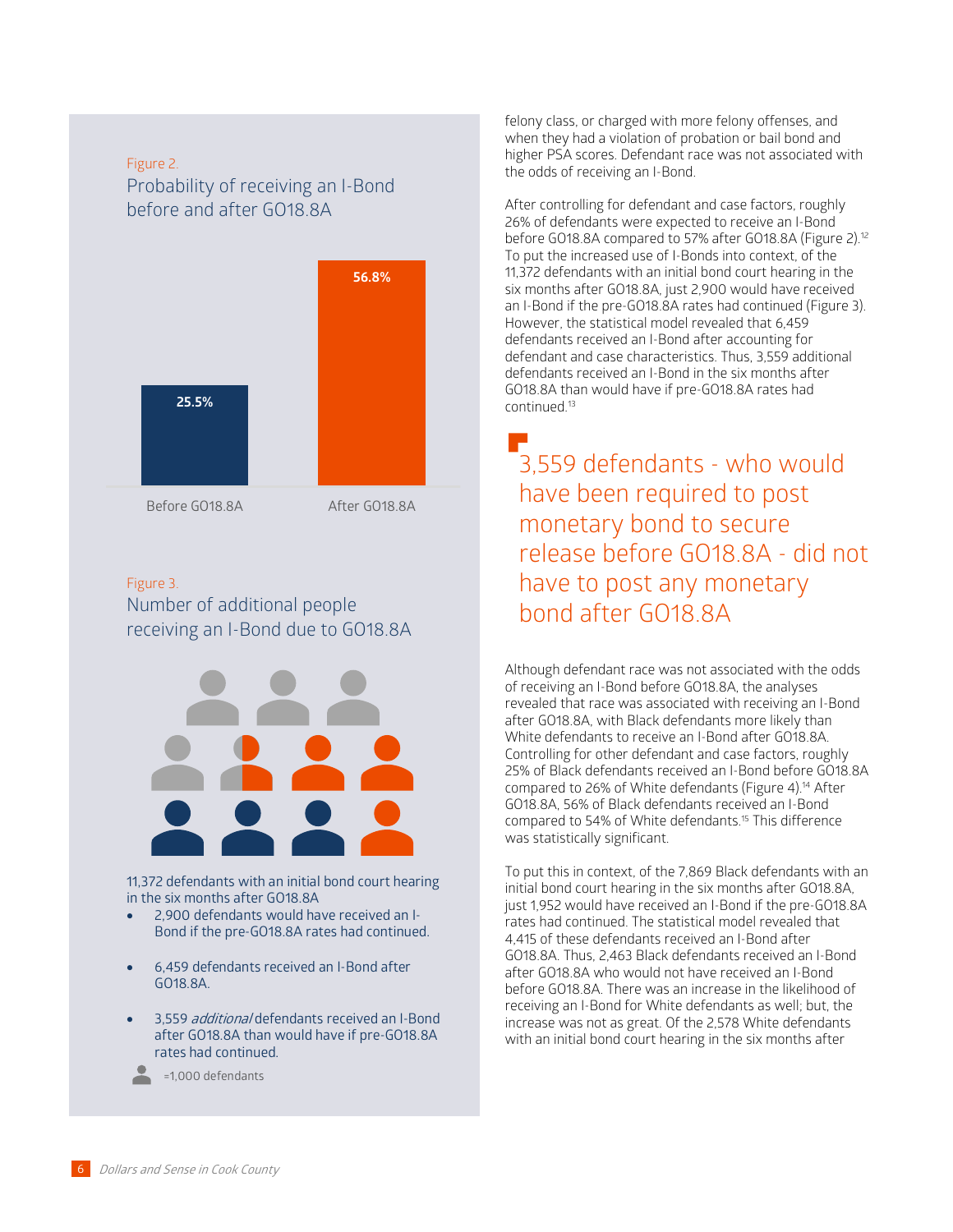#### Figure 4.

Probability of receiving an I-Bond before and after GO18.8A and number of defendants impacted, by race



GO18.8A, 673 would have received an I-Bond if the pre-GO18.8A rates had continued and 1,382 received an I-Bond after GO18.8A. Thus, 709 White defendants received an I-Bond after GO18.8A who would not have received an I-Bond before GO18.8A.

GO18.8A reduced the financial burden on defendants by \$31.4 million in the six months from November 1, 2017 to April 20, 2018

GO18.8A also encouraged the use of lower bail amounts for defendants required to post D-Bonds - deposit bonds for which defendants pay 10% of the bail amount in order to secure release from jail. In addition to the increased use of I-Bonds after GO18.8A, there also was a reduction in the average bond amounts individuals with a D-Bond had to pay to secure pretrial release. Before GO18.8A, defendants receiving a D-Bond were required to pay an average of \$9,316 to secure release; this decreased to an average of just \$3,824 after GO18.8A.<sup>16</sup> Thus, the financial burden on individual defendants who received a D-Bond after GO18.8A was reduced by \$5,492. This means that the 3,256 defendants who received a D-Bond in the six months after GO18.8A would have had to post a combined \$30,332,896 to secure release if the pre-GO18.8A bond amounts had continued. However, these defendants had to post just \$12,450,944 to secure release under the post-GO18.8A amounts. Thus, the financial burden on these defendants was reduced by \$17,881,952 (Figure 5). 17

The financial burden on all defendants was reduced even further. As noted above, 3,559 additional defendants received an I-Bond in the six months after GO18.8A. If these defendants had been required to post D-Bonds instead to secure pretrial release, they would have posted an average of \$3,824 or a total of \$13,609,616 in bond. Thus, GO18.8A resulted in an additional reduction of roughly \$13.6 million (\$3,824 per individual) in bond to secure release.

Overall, GO18.8A saved defendants and their families a total of \$31.4 million in just the first six months after GO18.8A - \$17.8 million from reduced bond amounts for D-Bonds and \$13.6 million from the increased use of I-Bonds.

#### Figure 5.

Total bond savings for defendants with I-Bonds and D-Bonds



\$17.8 million saved by defendants receiving lower D-Bond amounts



\$13.6 million saved by defendants receiving I-Bonds instead of D-Bonds



\$31.4 million saved by all defendants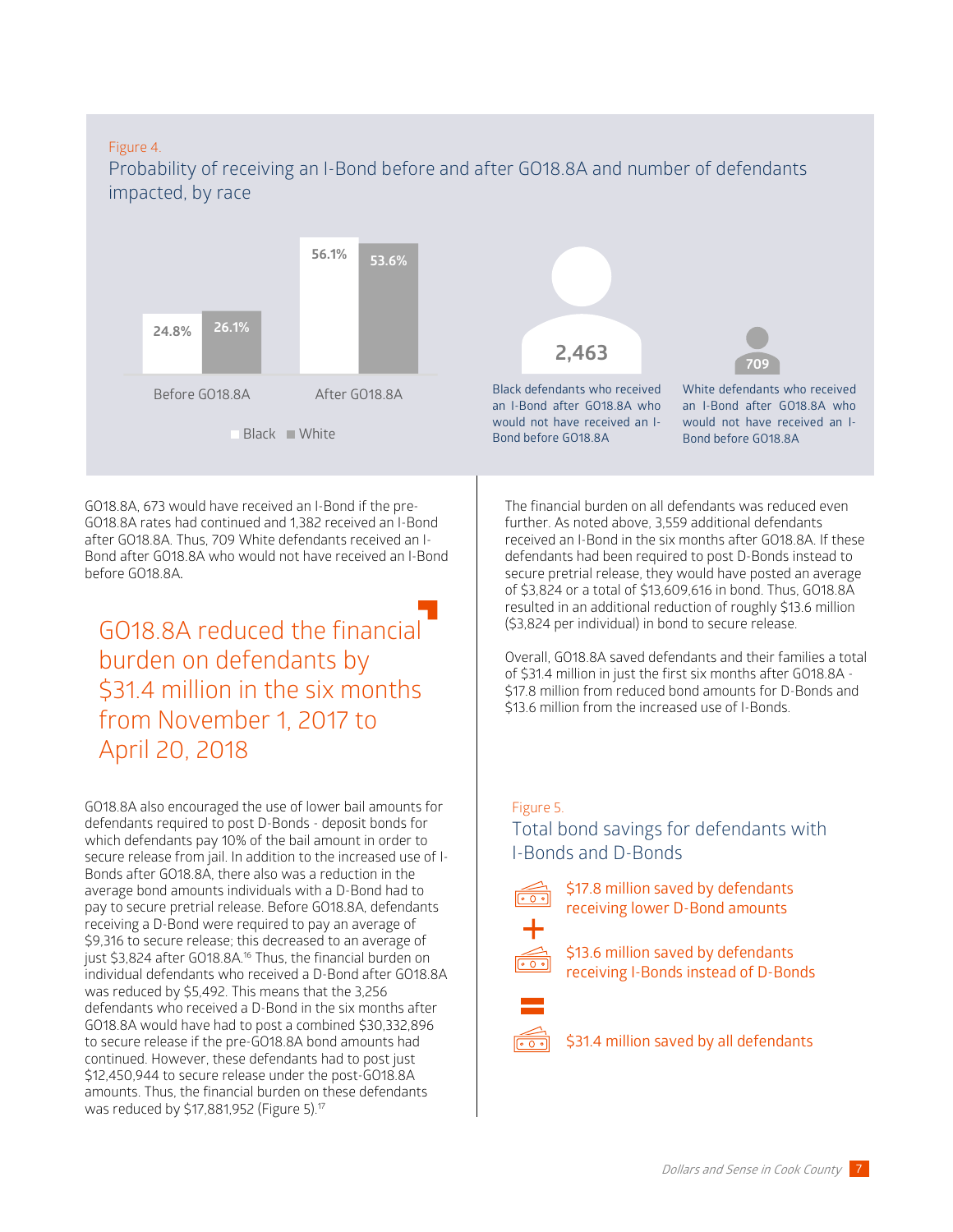# PRETRIAL RELEASE

lthough GO18.8A did not explicitly call for expanded pretrial release, the increased use of I-Bonds and the deceased bail amounts for D-Bonds may be expected Ithough G018.8A did not explicitly call for expanded<br>pretrial release, the increased use of I-Bonds and the<br>deceased bail amounts for D-Bonds may be expected<br>to lead to more defendants released pretrial. The analyses presented here indicate that GO18.8A was associated with a slight increase in the odds of pretrial release.

Figure 6 shows trends in pretrial release before and after GO18.8A. Each dot in the graphs represents a two-week average of the percent of felony defendants who were released pretrial – meaning that they spent any time outside of jail during the 12-month follow-up period. As Figure 6 shows, the percent of defendants released pretrial increased slightly for all bond types after GO18.8A, from just below 80% to just above 80%. Trends were slightly different for various bond types. The percent of defendants released pretrial increased after GO18.8A for defendants receiving D/C-Bonds, but decreased for defendants receiving EM. And pretrial release rates remained stable for defendants receiving I-Bonds.

Specifically, prior to GO18.8A, 60% to 70% of felony defendants who received a D/C-Bonds at their initial bond court hearing were released pretrial. After GO18.8A, 70% to 80% were released. In contrast, the percent of defendants receiving EM who were released pretrial decreased from 75% to 80% before GO18.8A to 50% to 60% after GO18.8A; in fact, Figure 6 shows that release rates for defendants

receiving EM also decreased slightly over time after GO18.8A from 76% in November 2017 – immediately after implementation of GO18.8A – to 50% by April 2018. Finally, both before and after GO18.8A, almost all felony defendants who received an I-Bond were released pretrial (approximately 95%). 18

# The percent of defendants released pretrial increased slightly after GO18.8A.

While the descriptive statistics indicate an increase in pretrial release after GO18.8A, again, this increase could be due to differences in the types of defendants or cases appearing in bond court before and after GO18.8A. In order to control for such differences, a series of logistic regression models were generated to examine the odds of a defendant being released pretrial; these estimates include all defendants who appeared in bond court, regardless of the bond type imposed. The analyses indicate that GO18.8A was associated with a statistically significant increase in the odds of a defendant being released pretrial, after controlling for defendant and case factors.

While there was an overall increase in the likelihood of release, the analyses also revealed that defendants were less likely to be released when they were male, Black,

## Figure 6. Time trends in pretrial release



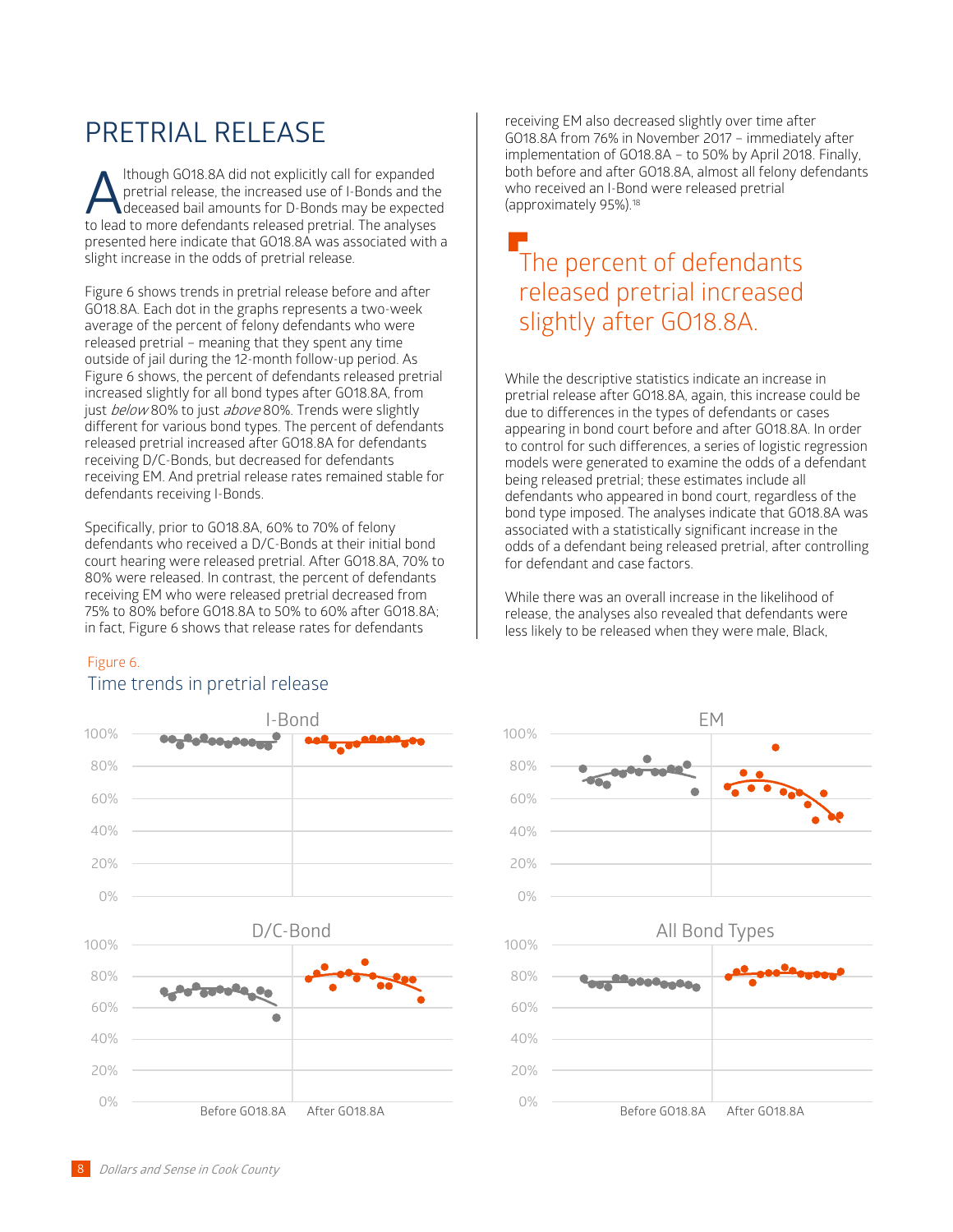younger, charged with a Person offense, charged with a higher felony class, charged with more felony offenses, or they had higher PSA scores or received EM, a D/C-Bond, or No Bail.

After controlling for defendant and case factors, roughly 77% of defendants were expected to be released before GO18.8A compared to roughly 81% after GO18.8A (Figure 7). To put this increased probability of pretrial release in context, of the 11,372 defendants with an initial bond court hearing in the six months after GO18.8A, 8,700 would have been released if pre-GO18.8A rates had continued (Figure 8). However, the statistical models revealed that 9,200 defendants were released. Thus, just 500 additional defendants were released in the six months from November 1, 2017 to April 30, 2018 as a result of GO18.8A who would not have been released before GO18.8A.19

Just 500 additional defendants were released in the six months after GO18.8A than would have been if release rates had remained unchanged.

Overall, the increased use of I-Bonds and the reduction in average bail amounts after GO18.8A did not dramatically increase the percent or number of people released pretrial. However, GO18.8A did change how people were released far fewer people were required to post monetary bond to secure their release, resulting in individuals and their families not having to post nearly \$31.4 million in bond.

## Figure 7.

Probability of pretrial release before and after GO18.8A



Figure 8. Number of additional people released due to GO18.8A



11,372 defendants with an initial bond court hearing in the six months after GO18.8A

- 8,700 defendants would have been released if the pre-GO18.8A rates had continued.
- 9,200 defendants were released after GO18.8A.
- 500 additional defendants were released after GO18.8A than would have been if pre-GO18.8A rates had continued.

=1,000 defendants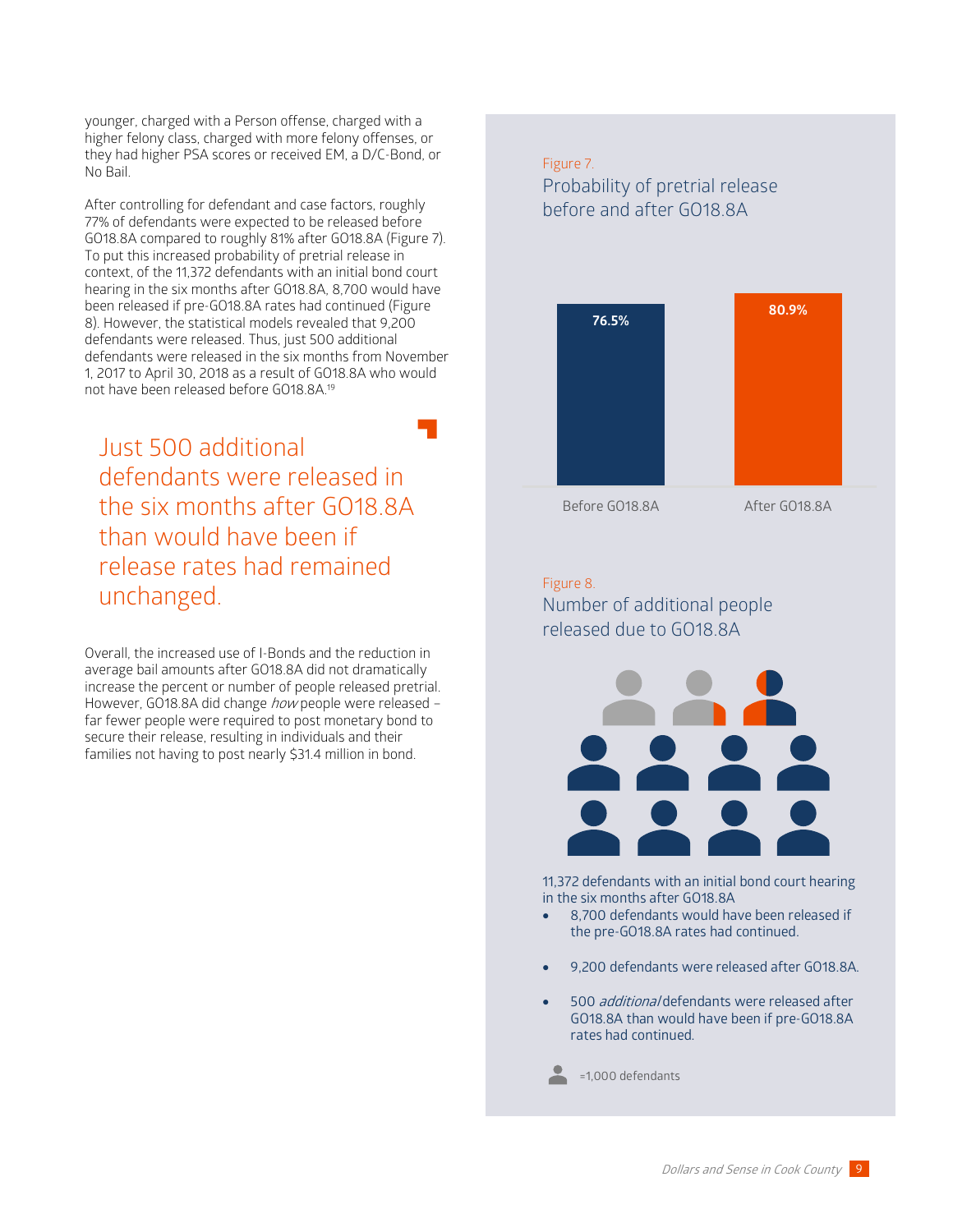# PRETRIAL RELEASE **OUTCOMES**

eneral Order 18.8A decreased the use of monetary bail and increased the percent and number of defendants released pretrial. Critics contend that such changes result in more defendants failing to appear for court hearings (FTAs) and more defendants committing crimes while on pretrial release. The following sections examine the impact of GO18.8A on FTAs, new criminal activity, and new violent criminal activity. For each of these outcomes, a series of logistic regression models were generated to examine the odds of defendants released pretrial having each outcome. Our analyses indicate that GO18.8A was associated with a slight increase in the odds of an FTA but was not associated with the odds of new criminal activity or new violent criminal activity. G

## FAILURE TO APPEAR

The analyses tracked defendants released pretrial to determine if there was an FTA associated with any court event in the case during the follow-up period (i.e., until the case was disposed or for twelve months, whichever came first). The analyses indicate that GO18.8A was associated with a statistically significant increase in the odds of a defendant having an FTA, after controlling for defendant and case factors.

While there was an overall increase in the odds of an FTA, the analyses also revealed that released defendants were less likely to have an FTA when they were older, charged with a Person or Weapons or Drug offense, charged with a higher felony class, or received EM or a D/C-Bond. Defendants were more likely to have an FTA when they had higher PSA scores indicating higher risk of FTA or new criminal conduct and spent more time on pretrial release.

# GO18.8A was associated with a slight increase in the odds of an FTA.

After controlling for defendant and case factors, 16.7% of released defendants were expected to have an FTA before GO18.8A compared to roughly 19.8% after GO18.8A (Figure 9). In other words, of the 9,200 defendants who were released in the six months after GO18.8A, we would have expected 1,536 to have an FTA if the pre-GO18.8A rates had continued. However, the statistical model revealed that 1,822 defendants had an FTA after GO18.8A. Thus, just 286 additional defendants had an FTA in the six months from November 1, 2017 to April 30, 2018 as a result of GO18.8A.

## Figure 9. Probability of FTA before and after GO18.8A



# NEW CRIMINAL ACTIVITY

The analyses also tracked defendants released pretrial to determine if they had any new misdemeanor or felony case filed against them within Cook County during the follow-up period. The analyses indicate that, after controlling for defendant and case factors, there was no statistically significant change in the odds of released defendants being charged with new criminal activity after GO18.8A.

# GO18.8A had no effect on the odds of new criminal activity of defendants released pretrial.

The analyses did indicate that defendants were less likely to have new criminal activity when they were female, White, older, charged with a Person or Drug offense, or they spent longer on pretrial release.<sup>20</sup> Defendants were more likely to have new criminal activity when they were charged with a higher felony class, had higher PSA scores indicating higher risk of FTA or new criminal activity, had a violation of probation/bail, or received EM. There were no differences in the likelihood of new criminal activity between defendants who received I-Bonds and defendants who received D/C-Bonds.

After controlling for defendant and case factors, 17.5% of released defendants were expected to have new criminal activity before GO18.8A compared to 17.1% after GO18.8A (Figure 10); this difference of 0.4 percentage points was not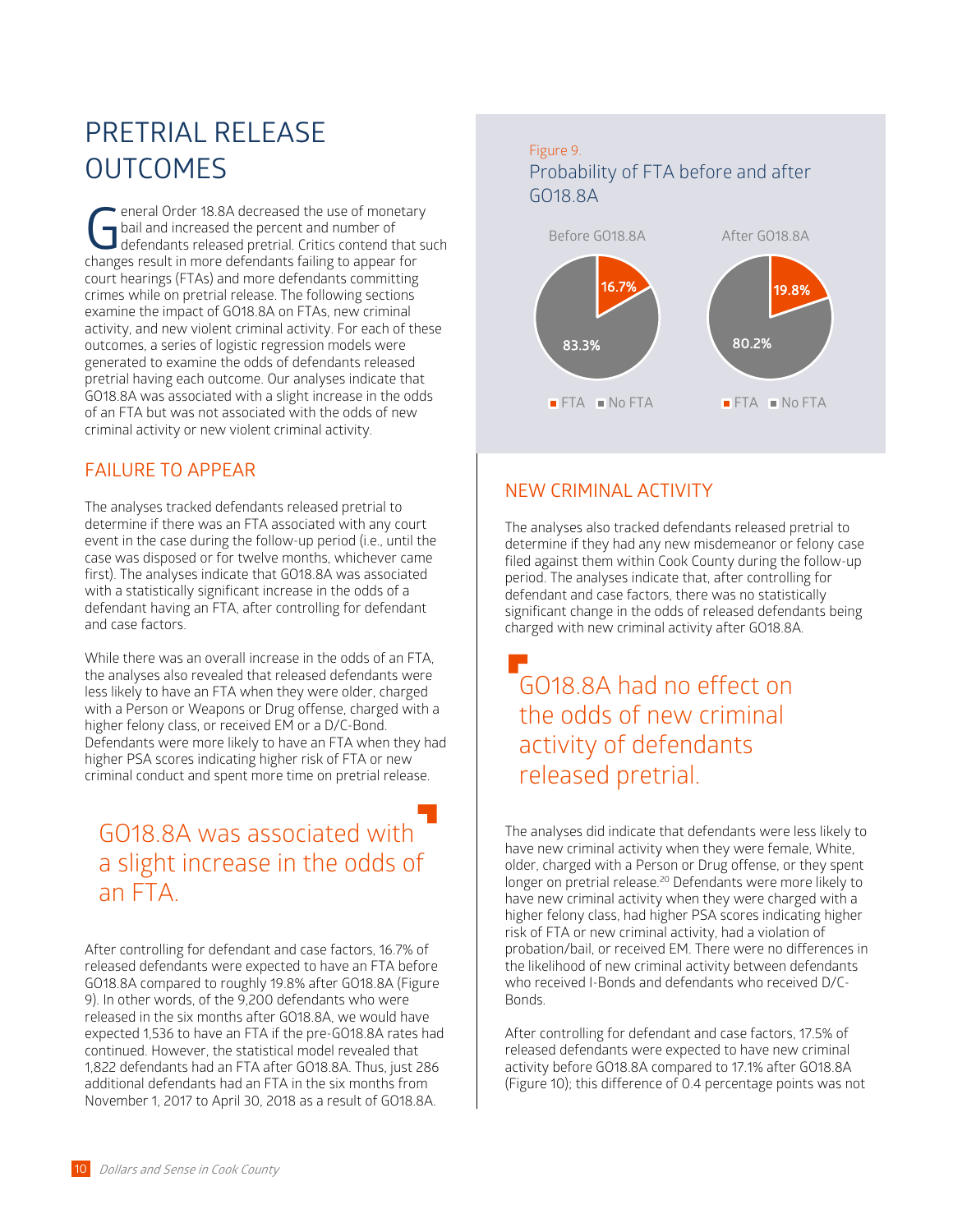## Figure 10. Probability of new criminal activity before and after GO18.8A



## Figure 11.

## Probability of new violent criminal activity before and after GO18.8A



## Figure 12.

# New criminal activity before and after GO18.8A, by offense type



statistically significant. Thus, most defendants released pretrial were not charged with new criminal activity during the follow-up period – 82% of released defendants before GO18.8A and 83% of released defendants after GO18.8A.

# NEW VIOLENT CRIMINAL ACTIVITY

The analyses also tracked released defendants to determine if they had any new violent criminal activity – any new felony or misdemeanor case with a top charge of a Person offense filed against the defendant within Cook County during the follow-up period. The analyses indicate that there was no statistically significant change in the odds of released defendants being charged with new violent criminal activity.

# GO18.8A had no effect on the odds of new violent criminal activity of defendants released pretrial.

After controlling for defendant and case factors, just 3.0% of released defendants were expected to have new criminal activity before GO18.8A compared to 3.1% after GO18.8A (Figure 11). Although this represents an increase of 0.1 percentage points, the difference is not statistically significant. Put differently, of the defendants released pretrial before and after GO18.8A, 97% were not charged with a new violent offense while on pretrial release.

Defendants were less likely to have new violent criminal activity when they were female, White, older, and charged with a Drug offense. Defendants were more likely to have new violent criminal activity when they were charged with a Person offense, had a violation of probation/bail, or received a D/C-Bond. No other defendant or case factors were associated with the odds of new violent criminal activity. While those originally charged with a Person offense and released pretrial were more likely to have a new violent offense, a relatively small percent had this outcome. Specifically, just 6.0% of those originally charged with a Person offense and released pretrial had a new violent offense, compared to 2.8% of those originally charged with other crimes.

Overall, just 6% of released defendants were charged with a new Drug offense, 4% with a new Public Order offense, 3% with a new Property offense, and 1% with a new Weapon possession offense (Figure 12).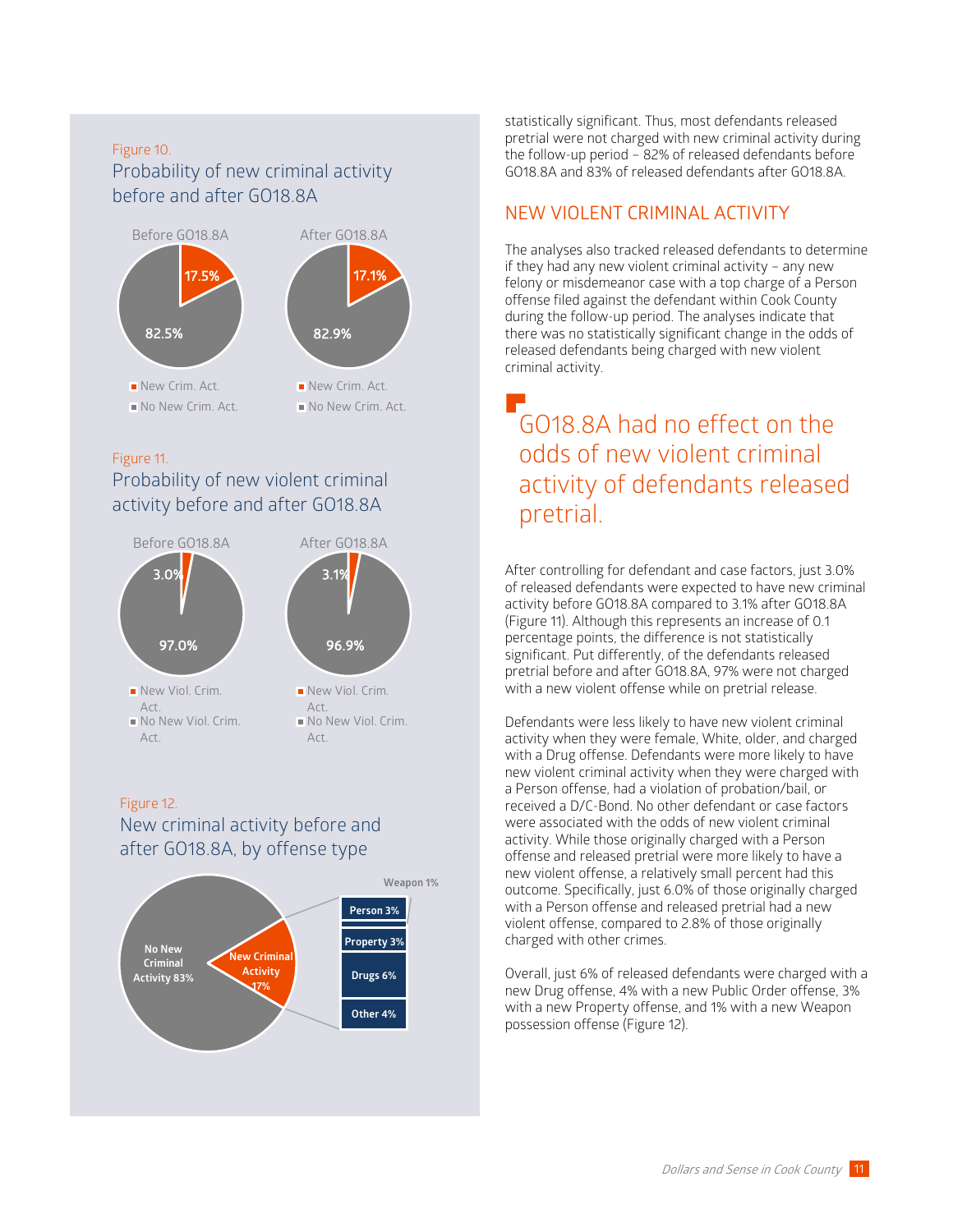# AGGREGATE LEVELS OF **CRIME**

s the preceding analyses indicate, GO18.8A was associated with a slight increase in the likelihood that defendants charged with a felony offense were s the preceding analyses indicate, GO18.8A was<br>associated with a slight increase in the likelihood that<br>defendants charged with a felony offense were<br>released pretrial, resulting in an estimated 500 additional people released in the six months after GO18.8A. However, there was no change in the likelihood that released defendants were charged with new criminal offenses while on pretrial release.

To gauge the degree to which there were changes in the overall amount of crime in Chicago following GO18.8A, a series of Bayesian Structural Time Series (BSTS) models were generated to compare the number of Property Index Crimes, Violent Index Crimes, and Violent Index Crimes with a Gun reported to the Chicago Police Department before and after GO18.8A.<sup>21</sup> These models created estimated ranges of how many crimes would be expected in the 365 days after GO18.8A based on pre-GO18.8A crime patterns and other factors that correlate with crime, but are unaffected by GO18.8A.<sup>22</sup> Actual crime rates were then compared to these estimates. In all of these models, the number of crimes observed during the post-GO18.8A period were not statistically different than the number of crimes projected to occur. 23

There was no statistically significant change in level of crime in Chicago in the year after GO18.8A.

As Figure 13 shows, the analyses estimated that between 77,407 and 107,316 Property Index Crimes would be reported in Chicago in the 365 days following GO18.8A. There were 88,085 actual Property Index Crimes reported during this period. In other words, the number of Property Index Crimes that occurred in Chicago in the year after GO18.8A was within the range that would normally be expected. To conclude that GO18.8A increased (or decreased) crime, the number of crimes would have had to be above (or below) the projected range. Similarly, the number of Violent Index Crimes was projected to be between 31,623 and 22,341 in the 365 days following GO18.8A; there were 27,074 actual crimes reported. Finally, the number of Violent Index Crimes with a Gun was projected to be between 5,635 and 12,487, and there were 9,694 actual crimes reported. Again, all were within the expected ranges.

## Figure 13.

## Projected and actual crime in Chicago 365 days after GO18.8A

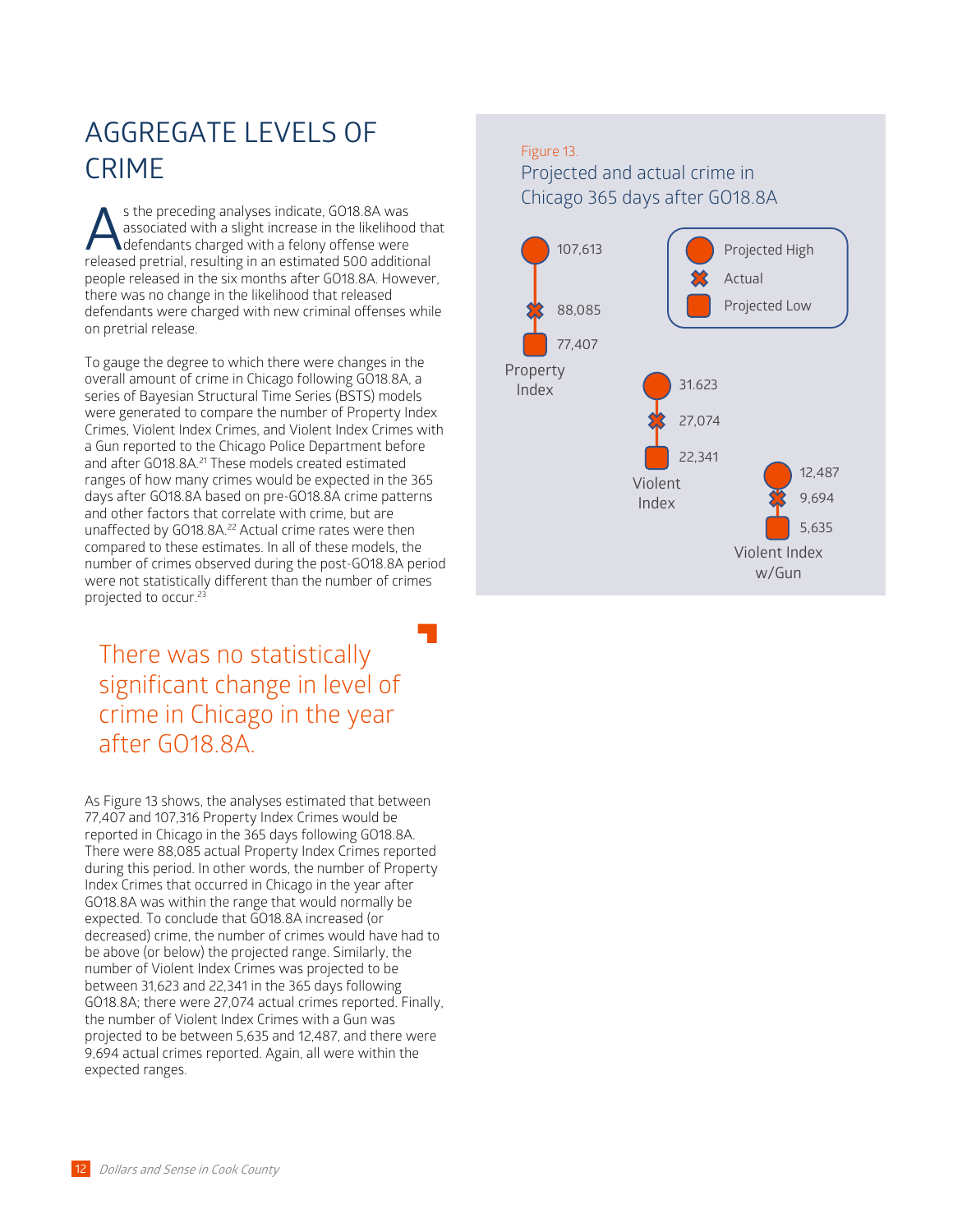# CONCLUSION

eneral Order 18.8A had two clear objectives – create a **presumption of release without monetary bail for the** large majority of felony defendants in Cook County **C** eneral Order 18.8A had two clear objectives - create<br>presumption of release without monetary bail for the<br>large majority of felony defendants in Cook County<br>and consider defendants' ability to pay monetary bail. The analyses described here indicate that GO18.8A achieved its intended objectives.

There was a significant increase in the use of I-Bonds, from 26% of defendants receiving I-Bonds before GO18.8A to 57% receiving I-Bonds after GO18.8A. The impact of this shift was dramatic – 3,559 additional people received an I-Bond in the six months after GO18.8A than would have if these rates had remained unchanged. The real impact of this change – none of these defendants had to post monetary bail to be released pretrial, saving these defendants and their families \$13.6 million in avoided bond costs.

GO18.8A also led to a dramatic change in bond amounts imposed for defendants receiving D-Bonds. Average bond amounts for defendants with D-Bonds decreased from \$9,316 before GO18.8A to \$3,824 after GO18.8A. Again, the real impact of this change – the 3,256 defendants who received D-Bonds in the six months after GO18.8A saved \$17.8 million in bond costs needed to secure release.

Combined with the avoided bond costs associated with the increased use of I-Bonds, GO18.8A saved defendants and their families over \$31.4 million in the six months after GO18.8A. Although most money posted as bond is eventually returned once the case is resolved, this is money that defendants and their families do not have available to them throughout the durtation of the case. In other words, GO18.8A allowed defendants and their families to have \$31.4 million available to be used for rent, food, and medical care while their case was being resolved.

Overall, the percent and number of individuals released pretrial changed very little after GO18.8A. After controlling for defendant and case characteristics, the percent of defendants released pretrial increased from 77% before GO18.8A to 81% after GO18.8A. Just 500 more people were released in the six months after GO18.8A than would have been released if these rates had remained unchanged. Moreover, the risk assessment tool adopted as part of Cook County's bond court reforms appears to be providing judges with additional insights to better inform bond court decisions. Specifically, the analyses described here found that the higher the risk level, the less likely the defendant was to receive an I-Bond or to be released pretrial.

In the end, GO18.8A did not dramatically change the number of people released pretrial. What did change was how people were released pretrial.

GO18.8A also had no impact on new criminal activity or new violent criminal activity of those defendants released

pretrial. Overall, the probability of new criminal activity remained at roughly 17% before and after GO18.8A. Similarly, the probability of new violent criminal activity remained constant at just 3% before and after GO18.8A. And overall crimes rates in Chicago – including violent crime rates – were not any higher than expected after the implementation of GO18.8A.

Thus, GO18.8A increased the use of I-Bonds, decreased the financial burden on defendants and their families, and increased the percent and number of people released pretrial – all without affecting new criminal activity of those released or increasing crime.

Opponents of bail reform may continue to argue that reducing the use of monetary bail and increasing the number of people released pretrial will result in more defendants committing more crimes while on pretrial release. But that is not what happened following bail reform in Cook County, consistent with experiences following bail reform in New York,<sup>24</sup> New Jersey,<sup>25</sup> and Philadelphia.<sup>26</sup> Like these other reform efforts, GO 18.8A demonstrates that it is possible to decrease the use of monetary bail and decrease pretrial detention – and lessen the financial, physical, and psychological harms that come with pretrial detention – without affecting criminal activity or crime rates.

Everyone wants safe communities. Releasing people on their own recognizance does not make communities less safe. Taking money away from people to secure their release does not make communities safer – but it does impose a significant burden on those individuals and their families who are least able to afford it.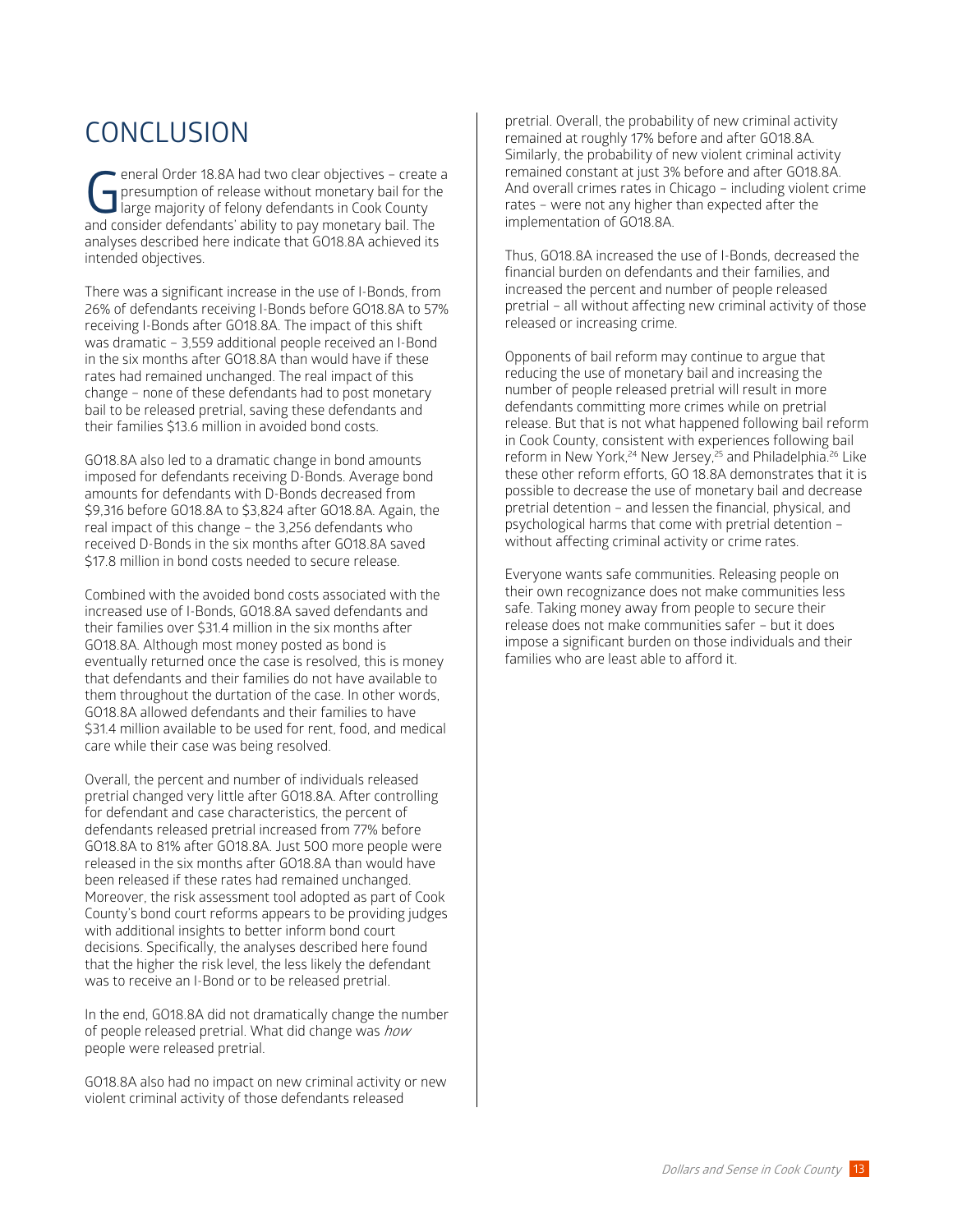# **APPENDICES**

# APPENDIX A – DATA AND METHODS

#### Felony Bond Court Decisions and Pretrial Release

#### Data

The current study relied on three sets of data initially provided to the Institute for State and Local Governance (ISLG) as part of the John D. and Catherine T. MacArthur Foundation's Safety and Justice Challenge (SJC). These data were provided to the Center for Criminal Justice Research, Policy, and Practice under a grant from the SJC Research Consortium to examine the impact of GO18.8A on bail decisions, pretrial release outcomes, and crime in Cook County.

The first set of data included all cases filed in the Circuit Court of Cook County between January 1, 2013 and April 30, 2019 (court data).<sup>27</sup> These data were originally obtained from the Clerk of the Circuit Court of Cook County, which collects and maintains data on all criminal court cases filed in Cook County. Though administrative data have limitations (e.g. they are collected to track cases not to conduct research, and data entry and terminology use may vary over time), the court data provided rich detail on defendant characteristics, bond court decisions, initial and final charge information, dates and outcomes of all court events, final charge dispositions, and sentences. Unique defendants were identified using the Individual Record number (IR Number); unique cases were identified using the court case number (CR Number).<sup>28</sup> The combination of IR Number and CR Number was used to identify unique defendant/case combinations.29 The court data included 714,327 unique defendant/case combinations.

Court data were structured so that each court event appeared as a separate row in the dataset. In other words, the data were structured so that each row in the dataset represented a unique court event for each defendant/case combination, with a specific court event date for each event. These court events included bond court, arraignment, disposition, sentencing, and general hearings. For each unique defendant/case combination, the analyses identified the initial (earliest) bond court date. Initial analyses of the data indicated that individual defendants were often associated with multiple court cases that had bond court hearings on the same date. The analyses treated separate cases that involved the same defendant and the same bond court hearing date as a single case, which reduced the total number of defendant/cases to 711,947. Since the analyses focused on initial bond court decisions, it also was necessary to identify any defendant/case combinations that overlapped in time in the dataset (e.g., if a defendant had an initial bond court hearing in Case 1 and had a bond court hearing in Case 2 before the disposition of Case 1); in such instances, the bond court hearing in Case 1 was included as

the controlling case, which reduced the total number of defendant/cases to 558,680.

Since cases often involve multiple charges, a procedure was devised to categorize cases according to the "top charge" at case filing. To determine the top charge at case filing, filed charges were first ranked by offense severity according to the state's three-part misdemeanor and six-part felony classification system. Filed charges were then classified into five distinct offense types (person, weapons, property, drugs, public order/other). The filed charge with the highest offense severity in a case was designated as the initial top charge for analysis purposes. When a case contained two filed charges with the same offense severity but different offense types, charges were ranked according to offense type in the following way: person (most serious), weapons, property, drugs, public order/other (least serious); when a case contained two filed charges with the same offense severity and the same offense type, charges were allowed to randomly select as the top charge. For the analyses, only defendant/cases with a felony as the top charge in the case were included, which reduced the number of defendant/cases to 203,003.

The second set of data included information for all felony defendants screened using the Public Safety Assessment (PSA, a pre-trial risk assessment instrument developed by the Arnold Foundation) between October 1, 2015 and December 9, 2019 (PSA data). These data were originally collected by Cook County Adult Probation - Pretrial Services Unit and obtained from the Office of the Chief Judge (OCJ). The PSA data included information on defendant characteristics, initial charge information, pretrial risk assessment scores (risk of failure to appear, risk of new criminal activity, and risk of new violent criminal activity flag), initial bond court decisions, and bond court condition recommendations. Unique defendants were identified using the IR Number and unique cases were identified using CR Number. As above, the combination of IR Number and CR Number was used to identify unique defendant/case combinations. The PSA data included 104,158 unique defendant/case combinations.

Court data and PSA data were then merged using the CR Numbers and IR Numbers to link the datasets. As noted in the OCJ's bond court report,<sup>30</sup> the PSA was implemented for felony defendants on a pilot basis in Central Bond Court beginning July 2015 and was implemented in Suburban Districts for felony defendants in August 2016. As such, PSA information was not available for 66.4% (134,854) of all defendant/cases in the court data. The analyses accounted for missing PSA data by including multiple models with and without PSA information (see analytic strategy below).

Finally, the third set of data included information for all defendants admitted to or released from the Cook County jail between May 1, 2013 and May 2, 2019 (jail data). These data were originally obtained from the Cook County Sheriff's office, which collects and maintains data on all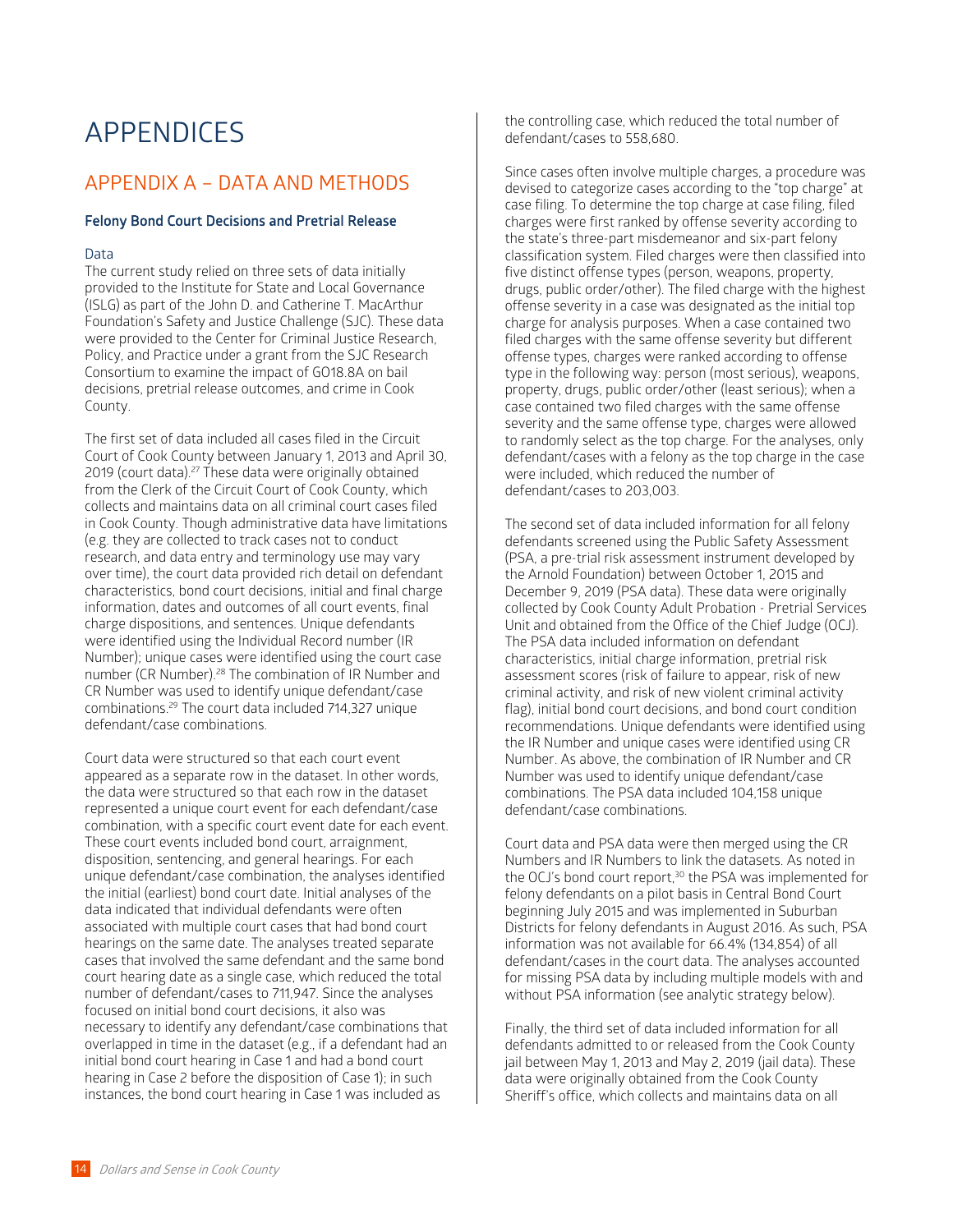individuals admitted to and released from the Sheriff's custody. The jail data provided detail on defendant characteristics, holding offenses, jail admission and release dates, and reason for release (if released). Unique defendants were identified using the Inmate Identification Number (Inmate Number); unique bookings associated with specific court cases were identified using the Jail Booking Number (Booking Number). The jail data included 346,171 unique defendant/booking combinations.

Jail data were restructured so that each entry and exit from the jail appeared as a separate row in the dataset. In other words, the data were restructured so that each row in the dataset represented a jail entry or jail exit for each defendant/booking combination, with a specific jail entry date or jail exit date. Many defendant/booking combinations had multiple jail entries/exits if the defendant was admitted to and released from jail custody multiple times during the duration of a case. The jail data were then merged with the combined court/PSA dataset.

The jail data also included IR Numbers for each unique defendant and CR Numbers for each unique case. The merged court/PSA/jail dataset was then sorted according to IR Number, CR Number, and event date (i.e., court event date, jail entry, jail exit date). This final merged dataset then included events for each defendant/case combination in chronological order.

The final merged dataset contained 5,084,471 rows of data, representing every court event and jail entry/exit for unique defendant/case combinations in which a top charge in the initial bond court hearing involved a felony.

#### **Sample**

The purpose of the analyses was to examine changes in bond court decisions, pretrial release, and pretrial release outcomes before and after GO18.8A. Thus, a pre-GO18.8A cohort of defendants was selected and compared to a post-GO18.8A cohort. The current analyses included a pre-GO18.8A cohort consisting of all defendants with an initial felony bond court hearing in the six months between November 1, 2015 and April 30, 2016 and a post-GO18.8A cohort consisting of all defendants with an initial felony bond court hearing in the six months between November 1, 2017 and April 30, 2018. Overall, the analyses included 12,859 defendants in the pre-GO18.8A cohort and 11,372 defendants in the post-GO18.8A cohort.

For each cohort, a series of outcomes was tracked from the initial bond court date until the case was disposed or for twelve months, whichever came first (follow-up period). A critique of the initial OCJ report was a difference in followup periods for the pre-GO18.8A and post-GO18.8A cohorts. In order to ensure an equal follow-up period for the two cohorts and a follow-up period that would allow sufficient tracking of outcomes, it was necessary to restrict the cohorts to a six-month window. Since court data included court events only through April 30, 2019, it was necessary

to limit the post-GO18.8A cohort to cases only through April 30, 2018, which would allow a twelve month follow up for the latest case. Also, to ensure that the post-GO18.8A cohort began after the implementation of GO18.8A, the cohort necessarily began on November 1, 2017. A similar pre-GO18.8A cohort was chosen using the same start and end dates (November 1, 2015 and April 30, 2016). The follow-up periods ensured the same duration of at-risk periods for both the pre- and post-GO18.8A cohorts, accounted for potential seasonality during time at risk,<sup>31</sup> and ensured that the two cohorts and follow-up periods did not overlap in time.

#### Dependent variables

The analyses examined five dependent variables. The first dependent variable, I-Bond, captured whether a defendant received an I-Bond at the initial bond court hearing (1 = I-Bond imposed; 0 = Other bond type imposed). The raw court data included eight bond types: release on conditions (ROC), I-Bond, electronic monitoring (EMI), C-Bond, D-Bond, D-Bond with electronic monitoring (D-Bond/EMI), No Bail, and Bond to Stand. These were combined in to four bond types as follows: I-Bond (ROC, I-Bond), EM (EMI), D/C-Bond (C-Bond, D-Bond, D-Bond/EMI) and No Bail (No Bail). Initial bond court hearings with a bond type of Bond to Stand (0.4% of cases) were dropped from the analyses. If a defendant had multiple bond court hearings on the same day for different cases, we used the most restrictive bond court decision as the controlling decision and treated these separate cases as a single case. In such instances, bond court decisions were ranked from I-Bond (least restrictive) to EM to D/C-Bond to No Bail (most restrictive). This initial bond court decision was then used to categorize defendant/case combinations for subsequent analyses. If a defendant received a revised bond court decision later in a case, the initial bond court decision was still used to categorize the case.<sup>32</sup>

For each defendant/case combination, the initial bond court date was determined and an end date 12 months from the initial bond court data was created; if the defendant/case combination was disposed, the disposition date was also included. These dates were used to calculate the follow-up period for each defendant/case combination – from the initial bond court data to the disposition date or to the end date, whichever came first.

The second dependent variable, Released, captured whether a defendant was released pretrial (1=Released pretrial; 0=Not released pretrial). If a defendant spent any time outside of jail during the follow-up period they were considered released pretrial.

The third dependent variable, FTA, captured whether a defendant had a failure to appear while on pretrial release (1=Failure to Appear; 0=No Failure to Appear). FTA was calculated only for defendants released pretrial. If a defendant had any failure to appear flag during the followup period, they were considered to have a failure to appear.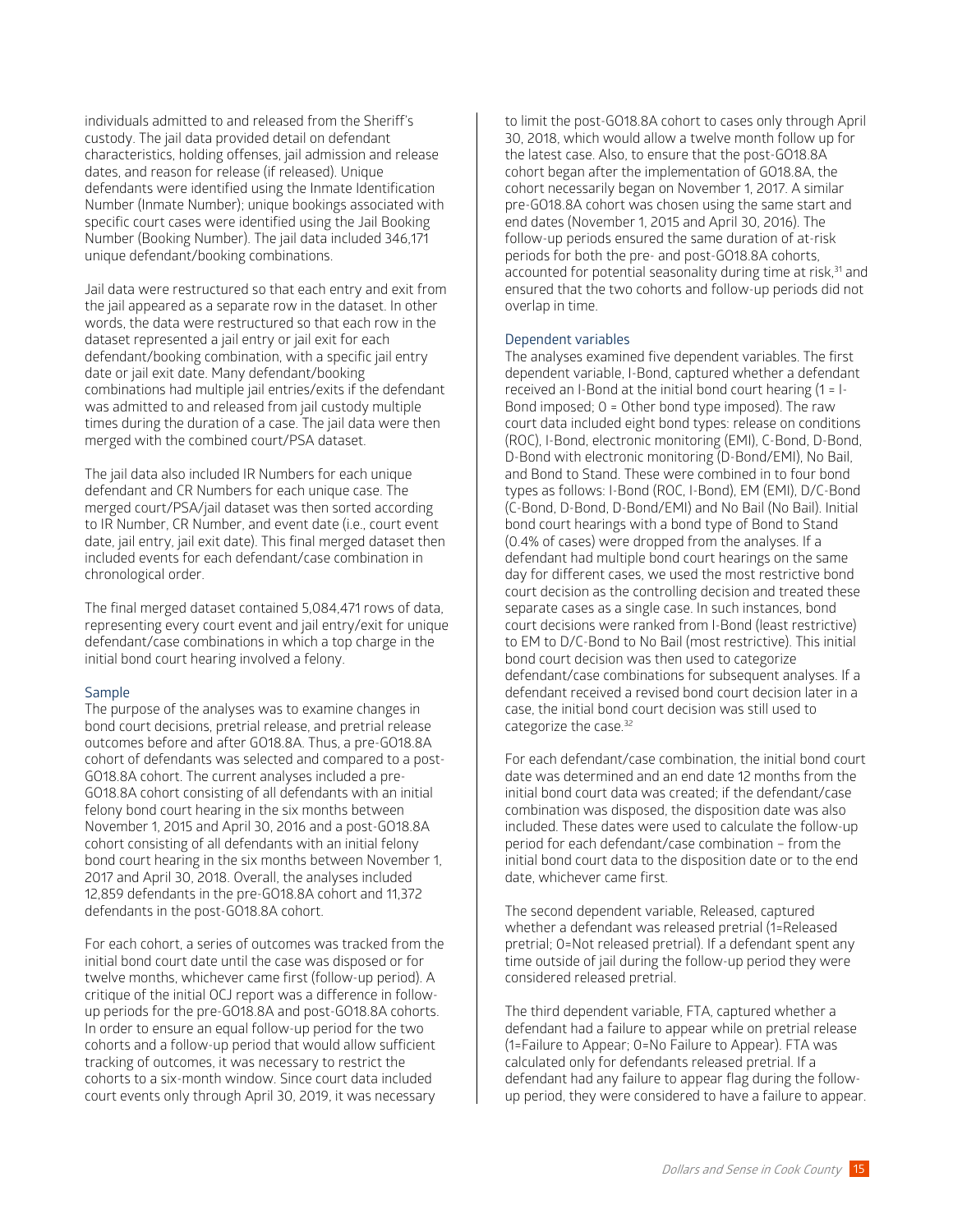The fourth dependent variable, New Criminal Activity, captured whether a released defendant had a new criminal case filed in Cook County while on pretrial release (1=New Criminal Activity; 0=No New Criminal Activity).33 New Criminal Activity was calculated only for defendants released pretrial. If a defendant had any new case filed during the follow-up period, they were considered to have new criminal activity.

Finally, the fifth dependent variable, New Violent Criminal Activity, captured whether a released defendant had a new criminal case filed for a Person offense while on pretrial release (1=New Violent Criminal Activity; 0=No New Violent Criminal Activity). New Violent Criminal Activity was calculated only for defendants released pretrial. If a defendant had any new felony or misdemeanor case filed during the follow-up period in which the most serious filed charge was a Person offense, they were considered to have new violent criminal activity.34 Person offenses included murder, kidnapping, criminal sexual abuse or assault, assault, battery, domestic battery, reckless conduct, robbery, vehicular hijacking, and violation of an order of protection.

#### Case-level variables

Case-level variables in the present study included several defendant, offense, and case processing characteristics.

Defendant characteristics were drawn from the court data and included information on demographic attributes of defendants. The analyses included a trichotomous variable measuring defendant race/ethnicity (0=Defendant White (reference), 1=Defendant Black, 3=Defendant Hispanic/Other). The court data included one variable capturing defendant race and ethnicity in the following categories: American Indian and Alaskan Native, Asian/Pacific Islander, Black Latino/Hispanic, Black non-Latino/Hispanic, Other, Unknown/Missing, White Latino/Hispanic, White non-Latino/Hispanic. These categories were initially recoded into two variables measuring race (White, Black, American Indian and Alaskan Native, Asian/Pacific Islander, Other/Missing) and ethnicity (Hispanic, Non-Hispanic). However, it was evident that Hispanic ethnicity was not captured consistently in the court data; just 1.7% of defendants in the pre-GO18.8A cohort were Hispanic compared to 16.3% of defendants in the post-GO18.8A cohort. Thus, in order to ensure the inclusion of these defendants and the ability to examine the effects of race and ethnicity, a single race/ethnicity variable was created with Hispanic, American Indian, Alaskan Native, and Asian/Pacific Islander defendants included in a third race/ethnicity category. The analyses also included defendant sex (0=Female (reference), 1=Male) and age (in years). A variable capturing whether the defendant was in violation of probation or bail bond was also included (0=No Violation (reference); 1=Violation). A defendant was determined to have a violation of probation if they had a sentence of probation imposed within one year prior to the initial felony bond court hearing date; a defendant was

determined to have a violation of bail bond if they had a charge of violation of bail bond included in a prior case.

PSA scores measuring risk of FTA or New Criminal Activity were coded as ordinal variables with three categories (1-2 (low risk) (reference), 3-4, and 5-6 (high risk)). A third dichotomous PSA score measuring risk of New Violent Criminal Activity was also included (0=No Risk, 1=Risk). PSA scores were missing for 26.4% of the sample (35.5% of the pre-GO18.8A sample and 16.0% of the post-GO18.8A sample). In order to include PSA scores in the analyses, missing values were recoded (Missing=99) to ensure the cases were not dropped. Cook County Adult Probation and the Office of the Chief Judge have found that over 90% of felony defendants receive an assessment. The high missing rate here is likely not due to Adult Probation - Pretrial Services failing to meet assessment obligations; rather, it is likely due to data quality issues and the study's difficulty in matching defendants across court and PSA datasets.

Offense characteristics included the number of filed charges (continuous), number of filed felony charges (continuous), and offense severity, which was coded as an ordinal variable with seven categories (0=Unspecified Felony (least serious) through 6=Murder (most serious)). The type of offense was measured with a categorical variable measuring the most serious offense in the defendant/case combination (0=Property (reference), 1=Person, 2=Weapons, 3=Drugs, 4=Public Order/Other).35

Lastly, one case processing variable was included: weeks at risk (continuous), which measured the number of weeks a defendant was released from jail during the follow-up period. This was calculated only for defendants released pretrial and included only the time that they were not physically in the jail.

#### Analytical strategy

The impact of defendant, offense, and case characteristics on case outcomes was analyzed using standard statistical procedures to examine categorical data in multivariate settings. Specifically, the baseline estimations relied on a series of multivariate logistic regression models to estimate the effect of these factors on the dependent variables listed above. All models are estimated using Stata 14.

For each dependent variable, the analyses considered thee models. The first model included the pre- and post-GO18.8A cohorts with a control for the pre- and post-periods. This allowed an estimation of the impact of GO18.8A on the odds of the outcome (e.g., odds of I-Bond, Release, etc.), controlling for defendant, offense, and case characteristics. Two separate models were then run separately for each of the pre- and post-GO18.8A cohorts; this was to examine potential variation in the influence of defendant, offense, and case characteristics during the two time periods. Following each model, expected rates of each outcome were estimated using predicted probabilities generated using the Stata *margins* command. Predicted probabilities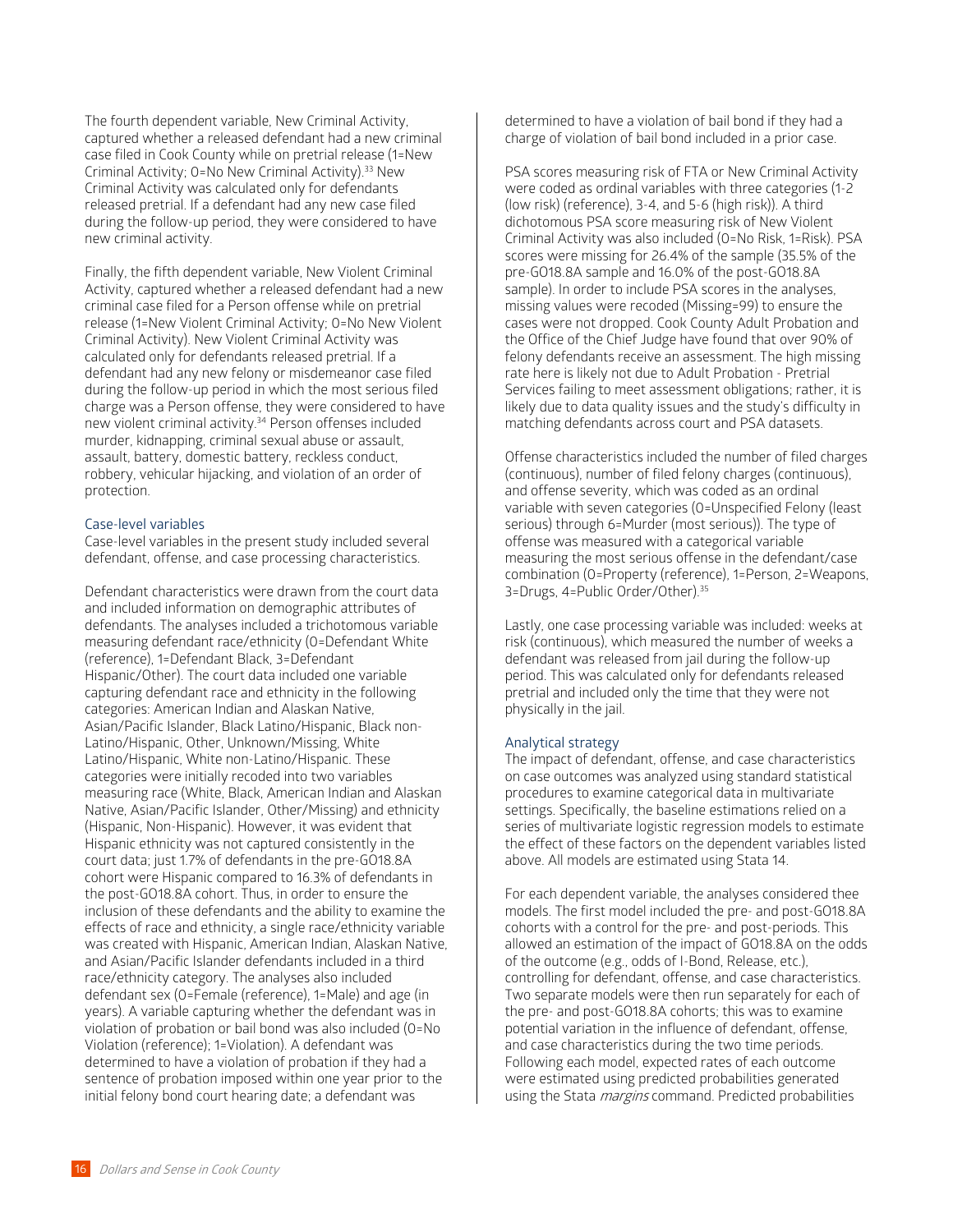represent the expected rate of a specific outcome after controlling for all defendant and case factors.

Although results generated by the logistic regression models are informative, these may be biased due to differences in the pre- and post-GO18.8A cohorts. To minimize this problem, propensity scores were used to reconfigure the study sample to include similar offenders. The creation of matched samples explicitly takes into consideration that the variables differentiating each cohort may not be independent of the variables associated with case outcomes. These models report the average effect of GO18.8A on the specific outcome.

#### Crime Rates

#### Data

The current study relied on data obtained from the Chicago Police Department's online public data portal. Data included incident-level information on the number of Violent Index Offenses, Property Index Offenses, and Violent Index Offenses with a Gun. Counts of these offenses were aggregated by day and week.

#### Control variables

Control variables in the present study included several factors that correlate with crime, but are unaffected by GO18.8A. For the day of each criminal incident, the following information was included: whether the day was a weekend day or a holiday, the average daily temperature, the level of precipitation, the monthly unemployment rate, and the number of drug arrests. Because unemployment rate data was only available on a monthly basis, these monthly unemployment rate measures were used for all days during a particular month. Drug arrests were included as a proxy variable to measure the degree to which police were making arrests for "on-view" behaviors (i.e., an indicator of how aggressively police were approaching enforcement).

#### Analytic strategy

To gauge the degree to which there were changes in the overall amount of crime (Violent Index offenses, Property Index Crimes, and Violent Index Crimes with a Gun) in Chicago following GO18.8A, Bayesian Structural Time Series (BSTS) models were used to develop a counterfactual forecast of how many of these crimes would have been expected in the 90 day- and 365 day-period following the implementation of GO18.8A based on pre-GO18.8A crime patterns and the control variables noted. These analyses create a range of the expected number of crimes for each crime type which are then compared to the actual number of offenses reported to the Chicago Police Department in each of these crime categories before and after GO18.8A.

A total of 16 multivariate models were developed and tested. For each of the three types of crime examined, models were developed examining daily crime counts as well as weekly crime counts, and also to gauge 90 dayimpacts and 365 day-impacts of GO18.8A on crime. The pre-GO18.8A period used to train the BSTS models covered October 1, 2015 to August 31, 2017, while the post-period covered October 1, 2017 to August 31, 2019. September 2017 was excluded as the reform was implemented during that month.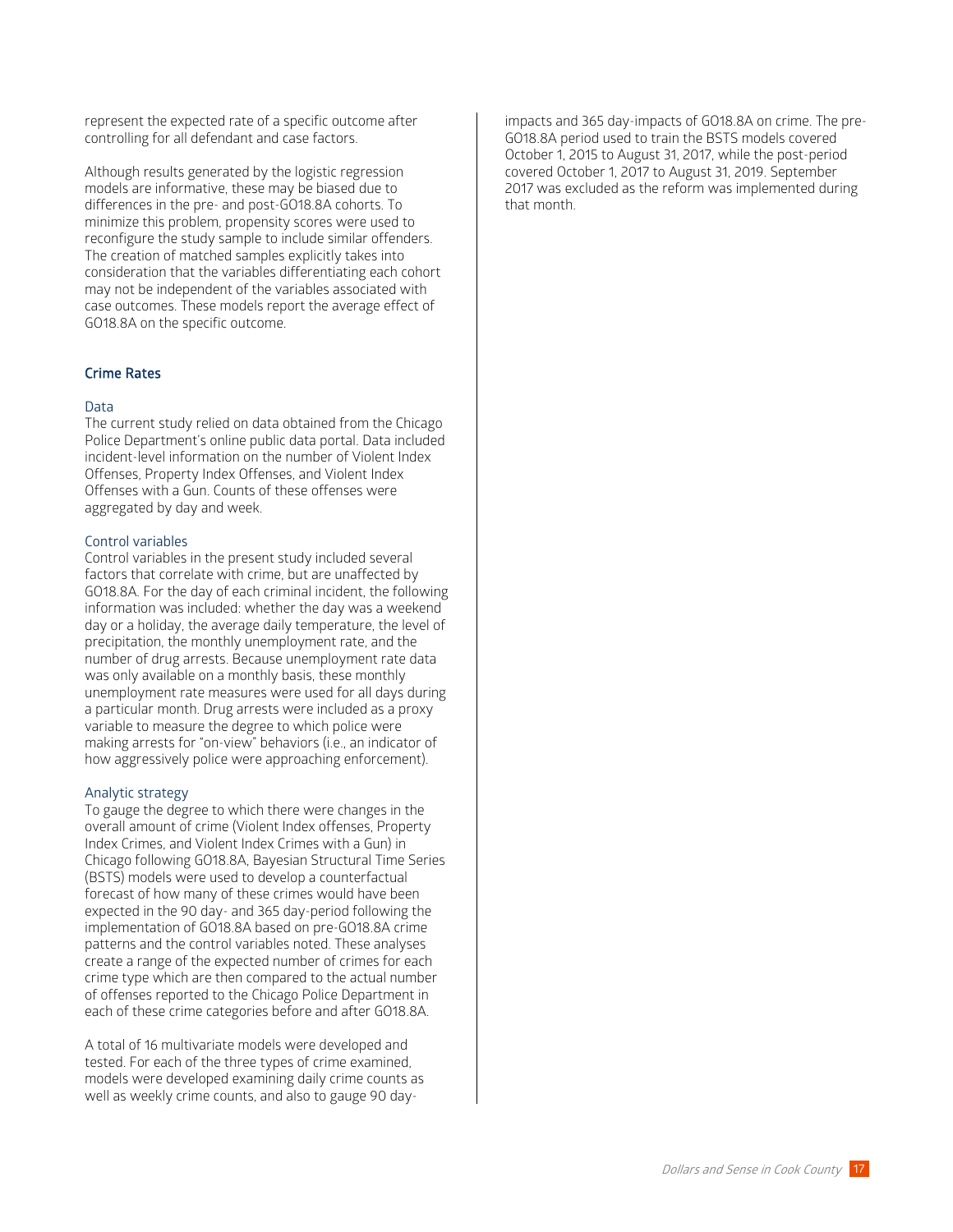# APPENDIX B – LOGISTIC REGRESSION RESULTS

#### Descriptive Statistics

Descriptive statistics for the study sample are presented in Tables B.1 and B.2. Table B.1 includes descriptive statistics for the entire study sample and separately for the pre-GO18.8A and post-GO18.8A cohorts; Table B.2 includes descriptive statistics only for the defendants in the sample who were released pretrial, and separately for those released in the pre-GO18.8A and post-GO18.8A cohorts.

The first outcome variable, I-Bonds, showed significant variation across the pre- and post-GO18.8A cohorts: overall, 39.9% of defendants in the sample received an I-Bond at the initial bond court date, but the percent of defendants receiving an I-Bond was significantly lower for the pre-GO18.8A cohort than for the post-GO18.8A cohort (25.6% vs. 55.9%). There was also an increase in the second outcome variable, the percent of defendants released pretrial; overall, 78.3% of defendants in the sample were released pretrial, with 75.7% of the pre-GO18.8A cohort released pretrial compared to 81.3% of the post-GO18.8A cohort.

Table B.1 also shows that defendants in the overall sample and in the pre- and post-GO18.8A cohorts tended to be male and Black, with these percentages increasing slightly in the post-GO18.8A cohort; roughly 30% of defendants were 18-25 years old, but the largest proportion of defendants were over 36 years old. There was a slight increase in the percent of defendants in violation of probation/bail bond, with 7.2% of defendants in the pre-GO18.8A cohort in violation of probation/bail bond compared to 11.8% of defendants in the post-GO18.8A cohort. Defendants tended to be charged with unspecified, Class 3, or Class 4 Felonies, and over 40% were charged with Drug offenses. The percent of defendants charged with Weapons offenses was lower in the pre-GO18.8A cohort compared to the post-GO18.8A cohort (8.0% vs. 13.4%); conversely, the percent of defendants charged with Property offenses was higher in the pre-GO18.8A cohort compared to the post-GO18.8A cohort (10.3% vs. 14.2%). The majority of defendants (over 70%) in the overall sample and in the pre- and post-GO18.8A were charged with a single felony and over 40% were charged with a single offense. Finally, the mean PSA scores – for FTAs, New Criminal Activity, and New Violent Criminal Activity – remained constant in the pre- and post-GO18.8A cohorts.

| Table B.1. Descriptive Statistics for Initial Sample |        |  |         |         |
|------------------------------------------------------|--------|--|---------|---------|
|                                                      | Full   |  | Pre-    | Post-   |
|                                                      | Sample |  | GO18.8A | GO18.8A |
| Total Cases <sup>36</sup>                            | 24,056 |  | 12,756  | 11,300  |
| I-Bond                                               | 39.9%  |  | 25.6%   | 55.9%   |
| Released                                             | 78.3%  |  | 75.7%   | 81.3%   |
| Female                                               | 14.4%  |  | 15.3%   | 13.4%   |
| Male                                                 | 85.6%  |  | 84.7%   | 86.6%   |
| White                                                | 18.8%  |  | 20.2%   | 17.4%   |
| Black                                                | 63.2%  |  | 61.7%   | 64.8%   |
| Hispanic/Other                                       | 18.0%  |  | 18.1%   | 17.8%   |
| 18-25 years old                                      | 31.8%  |  | 32.3%   | 31.2%   |
| 26-35 years old                                      | 29.0%  |  | 28.3%   | 29.9%   |
| 36+ years old                                        | 39.2%  |  | 39.4%   | 38.8%   |
| Viol. of Prob./Bail                                  | 9.3%   |  | 7.2%    | 11.8%   |
| Unclassified Felony                                  | 11.5%  |  | 12.3%   | 10.6%   |
| Class 4 Felony                                       | 45.7%  |  | 46.1%   | 45.6%   |
| Class 3 Felony                                       | 13.9%  |  | 13.3%   | 14.8%   |
| Class 2 Felony                                       | 11.7%  |  | 10.9%   | 12.7%   |
| Class 1 Felony                                       | 6.5%   |  | 6.2%    | 6.9%    |
| Class X Felony                                       | 9.9%   |  | 10.6%   | 8.8%    |
| Murder                                               | 0.7%   |  | 0.6%    | 0.7%    |
| Person Offense                                       | 11.1%  |  | 10.9%   | 11.3%   |
| Weapon Offense                                       | 10.5%  |  | 8.0%    | 13.4%   |
| Property Offense                                     | 17.5%  |  | 20.3%   | 14.2%   |
| Drug Offense                                         | 42.9%  |  | 42.3%   | 43.5%   |
| Other Offense                                        | 18.0%  |  | 18.4%   | 17.6%   |
| 1 Charge                                             | 43.2%  |  | 45.2%   | 41.0%   |
| 2 Charges                                            | 21.8%  |  | 20.9%   | 22.7%   |
| 3+ Charges                                           | 35.0%  |  | 33.9%   | 36.3%   |
| 1 Felony Charge                                      | 75.9%  |  | 77.8%   | 73.7%   |
| 2 Felony Charges                                     | 16.2%  |  | 15.5%   | 17.1%   |
| 3+ Felony Charges                                    | 7.9%   |  | 6.7%    | 9.2%    |
| PSA FTA Score<br>(mean)                              | 2.5    |  | 2.5     | 2.5     |
| PSA New Crim. Act.<br>Score (mean)                   | 2.9    |  | 2.9     | 2.9     |
| PSA New Viol. Crim.<br>Act. Score (mean)             | 0.6    |  | 0.5     | 0.7     |
| Missing PSA                                          | 26.3%  |  | 35.5%   | 16.0%   |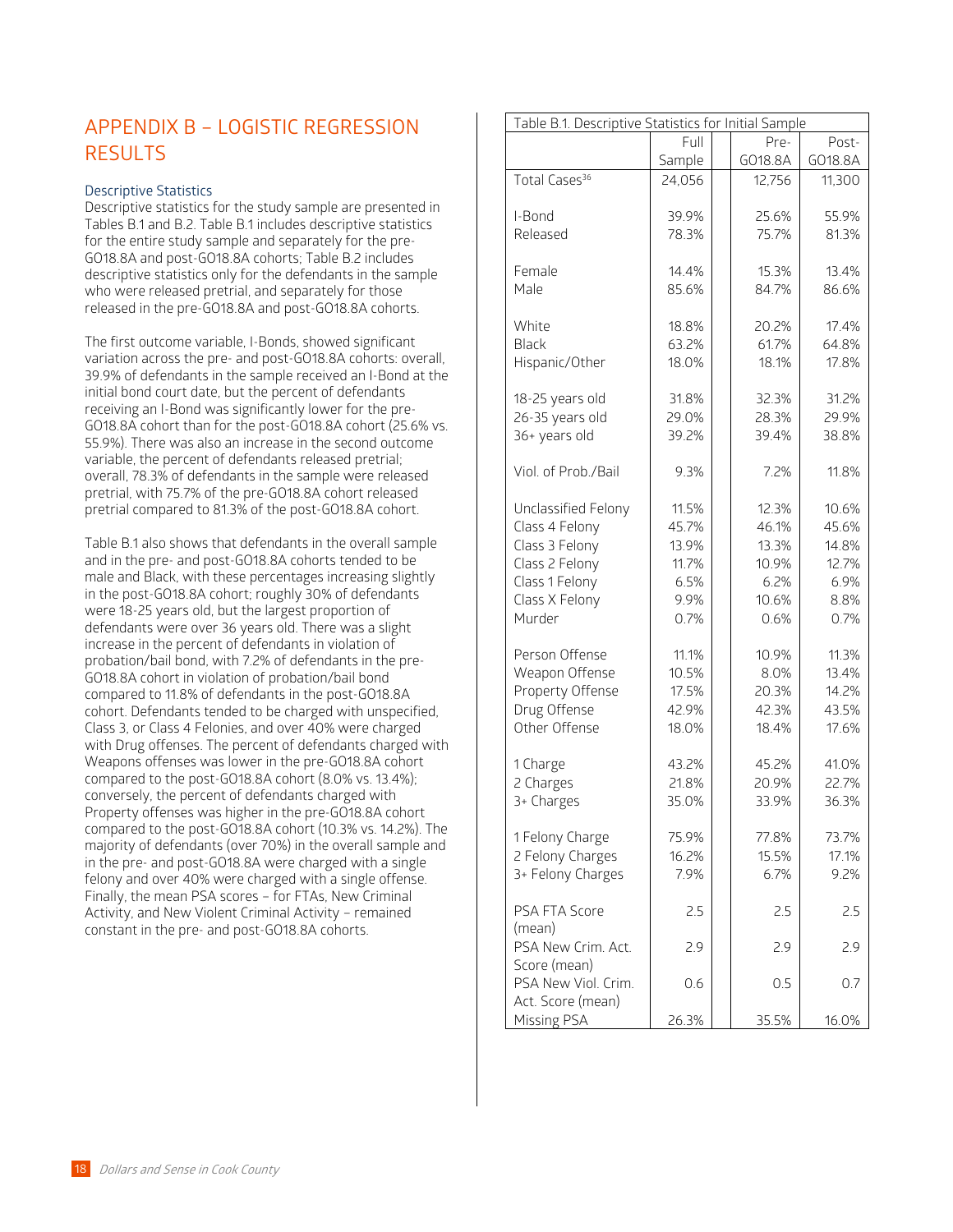The remaining outcome variables – FTA, New Criminal Activity, New Violent Criminal Activity – showed little variation across the pre- and post-GO18.8A cohorts (Table B.2). Overall, 18.3% of released defendants in the sample had an FTA during the follow-up period, with the percent of released defendants with an FTI slightly lower for the pre-GO18.8A cohort than for the post-GO18.8A cohort (16.7% vs. 19.8%). There was also a slight increase in New Criminal Activity; overall, 17.3% of released defendants in the sample were charged with New Criminal Activity, with 16.7% of the pre-GO18.8A cohort released pretrial compared to 17.8% of the post-GO18.8A cohort. Finally, overall, 3.1% of released defendants in the sample were charged with New Violent Criminal Activity during the follow-up period, with the percent of released defendants with New Violent Criminal Activity slightly lower for the pre-GO18.8A cohort than for the post-GO18.8A cohort (2.9% vs. 3.2%).

Table B.2 also shows that few differences in defendant and case characteristics existed between the initial sample and the released sample of defendants. The primary differences involved charge factors. A slightly larger proportion of released defendants were charged with Unspecified, Class 3, or Class 4 Felonies than the overall sample (74.9% vs. 70.1%). Similarly, a slightly higher proportion of released defendants were charged with Property, Drug, or Other Offenses than the overall sample (82.8% vs. 78.4%). Differences between the pre- and post-GO18.8A cohorts observed in the initial sample also remained in the released sample. Among released defendants, there was a slight increase in the percent of defendants in violation of probation/bail bond and a slight increase in the percent of defendants charged with Weapons offenses in the post-GO18.8A cohort compared to the pre-GO18.8A cohort.

| Table B.2. Descriptive Statistics for Released Sample                                                                   |                                                          |  |                                                          |                                                          |
|-------------------------------------------------------------------------------------------------------------------------|----------------------------------------------------------|--|----------------------------------------------------------|----------------------------------------------------------|
|                                                                                                                         | Full                                                     |  | Pre-                                                     | Post-                                                    |
|                                                                                                                         | Sample                                                   |  | GO18.8A                                                  | GO18.8A                                                  |
| Total Cases <sup>37</sup>                                                                                               | 18,024                                                   |  | 8,891                                                    | 9,133                                                    |
| <b>FTA</b><br>New Crim. Act.<br>New Viol. Crim. Act.                                                                    | 18.3%<br>17.3%<br>3.1%                                   |  | 16.7%<br>16.7%<br>2.9%                                   | 19.8%<br>17.8%<br>3.2%                                   |
| Female<br>Male                                                                                                          | 15.6%<br>84.4%                                           |  | 16.6%<br>83.4%                                           | 14.7%<br>85.3%                                           |
| White<br>Black<br>Hispanic/Other                                                                                        | 19.5%<br>61.9%<br>18.6%                                  |  | 20.5%<br>60.6%<br>18.9%                                  | 18.4%<br>63.2%<br>18.4%                                  |
| 18-25 years old<br>26-35 years old<br>36+ years old                                                                     | 30.9%<br>28.1%<br>41.0%                                  |  | 31.3%<br>27.0%<br>41.7%                                  | 30.7%<br>29.2%<br>40.1%                                  |
| Viol. of Prob./Bail                                                                                                     | 8.9%                                                     |  | 6.2%                                                     | 11.7%                                                    |
| Unclassified Felony<br>Class 4 Felony<br>Class 3 Felony<br>Class 2 Felony<br>Class 1 Felony<br>Class X Felony<br>Murder | 9.5%<br>51.5%<br>13.9%<br>10.9%<br>6.1%<br>8.0%<br>0.07% |  | 10.4%<br>51.2%<br>12.9%<br>9.9%<br>5.5%<br>9.9%<br>0.08% | 8.6%<br>51.8%<br>14.9%<br>11.8%<br>6.7%<br>6.1%<br>0.07% |
| Person Offense<br>Weapon Offense<br>Property Offense<br>Drug Offense<br>Other Offense                                   | 7.4%<br>9.7%<br>17.3%<br>49.2%<br>16.3%                  |  | 7.7%<br>7.5%<br>19.8%<br>48.5%<br>16.6%                  | 7.2%<br>11.9%<br>14.9%<br>49.9%<br>16.1%                 |
| 1 Charge<br>2 Charges<br>3+ Charges                                                                                     | 42.1%<br>22.3%<br>35.6%                                  |  | 43.9%<br>21.2%<br>34.9%                                  | 40.3%<br>23.4%<br>36.4%                                  |
| 1 Felony Charge<br>2 Felony Charges<br>3+ Felony Charges                                                                | 77.7%<br>15.6%<br>6.7%                                   |  | 79.2%<br>14.8%<br>6.0%                                   | 76.2%<br>16.5%<br>7.3%                                   |
| PSA FTA Score<br>(mean)                                                                                                 | 2.5                                                      |  | 2.5                                                      | 2.5                                                      |
| PSA New Crim. Act.<br>Score (mean)                                                                                      | 2.9                                                      |  | 2.9                                                      | 2.9                                                      |
| PSA New Viol. Crim.<br>Act. Score (mean)                                                                                | 0.3                                                      |  | 0.3                                                      | 0.3                                                      |
| Missing PSA                                                                                                             | 23.0%                                                    |  | 32.8%                                                    | 13.6%                                                    |
| Weeks at Risk<br>(mean)                                                                                                 | 20.1                                                     |  | 19.7                                                     | 20.4                                                     |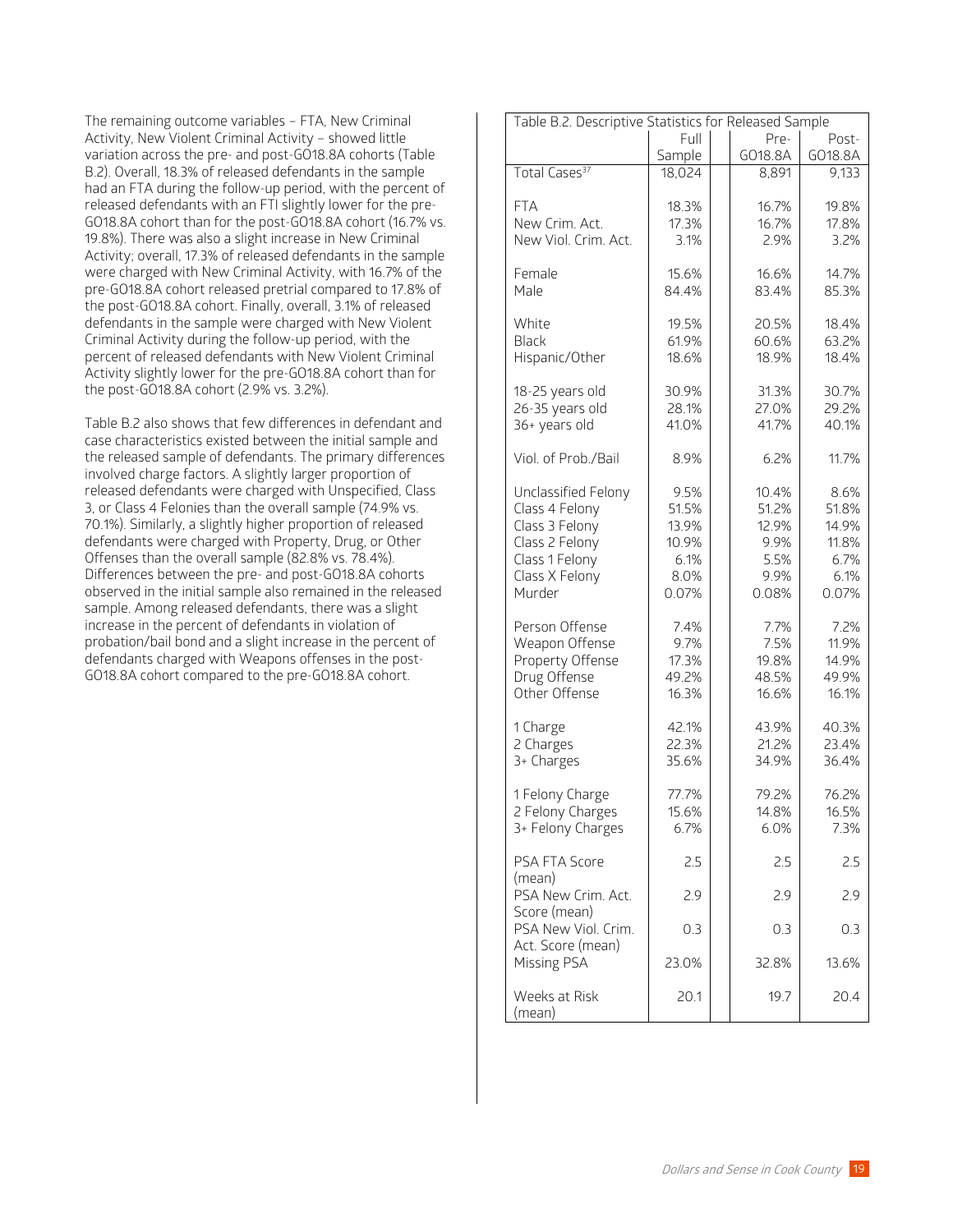#### I-Bond – Logistic Regression Models

A series of logistic regression models examined the association between GO18.8A and the odds of defendants receiving an I-Bond (Table B.3). Model 1 assesses the influence of GO18.8A on the full sample; this allows for examination of the influence of GO18.8A on the likelihood of receiving an I-Bond, controlling for defendant and case factors. Models 2 and 3 examine the pre- and post-GO18.8A cohorts separately; these models allow for examination of changes in the influence of different defendant and case factors pre- and post-GO18.8A. Odds ratios for GO18.8A and for defendant and case factors represent the independent influence of that factor on the odds of receiving an I-Bond.

Estimates from Model 1 show that, controlling for a number of defendant and case factors, defendants with a bond court hearing after GO18.8A were *more likely* to receive an I-Bond. Specifically, having a hearing after GO18.8A increased the odds of receiving an I-Bond by 516%.

Several defendant and case factors also affected the odds of receiving an I-Bond. Male defendants and younger defendants were less likely to receive an I-Bond. While Hispanic/Other defendants were more likely than White defendants to receive an I-Bond, Black defendants were neither more nor less likely than White defendants. As Model 1 indicates, receiving an I-Bond also was related to several offense factors, with defendants charged with more serious felonies, Person/Weapons/Other offenses, and multiple felony charges less likely to receive an I-Bond; in contrast, defendants charged with Drug offenses were more likely to receive an I-Bond relative to defendants charged with Property offenses. Defendants with higher PSA scores for risk of FTA, New Criminal Activity, and New Violent Criminal Activity were less likely to receive I-Bonds.

Estimates remain fairly stable when considering the likelihood of receiving an I-Bond pre-GO18.8A (Model 2) and post-GO18.8A (Model 3). The most notable difference is the impact of defendant race. As Model 2 indicates, before GO18.8A, being Black or Hispanic/Other was not associated with the odds of receiving an I-Bond; however, as Model 3 indicates, after GO18.8A Black and Hispanic/Other defendants were *more likely* to receive an I-Bond relative to White defendants.

To further examine the effect of GO18.8A on the likelihood of receiving an I-Bond, propensity score matching was used to generate a sample of comparable sets of defendants in the pre- and post-GO18.8A cohorts. This procedure allows the pairing of defendants in the pre-GO18.8A cohort with "equivalent" defendants in the post-GO18.8A cohort based on defendant and case factors. The matching routine is based on the specification of a selection model aimed at minimizing the compositional differences across subsamples. Failing to account for these differences would confound the effect of GO18.8A on the odds of receiving an I-Bond with the effects of differences in defendant and case factors between the pre- and post-GO18.8A cohorts.

| Table B.3. Logistic Regression Models, I-Bond                                                                                                                                              |                                                                                       |  |                                                                                         |                                                                                         |
|--------------------------------------------------------------------------------------------------------------------------------------------------------------------------------------------|---------------------------------------------------------------------------------------|--|-----------------------------------------------------------------------------------------|-----------------------------------------------------------------------------------------|
|                                                                                                                                                                                            | Model 1                                                                               |  | Model 2                                                                                 | $\overline{M}$ odel 3                                                                   |
|                                                                                                                                                                                            | Full                                                                                  |  | Pre-                                                                                    | Post-                                                                                   |
|                                                                                                                                                                                            | Sample                                                                                |  | GO18.8A                                                                                 | GO18.8A                                                                                 |
|                                                                                                                                                                                            | (Odds)                                                                                |  | (Odds)                                                                                  | (Odds)                                                                                  |
| GO18.8A                                                                                                                                                                                    | $6.16***$                                                                             |  |                                                                                         |                                                                                         |
| Female (ref.)<br>Male<br>White (ref.)<br>Black<br>Hisp./Other<br>Age                                                                                                                       | $0.49***$<br>0.98<br>$1.12*$<br>$1.01***$                                             |  | $0.49***$<br>0.92<br>1.09<br>$1.01***$                                                  | $0.53***$<br>$1.16*$<br>$1.28***$<br>$1.01***$                                          |
| Offense Class<br>Prop. Off (ref)<br>Person Off.<br>Weapon Off.<br>Drug Off.<br>Other Off.<br><b>Total Charges</b><br>Fel. Charges                                                          | $0.79***$<br>$0.17***$<br>$0.25***$<br>$3.01***$<br>$0.49***$<br>1.01<br>$0.75***$    |  | $0.81***$<br>$0.20***$<br>$0.11***$<br>$3.08***$<br>$0.44***$<br>$0.95***$<br>$0.79***$ | $0.75***$<br>$0.20***$<br>$0.30***$<br>$3.13***$<br>$0.59***$<br>$1.04***$<br>$0.74***$ |
| Viol. Pro./Bail<br>PSA FTA<br>Score 1-2 (ref)<br>Score 3-4<br>Score 5-6<br>Missing<br>PSA NCA<br>Score 1-2 (ref)<br>Score 3-4<br>Score 5-6<br>Missing <sup>38</sup><br>PSA NVCA<br>Missing | $0.89*$<br>$0.85***$<br>$0.71***$<br>$0.33***$<br>$0.39***$<br>$0.21***$<br>$0.39***$ |  | $0.68***$<br>$0.81**$<br>0.83<br>$0.40***$<br>$0.24***$<br>$0.11***$<br>$0.21***$       | 0.94<br>$0.86*$<br>$0.64***$<br>$0.19***$<br>$0.56***$<br>$0.27***$<br>$0.36***$        |
| $-2 log$<br>likelihood<br>Negerlkerke<br>pseudo R<br>Chi-Square<br>Ν                                                                                                                       | $-11,656.06$<br>0.28<br>8,987.13***<br>24,056                                         |  | $-5,674.68$<br>0.22<br>3,332.15***<br>12,756                                            | $-5,752.03$<br>0.25<br>3,980.27***<br>11,300                                            |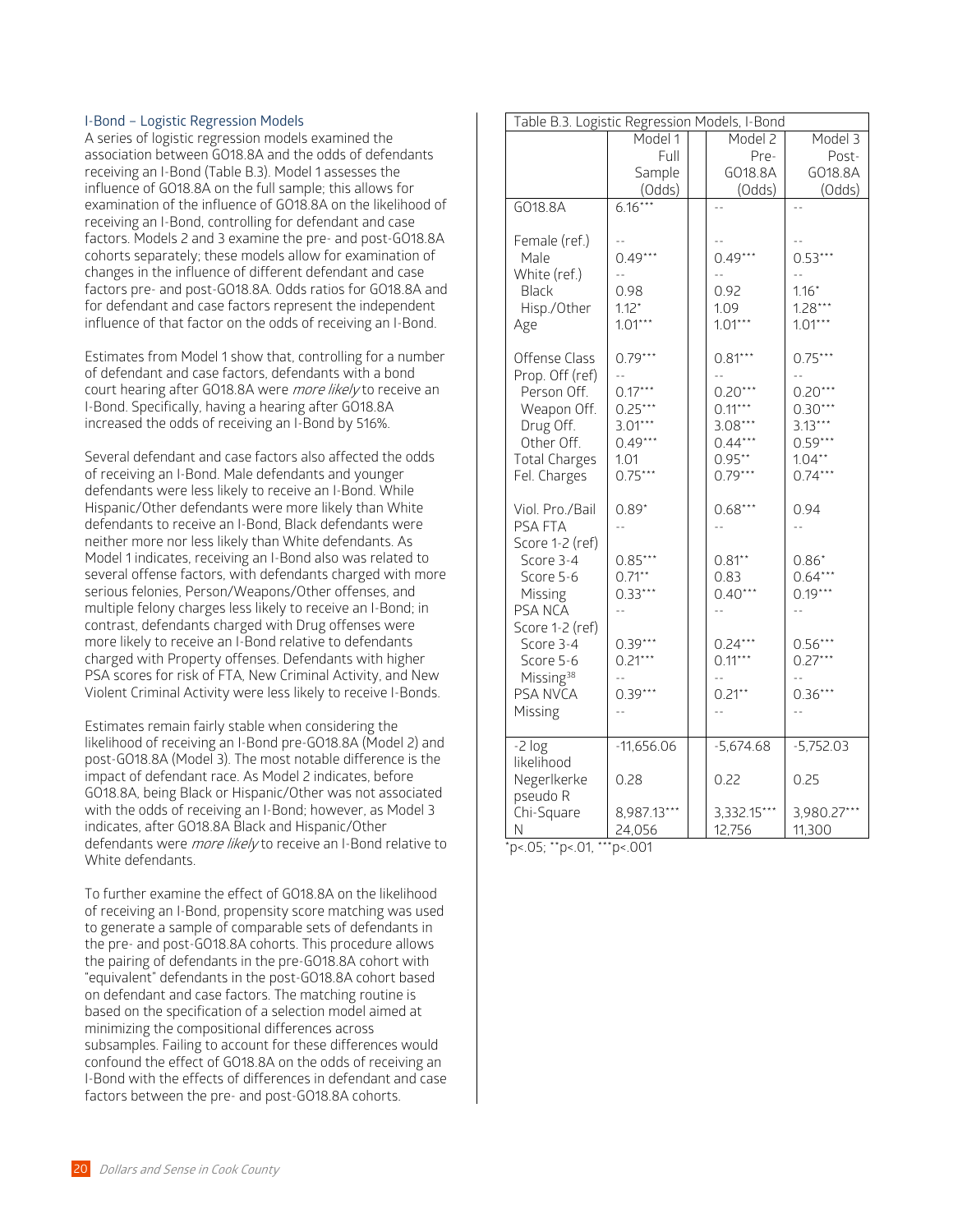To calculate a propensity score for each defendant, a logistic model was fit. Next, individuals were matched on the basis of their propensity scores. The newly configured matched samples were then used to measure the effect of GO18.8A on the likelihood of receiving an I-Bond. Given that the matched samples were relatively balanced, variations in the defendants receiving I-Bonds may be attributed to the impact of GO18.8A.

Results for the matched sample shown in Table B.4 indicate that GO18.8A significantly increased the odds of receiving an I-Bond. Specifically, GO18.8A increased the percent of defendants receiving an I-Bond by roughly 30 percentage points.

| Table B.4. Propensity Score Matched Samples - Average<br>Effect of GO18.8A on I-Bond |  |  |  |
|--------------------------------------------------------------------------------------|--|--|--|
| $0.301***$<br>GO18.8A coefficient                                                    |  |  |  |
| Standard Error<br>0.007                                                              |  |  |  |
| 95% bounds: lower, upper<br>0.286, 0.315                                             |  |  |  |
|                                                                                      |  |  |  |

\*p<.05; \*\*p<.01, \*\*\*p<.001

#### Release – Logistic Regression Results

The next series of logistic regression models examined the association between GO18.8A and the odds of defendants being released pretrial (Table B.5). Model 4 assesses the influence of GO18.8A on the full sample; Models 5 and 6 examine the pre- and post-GO18.8A cohorts separately. Odds ratios for GO18.8A and for each defendant and case factor represent the independent influence of that factor on the likelihood of a defendant being released.

Estimates from Model 4 show that, controlling for defendant and case factors, defendants with a bond court hearing after GO18.8A were *more likely* to be released pretrial. Specifically, having a hearing after GO18.8A increased the odds of being released pretrial by 42%.

Several defendant and case factors also affected the odds of being released pretrial. Male defendants, Black defendants, younger defendants, and defendants with probation/bail bond violations were less likely to be released. Defendants charged with more serious felonies, Person/Weapons/Other offenses, and multiple felony charges were less likely to be released; in contrast, defendants charged with Drug offenses were more likely to be released relative to defendants charged with Property offenses. Finally, defendants with higher PSA scores for risk of FTA, New Criminal Activity, and New Violent Criminal Activity were less likely to be released. Surprisingly, defendants with more total charges were more likely to be released.

Estimates remain fairly stable when considering the likelihood of being released pre-GO18.8A (Model 5) and post-GO18.8A (Model 6). The most notable difference is the impact of Weapons offenses on release. As Model 5 indicates, before GO18.8A, defendants charged with Weapons offenses were *more likely* to be released pretrial

| Table B.5. Logistic Regression Models, Release                                                                                     |                                                                                                              |  |                                                                                 |                                                                                        |
|------------------------------------------------------------------------------------------------------------------------------------|--------------------------------------------------------------------------------------------------------------|--|---------------------------------------------------------------------------------|----------------------------------------------------------------------------------------|
|                                                                                                                                    | Model $\overline{4}$                                                                                         |  | Model 5                                                                         | Model 6                                                                                |
|                                                                                                                                    | Full                                                                                                         |  | Pre-                                                                            | Post-                                                                                  |
|                                                                                                                                    | Sample                                                                                                       |  | GO18.8A                                                                         | GO18.8A                                                                                |
|                                                                                                                                    | (Odds)                                                                                                       |  | (Odds)                                                                          | (Odds)                                                                                 |
| G018.8A                                                                                                                            | $1.42***$                                                                                                    |  |                                                                                 |                                                                                        |
| Female (ref.)<br>Male<br>White (ref.)<br><b>Black</b><br>Hisp./Other<br>Age                                                        | $0.81**$<br>$0.83***$<br>1.03<br>$1.02***$                                                                   |  | $0.82***$<br>$0.86*$<br>1.09<br>$1.02***$                                       | $0.81*$<br>$0.74***$<br>0.87<br>$1.02***$                                              |
| Offense Class<br>Prop. Off. (ref)<br>Person Off.<br>Weapon Off.<br>Drug Off.<br>Other Off.<br><b>Total Charges</b><br>Fel. Charges | $0.90***$<br>$\overline{\phantom{a}}$<br>$0.62***$<br>0.88<br>$1.39***$<br>$0.72***$<br>$1.05***$<br>$0.95*$ |  | $0.92***$<br>$0.72***$<br>$1.29**$<br>$1.28***$<br>$0.83*$<br>$1.04***$<br>0.97 | $0.85***$<br>$0.45***$<br>$0.56***$<br>$1.53***$<br>$0.53***$<br>$1.05***$<br>$0.92**$ |
| Viol. Pro./Bail<br><b>PSA FTA</b><br>Score 1-2 (ref)<br>Score 3-4<br>Score 5-6                                                     | $0.84***$<br>1.00<br>$0.80*$                                                                                 |  | $0.67***$<br>$-$<br>0.93<br>0.78                                                | 1.14<br>ă.<br>1.10<br>0.88                                                             |
| Missing<br>PSA NCA<br>Score 1-2 (ref)                                                                                              | $0.877*$<br>$\overline{\phantom{a}}$                                                                         |  | 1.04<br>$\overline{a}$                                                          | $0.70***$<br>$\sim$                                                                    |
| Score 3-4<br>Score 5-6                                                                                                             | $0.73***$<br>$0.59***$                                                                                       |  | 0.92<br>1.07                                                                    | $0.52***$<br>$0.30***$                                                                 |
| Missing<br>PSA NVCA<br>Missing                                                                                                     | $-$<br>$0.69***$                                                                                             |  | $\overline{\phantom{a}}$<br>$0.63***$                                           | $\overline{a}$<br>0.82                                                                 |
| I-Bond (ref.)<br><b>FM</b><br>D/C-Bond<br>No Bail                                                                                  | $0.19***$<br>$0.22***$<br>$0.02***$                                                                          |  | $0.19***$<br>$0.17***$<br>$0.02***$                                             | $0.15***$<br>$0.32***$<br>$0.02***$                                                    |
| -2 log<br>likelihood<br>Negerlkerke                                                                                                | $-9,667.27$<br>0.23                                                                                          |  | $-6,001.60$<br>0.15                                                             | $-3,563.49$<br>0.34                                                                    |
| pseudo R<br>Chi-Square<br>Ν                                                                                                        | 5,780.36***<br>24,056                                                                                        |  | 2,133.12***<br>12,756                                                           | 3,736.01***<br>11,300                                                                  |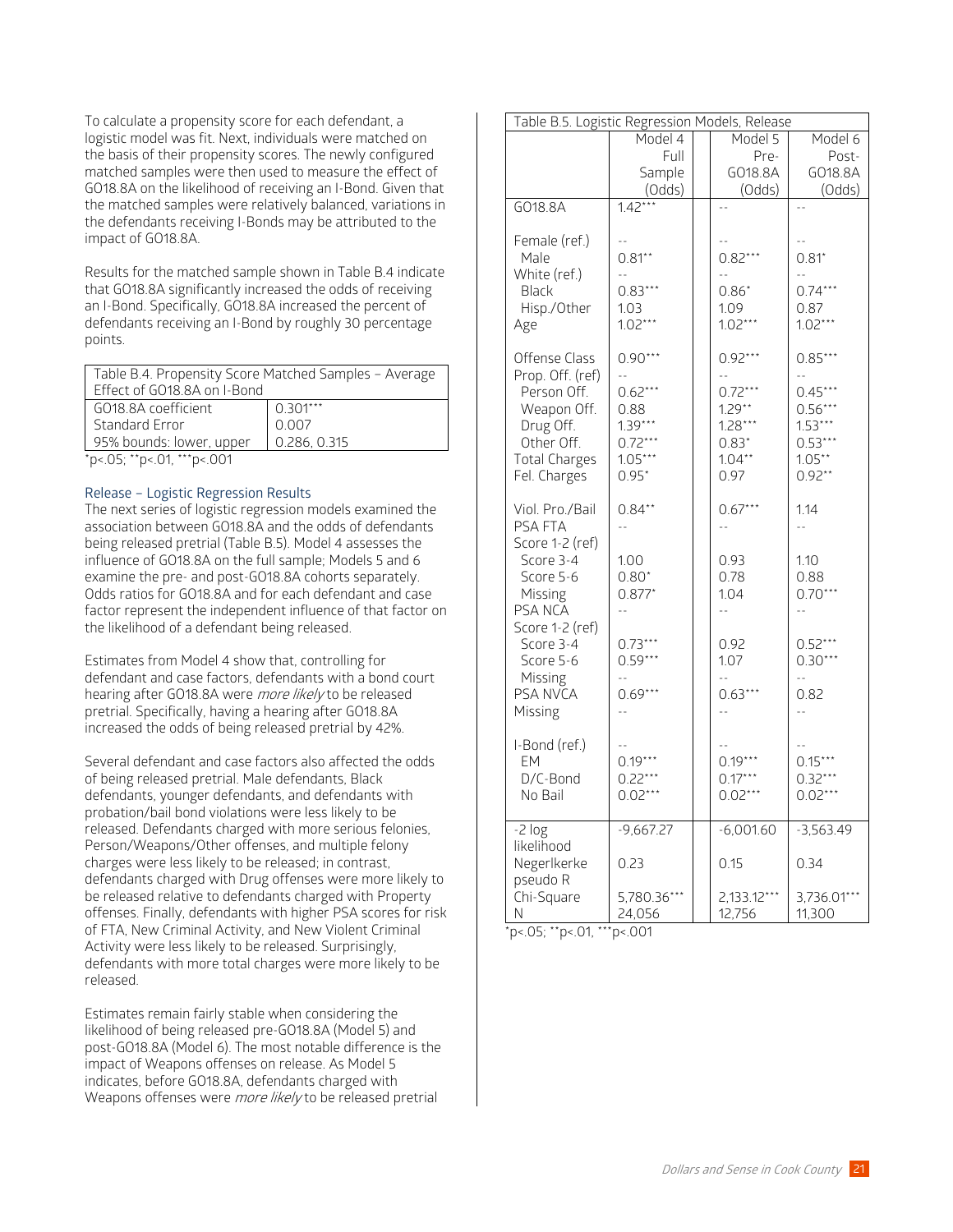relative to defendants charged with Property offenses; however, as Model 6 indicates, after GO18.8A, defendants charged with Weapons offenses were less likely to be released pretrial. In addition, before GO18.8A, PSA scores for risk of New Criminal Activity were not associated with odds of release; however, after GO18.8A, defendants with higher PSA scores for risk of New Criminal Activity were less likely to be released.

To further examine the effect of GO18.8A on the likelihood of pretrial release, propensity score matching was used to generate a sample of comparable sets of in the pre- and post-GO18.8A cohorts. Results for the matched sample shown in Table B.6 indicate that GO18.8A significantly increased the odds of pretrial release. Specifically, GO18.8A increased the percent of defendants released pretrial by roughly 6 percentage points.

| Table B.6. Propensity Score Matched Samples - Average |              |  |  |
|-------------------------------------------------------|--------------|--|--|
| Effect of GO18.8A on Release                          |              |  |  |
| $0.059***$<br>GO18.8A coefficient                     |              |  |  |
| Standard Error<br>0.007                               |              |  |  |
| 95% bounds: lower, upper                              | 0.045, 0.073 |  |  |

\*p<.05; \*\*p<.01, \*\*\*p<.001

#### FTA – Logistic Regression Results

The next series of logistic regression models examined the association between GO18.8A and the odds of released defendants receiving an FTA (Table B.7). Model 7 assesses the influence of GO18.8A on the full sample; Models 8 and 9 examine the pre- and post-GO18.8A cohorts separately. Odds ratios for GO18.8A and for each defendant and case factor represent the independent influence of that factor on the likelihood of a FTA.

Estimates from Model 7 show that, after controlling for defendant and case factors, released defendants with a bond court hearing after GO18.8A were *more likely* to have an FTA. Specifically, having a hearing after GO18.8A increased the odds of an FTA by 24%.

Hispanic/Other defendants and older defendants were less likely to have an FTA. Defendants charged with more serious felonies and Person/Weapons/Drugs/Other offenses also were less likely to have an FTA. Finally, defendants with higher PSA scores for risk of FTA and New Criminal Activity were more likely to have an FTA; in contrast, defendants with higher PSA scores for risk of New Violent Criminal Activity were less likely to have an FTA. Defendants with an initial bond type of EM or D/C-Bond were less likely to have an FTA, but defendants with an initial bond type of No Bail were more likely to have an FTA, relative to defendants with an initial bond type of I-Bond. Finally, defendants who spent more time in the community were more likely to have an FTA.

Estimates remain fairly stable when considering the likelihood of an FTA pre-GO18.8A (Model 8) and post-GO18.8A (Model 9). The most notable difference is the

| Table B.7. Logistic Regression Models, FTA |                        |                        |                   |  |
|--------------------------------------------|------------------------|------------------------|-------------------|--|
|                                            | Model 7                | Model 8                | Model 9           |  |
|                                            | Full                   | Pre-                   | Post-             |  |
|                                            | Sample                 | GO18.8A                | GO18.8A           |  |
| GO18.8A                                    | (Odds)<br>$1.24***$    | (Odds)                 | (Odds)            |  |
|                                            |                        |                        |                   |  |
| Female (ref.)                              |                        |                        |                   |  |
| Male                                       | 0.92                   | $0.84*$                | 1.02              |  |
| White (ref.)                               | 44                     | $\overline{a}$         | 44                |  |
| <b>Black</b>                               | 0.96                   | 1.03                   | 0.90              |  |
| Hisp./Other                                | $0.82**$               | 0.87                   | $0.76***$         |  |
| Age                                        | $0.99***$              | $0.99***$              | $0.99*$           |  |
| Offense Class                              | $0.90***$              | $0.89***$              | $0.92***$         |  |
| Prop. Off. (ref.)                          |                        |                        |                   |  |
| Person Off.                                | $0.51***$              | $0.55***$              | $0.47***$         |  |
| Weapon Off.                                | $0.33***$              | $0.27**$               | $0.37***$         |  |
| Drug Off.                                  | $0.47***$<br>$0.74***$ | $0.47***$              | $0.46***$         |  |
| Other Off.<br><b>Total Charges</b>         | 0.98                   | $0.78*$<br>0.99        | $0.68***$<br>0.98 |  |
| Fel. Charges                               | 1.00                   | 1.00                   | 0.99              |  |
|                                            |                        |                        |                   |  |
| Viol. Pro./Bail                            | 1.12                   | 0.91                   | $1.23***$         |  |
| PSA FTA Score                              | $\overline{a}$         | $\overline{a}$         | ۵.                |  |
| 1-2 (ref)<br>Score 3-4                     | $1.41***$              | $1.35***$              | $1.45***$         |  |
| Score 5-6                                  | $2.20***$              | $1.78**$               | $2.52***$         |  |
| Missing                                    | $1.70***$              | $1.38***$              | $2.20***$         |  |
| PSA NCA Score                              |                        |                        |                   |  |
| 1-2 (ref.)                                 |                        |                        |                   |  |
| Score 3-4                                  | $1.27***$              | $1.28*$<br>1.29        | $1.28***$         |  |
| Score 5-6<br>Missing                       | 1.17                   |                        | 1.12<br>$\ddotsc$ |  |
| PSA NVCA                                   | $0.64*$                | $0.37***$              | 0.84              |  |
| Missing                                    |                        | Ц,                     | ٥.                |  |
|                                            |                        |                        |                   |  |
| I-Bond (ref.)                              |                        |                        |                   |  |
| EM<br>D/C-Bond                             | $0.80***$<br>$0.86***$ | $0.74***$<br>$0.75***$ | $0.69**$<br>0.96  |  |
| No Bail                                    | $3.69***$              | $8.51***$              | $2.21***$         |  |
| Weeks at risk                              | $1.01***$              | $1.01***$              | $1.01***$         |  |
|                                            |                        |                        |                   |  |
| -2 log                                     | $-8,155.18$            | $-3,785.46$            | $-4,331.55$       |  |
| likelihood<br>Negerlkerke                  | 0.05                   | 0.05                   | 0.05              |  |
| pseudo R                                   |                        |                        |                   |  |
| Chi-Square                                 | 801.92***              | 433.53***              | 415.42***         |  |
| N                                          | 18,024                 | 8,891                  | 9,133             |  |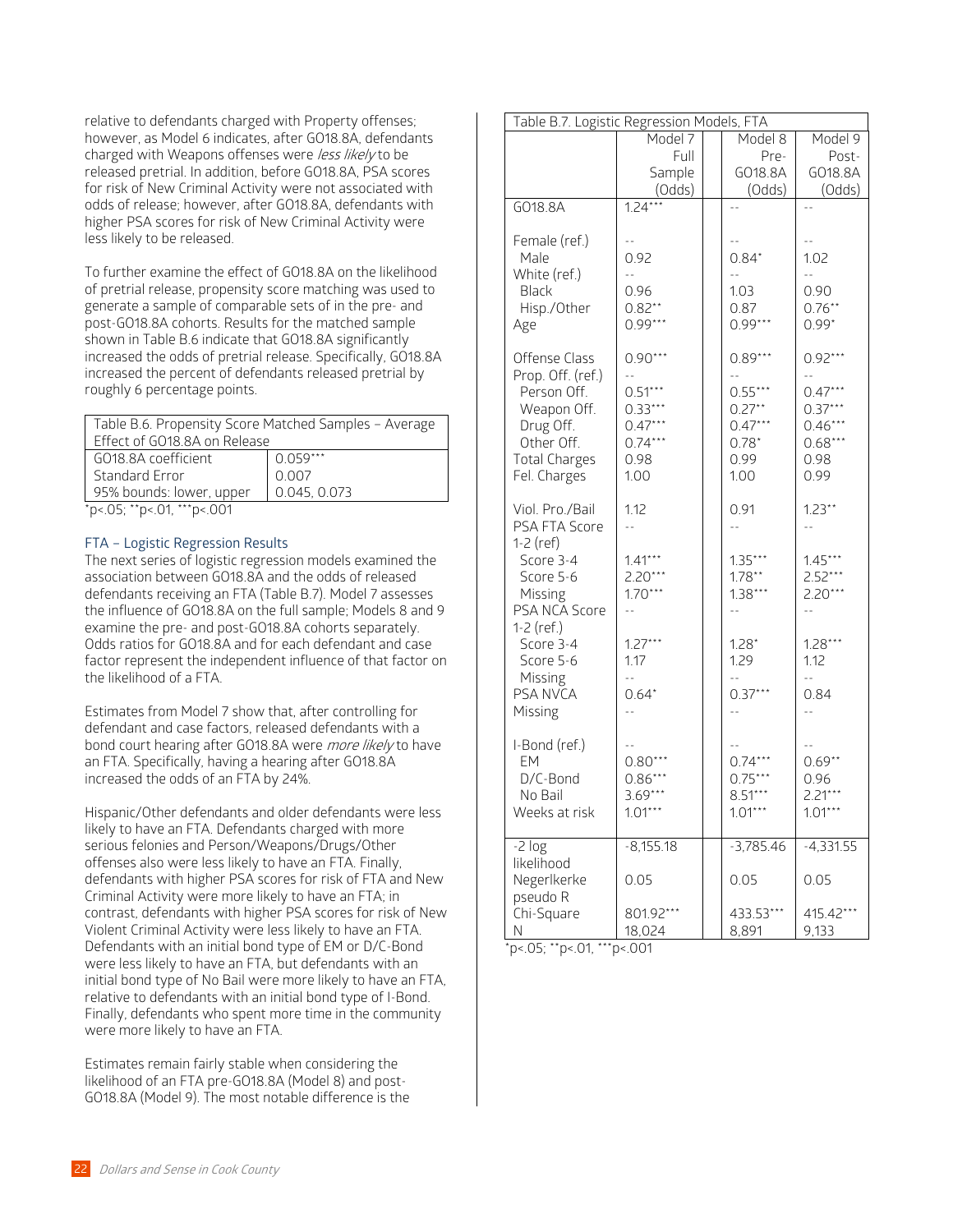impact of bond type. As Model 8 indicates, before GO18.8A, defendants with an initial bond type of D/C-Bond were less  $\frac{likelihood}{dE}$  have an FTA relative to defendants with an initial bond type of I-Bond; however, as Model 9 indicates, after GO18.8A, there were no differences in the odds of an FTA for defendants with an initial bond type of D/C-Bond and defendants with an I-Bond.

To further examine the effect of GO18.8A on the likelihood of an FTA, propensity score matching was used to generate a sample of comparable sets of defendants in the pre- and post-GO18.8A cohorts. Results for the matched sample shown in Table B.8 indicate that GO18.8A significantly increased the odds of an FTA. Specifically, GO18.8A increased the percent of defendants with an FTA by roughly 4 percentage points.

| Table B.8. Propensity Score Matched Samples - Average |  |  |  |  |
|-------------------------------------------------------|--|--|--|--|
| Effect of GO18.8A on FTA                              |  |  |  |  |
| $\overline{0.038}$ ***<br>GO18.8A coefficient         |  |  |  |  |
| <b>Standard Error</b><br>0.007                        |  |  |  |  |
| 0.023, 0.054<br>95% bounds: lower, upper              |  |  |  |  |
|                                                       |  |  |  |  |

\*p<.05; \*\*p<.01, \*\*\*p<.001

New Criminal Activity – Logistic Regression Results

The next series of logistic regression models examined the association between GO18.8A and the odds of released defendants being charged with new criminal activity while on pretrial release (Table B.9). Model 10 assesses the influence of GO18.8A on the full sample; Models 11 and 12 examine the pre- and post-GO18.8A cohorts separately. Odds ratios for GO18.8A and for each defendant and case factor represent the independent influence of that factor on the likelihood of new criminal activity.

Model 10 shows that, controlling for defendant and case factors, released defendants with a bond court hearing after GO18.8A were neither more nor less likely to be charged with new criminal activity. Put differently, GO18.8A had no impact on the odds of a released defendant being charged with new criminal activity.

Several defendant and case factors, however, did affect the odds of new criminal activity. Defendants who were male, Black, and younger were more likely to have new criminal activity. As Model 10 indicates, defendants charged with more serious felonies also were more likely to have new criminal activity, but defendants charged with Person/Drugs/Other offenses were less likely to have new criminal activity; defendants charged with Weapons offenses were neither more nor less likely to have new criminal activity relative to defendants charged with Property offenses. Finally, defendants with higher PSA scores for risk of FTA and New Criminal Activity were more likely to have new criminal activity; while, defendants with higher PSA scores for risk of New Violent Criminal Activity were less likely to have new criminal activity. Defendants with an initial bond type of EM were more likely to have

| Table B.9. Logistic Regression Models, New Criminal<br>Activity                                                                                                              |                                                                                                                          |  |                                                                        |                                                                                                                  |
|------------------------------------------------------------------------------------------------------------------------------------------------------------------------------|--------------------------------------------------------------------------------------------------------------------------|--|------------------------------------------------------------------------|------------------------------------------------------------------------------------------------------------------|
|                                                                                                                                                                              | Model 10<br>Full<br>Sample<br>(Odds)                                                                                     |  | Model 11<br>Pre-<br>G018.8A<br>(Odds)                                  | Model 12<br>Post-<br>G018.8A<br>(Odds)                                                                           |
| G018.8A                                                                                                                                                                      | 0.97                                                                                                                     |  |                                                                        |                                                                                                                  |
| Female (ref.)<br>Male<br>White (ref.)<br>Black<br>Hisp./Other<br>Age                                                                                                         | $1.38***$<br>$1.37***$<br>0.88<br>$0.97***$                                                                              |  | $1.36***$<br>$1.60***$<br>0.99<br>$0.96***$                            | $1.39***$<br>$1.20*$<br>0.81<br>$0.97***$                                                                        |
| Offense Class<br>Prop. Off (ref)<br>Person Off.<br>Weapon Off.<br>Drug Off.<br>Other Off.<br><b>Total Charges</b><br>Fel. Charges                                            | $1.17***$<br>$0.65***$<br>0.87<br>$0.50***$<br>$0.67***$<br>1.00<br>1.03                                                 |  | $1.13***$<br>$0.64***$<br>0.84<br>$0.57***$<br>0.83<br>0.98<br>1.03    | $1.20***$<br>$0.59***$<br>0.84<br>$0.40***$<br>$0.52***$<br>1.01<br>1.03                                         |
| Viol. Pro./Bail<br>PSA FTA<br>Score 1-2 (ref)<br>Score 3-4<br>Score 5-6<br>Missing<br>PSA NCA<br>Score 1-2 (ref)<br>Score 3-4<br>Score 5-6<br>Missing<br>PSA NVCA<br>Missing | $2.75***$<br>$1.26***$<br>$1.42***$<br>1.04<br>$\overline{\phantom{a}}$<br>$1.39***$<br>$1.42***$<br>44<br>$0.75*$<br>44 |  | 1.13<br>1.06<br>1.05<br>1.09<br>$1.38***$<br>$1.61**$<br>44<br>$0.63*$ | $4.45***$<br>$1.43***$<br>$1.73***$<br>0.85<br>$\overline{\phantom{a}}$<br>$1.38***$<br>1.28<br>Ц,<br>0.78<br>÷. |
| I-Bond (ref.)<br><b>EM</b><br>D/C-Bond<br>No Bail<br>Weeks at risk                                                                                                           | $1.16*$<br>0.91<br>0.71<br>$0.97***$                                                                                     |  | $1.29**$<br>0.93<br>1.08<br>$0.97***$                                  | 0.97<br>0.96<br>$0.55***$<br>$0.96***$                                                                           |
| -2 log<br>likelihood<br>Negerlkerke<br>pseudo R                                                                                                                              | $-7,830.72$<br>0.10                                                                                                      |  | $-3,890.94$<br>0.07                                                    | $-3,836.31$<br>0.14                                                                                              |
| Chi-Square<br>N                                                                                                                                                              | 1,672.68***<br>18,024                                                                                                    |  | 580.26***<br>8,891                                                     | 1,295.29***<br>9,133                                                                                             |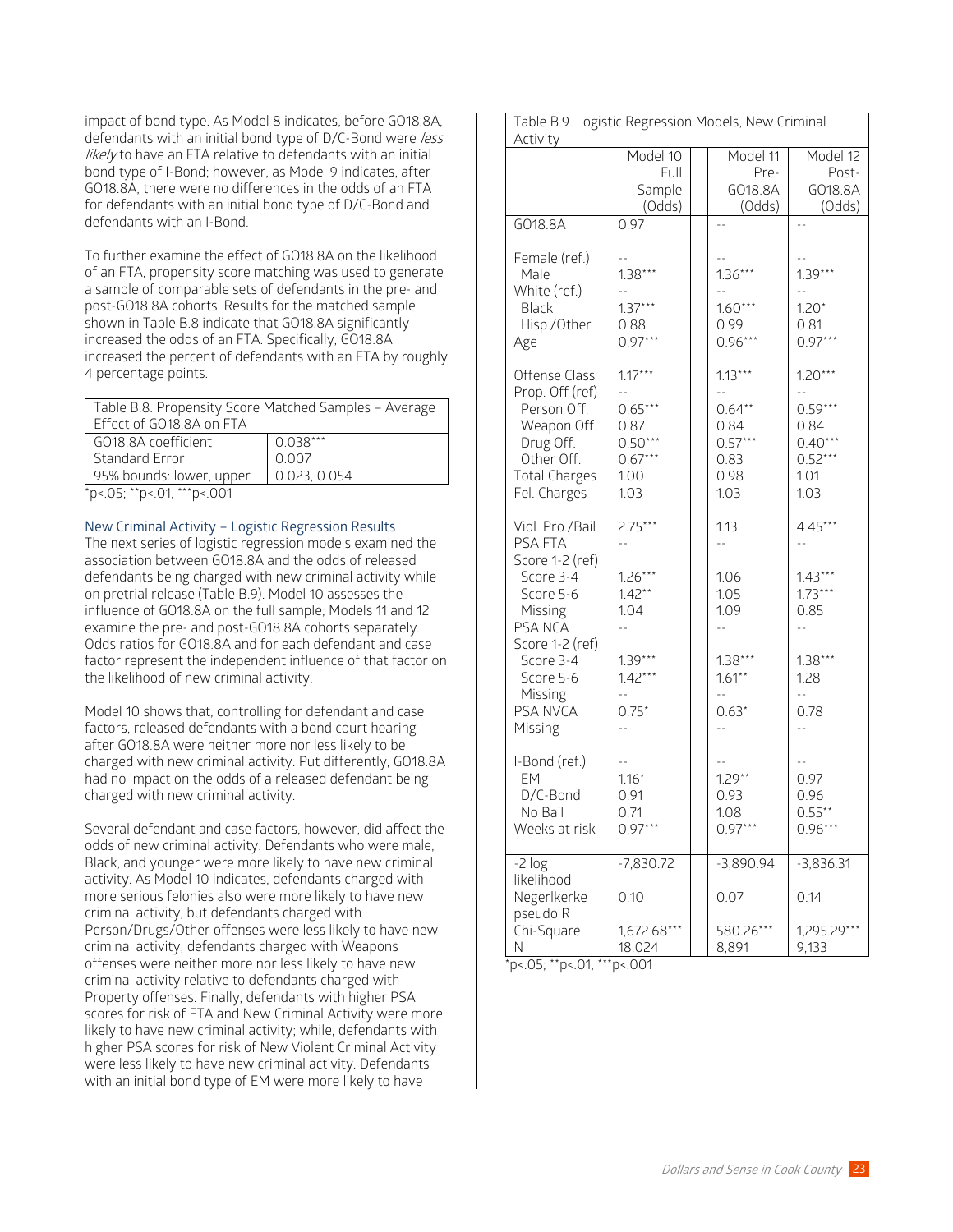new criminal activity, but defendants with an initial bond type of D/C-Bond or No Bail were neither more nor less likely to have new criminal activity, relative to defendants with an I-Bond. Finally, defendants who spent more time in the community were less likely to have new criminal activity.

Estimates remain fairly stable when considering the likelihood of new criminal activity pre-GO18.8A (Model 11) and post-GO18.8A (Model 12). The most notable difference is the impact of PSA scores. As Model 11 indicates, before GO18.8A, PSA scores for risk of an FTA were unrelated to new criminal activity; however, as Model 12 indicates, after GO18.8A, defendants with higher PSA scores for risk of an FTA were more likely to have new criminal activity. A second notable difference is the impact of initial bond type. Before GO18.8A, defendants with an initial bond type of EM were more likely to have new criminal activity, but defendants with an initial bond type of D/C-Bond or No Bail were neither more nor less likely to have new criminal activity, relative to defendants with an initial bond type of I-Bond; after GO18.8A, however, bond type was unrelated to new criminal activity (the negative, significant finding for No Bail is likely due to the very small number of defendants released with No Bail).

To further examine the effect of GO18.8A on the likelihood of new criminal activity, propensity score matching was used to generate a sample of comparable sets of defendants in the pre- and post-GO18.8A cohorts. Results for the matched sample shown in Table B.10 indicate that GO18.8A had no impact on the odds of new criminal activity.

| Table B.10. Propensity Score Matched Samples -                                                |  |  |  |
|-----------------------------------------------------------------------------------------------|--|--|--|
| Average Effect of GO18.8A on New Criminal Activity                                            |  |  |  |
| GO18.8A coefficient<br>0.005                                                                  |  |  |  |
| 0.007<br><b>Standard Error</b>                                                                |  |  |  |
| 95% bounds: lower, upper<br>$-0.009, 0.020$                                                   |  |  |  |
| $*_{n}$ , $\cap$ $\Gamma$ , $**_{n}$ , $\cap$ $\wedge$ $*$ , $*_{n}$ , $\cap$ $\cap$ $\wedge$ |  |  |  |

\*p<.05; \*\*p<.01, \*\*\*p<.001

New Violent Criminal Activity – Logistic Regression Results The final series of logistic regression models examined the association between GO18.8A and the likelihood of released defendants being charged with new violent criminal activity while on pretrial release (Table B.11). Model 13 assesses the influence of GO18.8A on the full sample; Models 14 and 15 examine the pre- and post-GO18.8A cohorts separately. Odds ratios for GO18.8A and for each defendant and case factor represent the independent influence of that factor on the likelihood of new violent criminal activity.

Estimates from Model 13 show that, controlling defendant and case factors, released defendants with a bond court hearing after GO18.8A were neither more nor less likely to be charged with new violent criminal activity. Put differently, GO18.8A had no impact on the odds of a released defendant being charged with new violent criminal activity.

| Table B.11. Logistic Regression Models, New Violent<br>Criminal Activity                                                                                                      |                                                                                    |                                                                                                |                                                                                                    |  |
|-------------------------------------------------------------------------------------------------------------------------------------------------------------------------------|------------------------------------------------------------------------------------|------------------------------------------------------------------------------------------------|----------------------------------------------------------------------------------------------------|--|
|                                                                                                                                                                               | Model 13<br>Full<br>Sample<br>(Odds)                                               | Model 14<br>Pre-<br>GO18.8A<br>(Odds)                                                          | Model 15<br>Post-<br>GO18.8A<br>(Odds)                                                             |  |
| GO18.8A                                                                                                                                                                       | 1.05                                                                               |                                                                                                |                                                                                                    |  |
| Female (ref.)<br>Male<br>White (ref.)<br>Black<br>Hisp./Other<br>Age                                                                                                          | $1.43*$<br>$1.40**$<br>1.14<br>$0.96***$                                           | $1.53*$<br>$1.79***$<br>1.43<br>$0.96***$                                                      | 1.34<br>1.15<br>0.95<br>$0.95***$                                                                  |  |
| Offense Class<br>Prop. Off. (ref.)<br>Person Off.<br>Weapon Off.<br>Drug Off.<br>Other Off.<br><b>Total Charges</b><br>Fel. Charges                                           | 1.04<br>4<br>$1.84***$<br>1.23<br>$0.54***$<br>1.15<br>1.04<br>0.97                | 1.02<br>$\sim$<br>$2.34***$<br>1.40<br>$0.65**$<br>1.19<br>1.03<br>0.96                        | 1.04<br>44<br>1.41<br>1.09<br>$0.45***$<br>1.11<br>1.04<br>0.98                                    |  |
| Viol. Pro./Bail<br>PSA FTA Score<br>1-2 (ref)<br>Score 3-4<br>Score 5-6<br>Missing<br>PSA NCA Score<br>1-2 (ref.)<br>Score 3-4<br>Score 5-6<br>Missing<br>PSA NVCA<br>Missing | $1.48***$<br>1.27<br>$1.62*$<br>1.08<br>å,<br>0.94<br>1.10<br>Ц,<br>1.41<br>$\sim$ | 1.33<br>$\sim$<br>1.11<br>$2.14*$<br>1.29<br>ă.<br>1.00<br>0.95<br>$\ddotsc$<br>1.02<br>$\sim$ | $1.56***$<br>$-$<br>$1.39*$<br>1.41<br>0.81<br>$\overline{a}$<br>0.90<br>1.16<br>$\sim$<br>$1.70*$ |  |
| I-Bond (ref.)<br><b>EM</b><br>D/C-Bond<br>No Bail<br>Weeks at risk                                                                                                            | 1.00<br>$1.27*$<br>0.87<br>$0.97***$                                               | 1.09<br>1.16<br>0.71<br>$0.97***$                                                              | 0.78<br>$1.39*$<br>0.95<br>$0.96***$                                                               |  |
| -2 log likelihood<br>Negerlkerke<br>pseudo R<br>Chi-Square<br>Ν                                                                                                               | $-2,408.59$<br>0.07<br>373.79***<br>18,024                                         | $-1,160.90$<br>0.06<br>153.51***<br>8,891                                                      | $-1,238.54$<br>0.09<br>237.66***<br>9,133                                                          |  |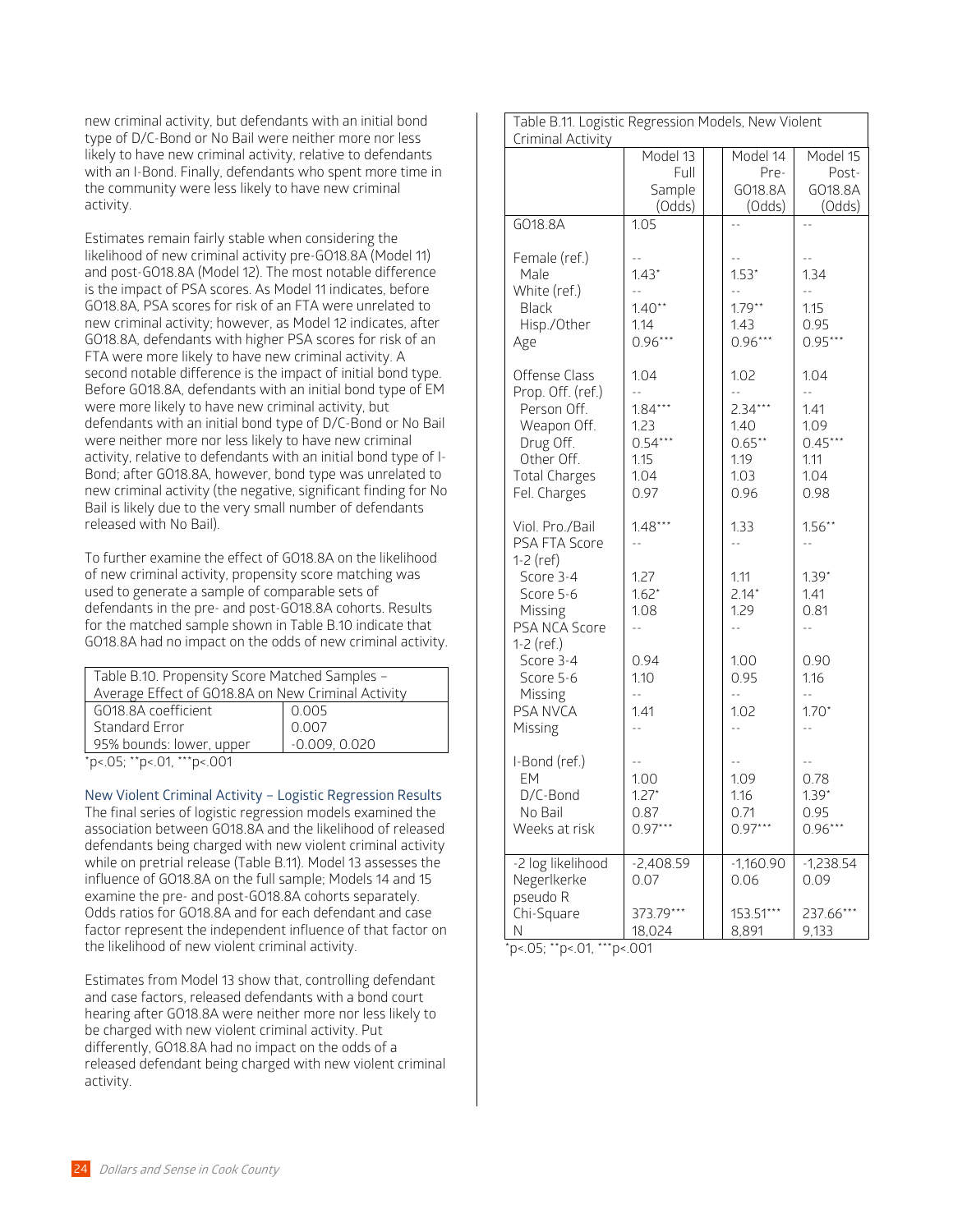Several defendant and case factors, however, did affect the odds of new violent criminal activity. Defendants who were male, Black, and younger were more likely to have new violent criminal activity. As Model 13 indicates, defendants charged with Person offenses were more likely and defendants charged with Drug offenses were less likely to have new violent criminal activity relative to defendants charged with Property offenses. PSA scores and initial bond types were not associated with new violent criminal activity. Finally, defendants who spent more time in the community were less likely to have new violent criminal activity.

Estimates remain fairly stable when considering the likelihood of new violent criminal activity pre-GO18.8A (Model 14) and post-GO18.8A (Model 15). The most notable difference is the impact of race and gender. As Model 14 indicates, before GO18.8A, defendants who were male and Black were more likely to have new violent criminal activity; however, as Model 15 indicates, after GO18.8A, defendant gender and race were unrelated to new violent criminal activity. A second notable difference is the impact of initial bond type. Before GO18.8A, bond type was unrelated to new criminal activity; however, after GO18.8A defendants with an initial bond type of D/C-Bond were more likely to have new violent criminal activity, relative to defendants with an initial bond type of I-Bond. Finally, as Model 14 indicates, before GO18.8A, PSA scores for risk of new violent criminal activity were unrelated to new criminal; however, as Model 15 indicates, after GO18.8A, defendants with higher PSA scores for risk of new violent criminal activity were more likely to have new violent criminal activity.

To further examine the effect of GO18.8A on the likelihood of new criminal activity, propensity score matching was used to generate a sample of comparable sets of defendants in the pre- and post-GO18.8A cohorts. Results for the matched sample shown in Table B.12 indicate that GO18.8A had no impact on the odds of new violent criminal activity.

| Table B.12. Propensity Score Matched Samples - Average |                 |
|--------------------------------------------------------|-----------------|
| Effect of GO18.8A on New Violent Crim Act              |                 |
| GO18.8A coefficient                                    | 0.002           |
| Standard Error                                         | 0.003           |
| 95% bounds: lower, upper                               | $-0.004, 0.008$ |
|                                                        |                 |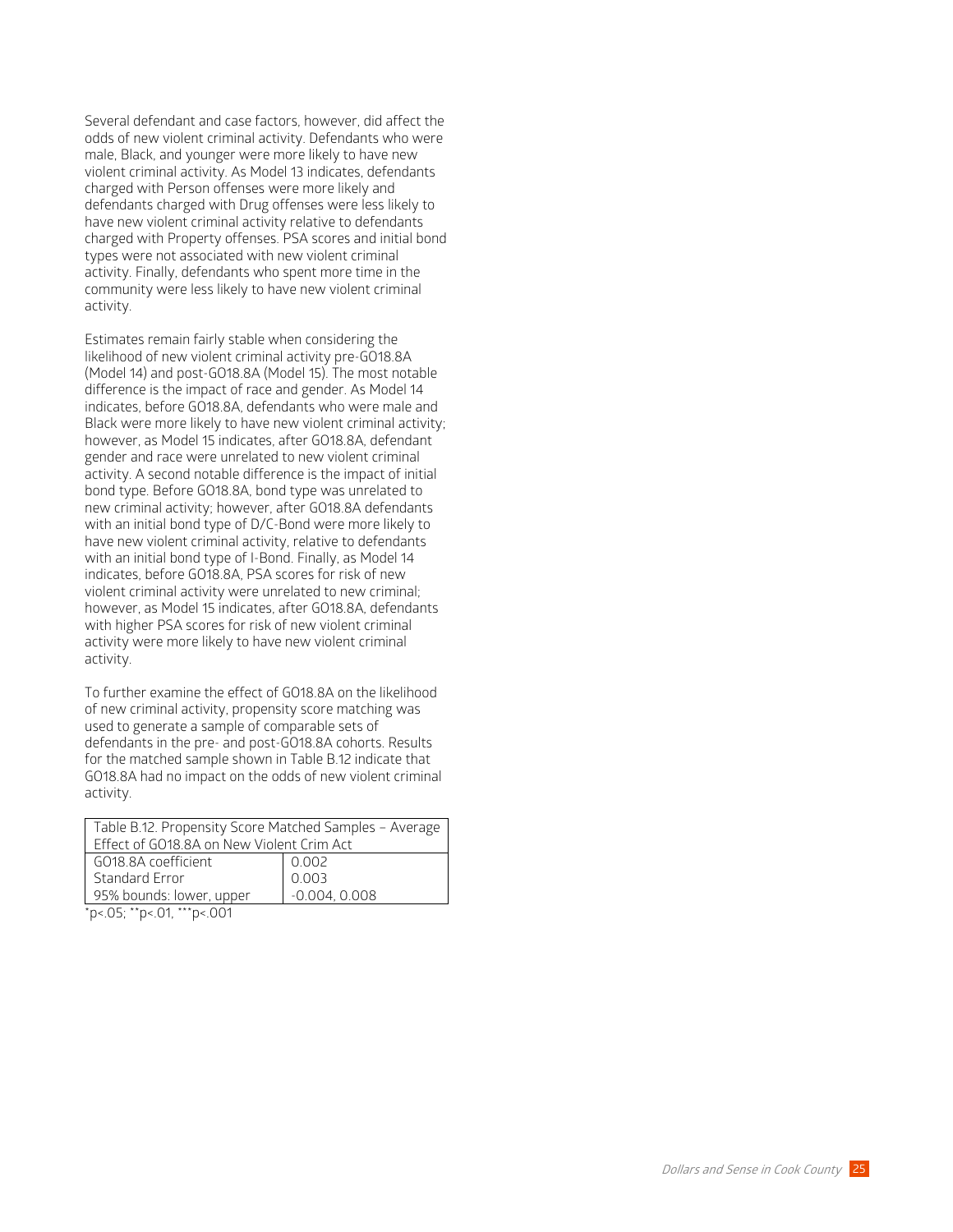# **NOTES**

<sup>1</sup> Chloe Anderson, Cindy Redcross, and Erin Valentine (2019). Evaluation of Pretrial Justice System Reforms That Use the Public Safety Assessment: Effects of New Jersey's Criminal Justice Reform. New York City: MDRC.

<sup>2</sup> Melanie Skemer, Cindy Redcross, and Howard Bloom (2020). Pursuing Pretrial Justice Through an Alternative to Bail: Findings from an Evaluation of New York City's Supervised Release Program. New York City: MDRC.

<sup>3</sup> Oren M. Gur, Michael Hollander, and Pauline Alvarado (2019). Prosecutor-Led Bail Reform: Year One. Philadelphia: Philadelphia District Attorney's Office.

<sup>4</sup> Office of the Chief Judge Circuit Court of Cook County . General Order 18.8A - Procedures for Bail Hearings and Pretrial Release (July 17, 2017).

http://www.cookcountycourt.org/Manage/Division-Orders/View-Division-Order/ArticleId/2562/GENERAL-ORDER-NO-18-8A-Procedures-for-Bail-Hearings-and-Pretrial-Release. Accessed September 1, 2020

<sup>5</sup> Office of the Chief Judge Circuit Court of Cook County (2019). Bail Reform in Cook County: An Examination of General Order 18.8A and Bail in Felony Cases. Chicago: Office of the Chief Judge Circuit Court of Cook County.

<sup>6</sup> David Jackson, Todd Lighty, and Gary Marx (2020). "Bail Reform Analyses by Cook County Chief Judge Based on Flawed Data, Undercounts New Murder Charges," Chicago Tribune (February 13, 2020).

<sup>7</sup> Paul G. Cassell and Richard Fowles (Forthcoming). "Does Bail Reform Increase Crime? An Empirical Assessment of the Public Safety Implications of Bail Reform in Cook County, IL." Wake Forest Law Review.

<sup>8</sup> James Austin and Wendy Naro-Ware (2020) pointed out additional methodological problems encountered in the Cassell and Fowles analyses, namely "equating arrests with crimes committed; using relative rate rather than the actual rate of change in estimates; …failing to account for changes in prosecutorial policies that may have increased the number of felony filings; and applying national state prison recidivism rates to Cook County pretrial releases" (4) see James Austin and Wendy Naro-Ware (2020). Why Bail Reform is Safe and Effective: The Case of Cook County. Washington, DC: The JFA Institute.

<sup>9</sup> The PSA is a pre-trial risk assessment instrument developed by the Arnold Foundation and implemented in Cook County beginning in 2015.

<sup>10</sup> Using these data, we initially conducted a series of analyses to replicate those detailed in the OCJ report. These initial analyses relied on the same date range to identify a pre-reform cohort (July 1, 2016 through September 30, 2017) and a post-reform cohort (October 1, 2017 through December 31, 2018), definition of eligible cases and defendants (i.e., "initial felony bond hearings of defendants

with completed PSAs"), follow-up period (i.e., cases followed through disposition or March 28, 2019), and definition of outcomes (i.e., failures to appear (FTA) and new criminal case filed before case disposition). We were able to replicate the descriptive findings detailed in the OCJ's report, with the exception of release rates. Our analyses, relying on an independent analyses of individual-level data provided by the Clerk of the Circuit Court of Cook County and the Cook County Sheriff, found higher rates of release than those described in the OCJ's report. The results of the replication analyses are available upon request.

<sup>11</sup> The x-axis represents the bi-weeks within the cohort. The trend lines are the quadratic trends in outcomes.

<sup>12</sup> These numbers represent the predicted probabilities of receiving an I-Bond. These predicted probabilities are the expected outcome for the average defendant/case. The predicted probabilities are reported as the percent of defendants with each outcome after controlling for all defendant- and case-level factors.

<sup>13</sup> The estimated number of people affected by the change in the use of I-Bonds was calculated by comparing the number of people predicted to receive an I-Bond after GO18.8A to the number of people who would have received an I-Bond after GO18.8A had the pre-GO18.8A I-Bond rates remained unchanged. Thus, the calculation was: ('post-GO18.8A predicted probability of I-Bond' X 'number of defendants in post-GO18.8A cohort') - ('pre-GO18.8A predicted probability of I-Bond' X 'number of defendants in post-GO18.8A cohort'). The final result was 3,559 people. This is an estimate because, first, there is no way to know how many people would have been given I-Bonds had GO18.8A not been implemented and, second, the I-Bond rates pre- and post-GO18.8A are based on predicted probabilities accounting for defendant and case factors.

<sup>14</sup> To determine if the effects of different defendant and case factors varied before and after GO18.8A, the logistic regression models were run separately for each period. Defendant race was one factor that displayed variable effects before and after GO18.8A. As the logistic regression models indicate, the effect of race on the odds of receiving an I-Bond was not statistically significant in the pre-GO18.8A cohort; however, the effect of race was statistically significant in the post-GO18.8A cohort.

<sup>15</sup> As noted in Appendix A, a limitation of the current study was the lack of information on Hispanic ethnicity, particularly in the pre-GO18.8A cohort. It is unclear how Hispanic defendants may have been categorized in court data during this period, including whether they were categorized as White defendants. As such, ethnicity is not included in the analyses; rather, three race/ethnicity categories were created – White, Black, Hispanic/Other. Thus, the interpretation of the change in the likelihood of receiving an I-Bond for White and Black defendants may be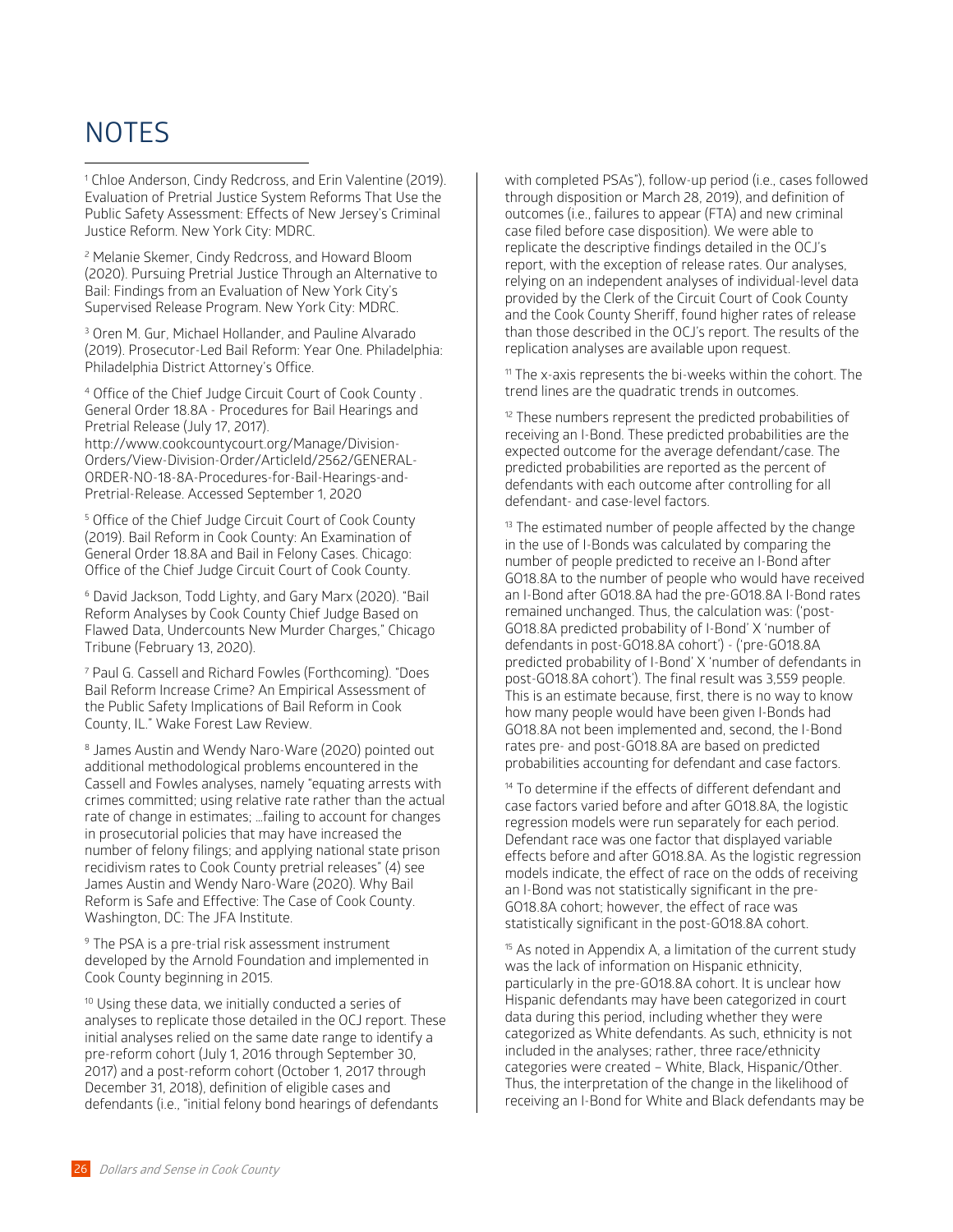affected by these categorizations in the court data. If data allowed for a more accurate categorization, these observe changes and the interpretation of disparities may be different.

<sup>16</sup> The bond amounts reflect 10% of the face value of the bond, or the amount defendants would have to pay to secure their release.

<sup>17</sup> Although most of the posted bond is eventually returned once the case is resolved, this is money that the defendant or their family do not have available to them throughout the durtation of the case.

<sup>18</sup> It is possible that defendants receiving an I-Bond are held due to warrants in other jurisdictions. A separate graph showing defendants receiving No Bail who were released is not included, given the low number of defendants with No Bail pre-GO18.8A.

<sup>19</sup> To determine if the effect of different defendant and case factors varied before and after GO18.8A, the logistic regression models were run separately for each period and the probability of pretrial release was generated for select defendant and case factors. Defendant race was one factor that displayed variable effects before and after GO18.8A.

After controlling for defendant and case factors, roughly 75% of Black defendants and 77% of White defendants were expected to be released before GO18.8A. Release rates for both Black and White defendants increased after GO18.8A; however, 81% of Black defendants were expected to be released after GO18.8A compared to 83% of White defendants. Thus, GO18.8A was associated with no change in racial disparities in pretrial release; rather, a slight racial disparity in release rates continued after GO18.8A. Although it is beyond the scope of the current analyses, this requires additional exploration. Defendant race likely also picks up variance associated with socio-economic status and ability to pay bond amounts. Despite the reduction in overall bond amounts detailed in the current study, ability to pay a D-Bond amount might explain some of these differences in release rates. If this were the case, that would suggest differential implementation of "affordability" in the decision process outlined in GO18.8A.

<sup>20</sup> The influence of weeks at risk in the community on new criminal activity is contrary to expectations. However, this may be an indication that, if defendants are committing new offenses while on pretrial release, it is likely they are committing those offenses very soon after release.

<sup>21</sup> The BSTS method was developed by researchers at Google and originally made available to other analysts via an R package named CausalImpact. - K. H. Brodersen, F. Gallusser, J. Koehler, N. Remy, S. L. Scott. (2015). "Inferring causal impact using Bayesian structural time-series models," The Annals of Applied Statistics 9: 247–274. URL: https://projecteuclid.org/euclid.aoas/1430226092. doi:10.1214/14-AOAS788, publisher: Institute of Mathematical Statistics.

<sup>22</sup> Projecting crime out more than 365 days from the policy implementation period examined in this report was not done because of the inability to account for all of the changes to policy and practice (both criminal justice and beyond) that could influence crime levels. For the most part, these control variables were correlated with the crime measures in the directions that would be expected. There was a positive correlation between average temperature and all crime measures, with higher temperatures being correlated with more crime (indicative of the seasonality of crime). There was an inverse correlation between precipitation and all crimes other than murder (if there was precipitation, there were fewer crimes). Unemployment rates were positively correlated with Violent Index Crime with a Gun, but were not correlated with the overall Violent Index Crime and inversely related to Property Index Crimes. There was an inverse correlation between arrests for druglaw violations and all crimes examined except for Property Index Crimes. Finally, for all crimes other than Property Index Crime, crimes tended to be higher on weekends.

<sup>23</sup> This is estimated using a 68% confidence interval.

<sup>24</sup> Melanie Skemer, Cindy Redcross, and Howard Bloom (2020). Pursuing Pretrial Justice Through an Alternative to Bail: Findings from an Evaluation of New York City's Supervised Release Program. New York City: MDRC.

<sup>25</sup> Chloe Anderson, Cindy Redcross, and Erin Valentine (2019). Evaluation of Pretrial Justice System Reforms That Use the Public Safety Assessment: Effects of New Jersey's Criminal Justice Reform. New York City: MDRC.

<sup>26</sup> Oren M. Gur, Michael Hollander, and Pauline Alvarado (2019). Prosecutor-Led Bail Reform: Year One. Philadelphia: Philadelphia District Attorney's Office.

<sup>27</sup> The initial data set provided by ISLG included cases with court event dates as early as September 29, 1960. To ensure we captured only those cases initiated after 2013, we deleted all cases that had a court event with an event date earlier than January 1, 2013.

<sup>28</sup> The court data included cases that originated in both municipal court and felony court. Cases that originate in municipal court are initially given a municipal court case number; if such cases are subsequently transferred to felony court, they are then given a new felony court case number. In such cases, a central booking number is used to link the cases across courts. For the current analyses, a unique case number was created by ISLG for such cases and was used in place of the municipal and felony court cases numbers to track cases and court events.

<sup>29</sup> The analyses track defendant/case combinations since defendants could have multiple cases during the study period. For example, a defendant may have multiple bond court hearings on the same day for different cases. It also is possible for the same defendant to appear multiple times in the dataset if they have multiple cases initiated during the study period.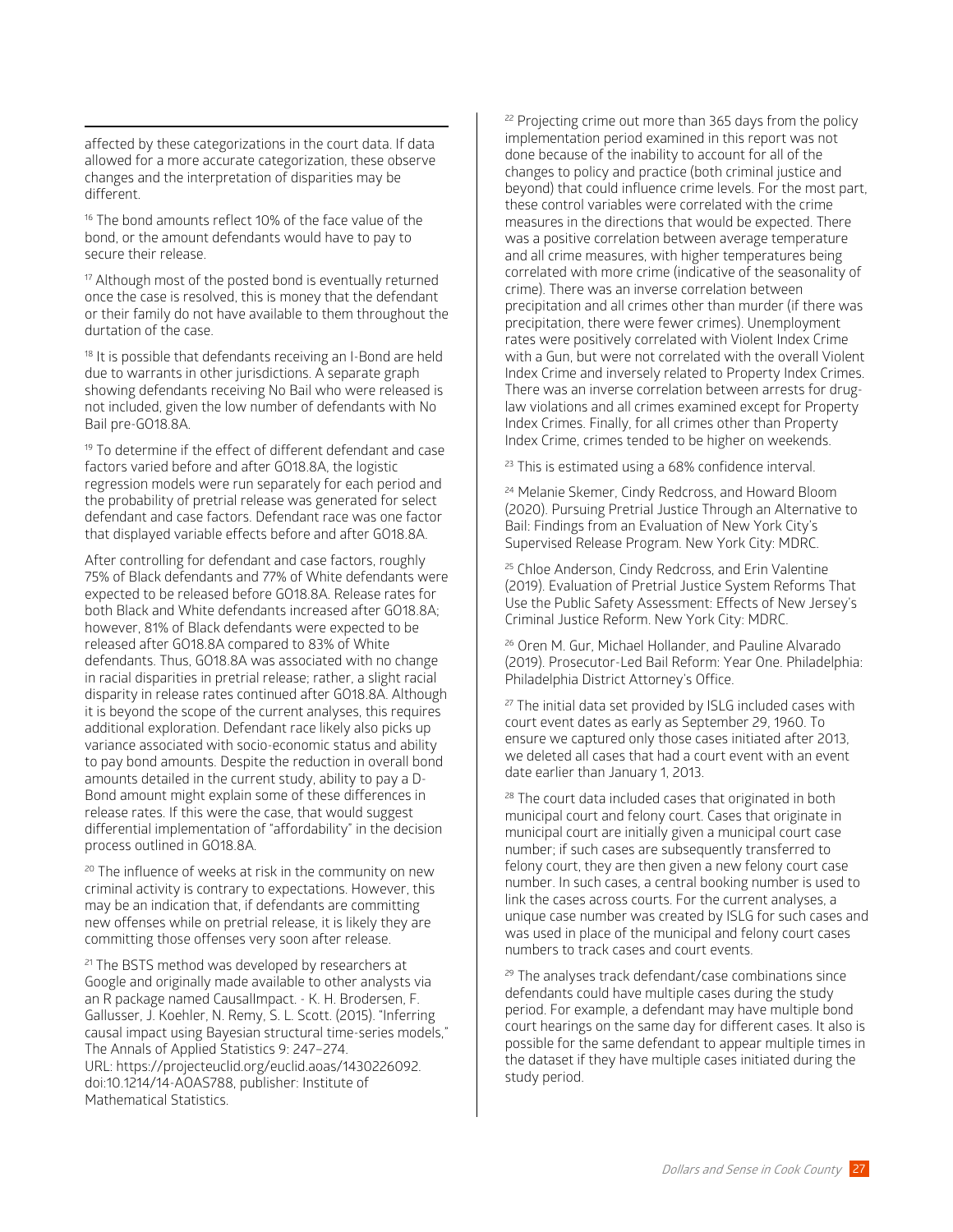<sup>30</sup> See, Office of the Chief Judge Circuit Court of Cook County (2019). Bail Reform in Cook County: An Examination of General Order 18.8A and Bail in Felony Cases. Chicago: Office of the Chief Judge Circuit Court of Cook County, at page 3.

<sup>31</sup> All defendants in the sample were tracked until their case was disposed or for a full twelve months, whichever came first, ensuring that all follow-up periods potentially covered both summer and winter months.

<sup>32</sup> This explains why defendants with, for example, No Bail are released from jail.

<sup>33</sup> Due to the availability of data, it was only possible to examine new charges filed in Cook County. Thus, new charges filed in other jurisdictions are not included.

<sup>34</sup> This provided a broader definition of New Violent Criminal Activity than defined in the OCJ's report. While the OCJ report included only Part I felony offenses, we included any misdemeanor or felony Person offense, including simple assault and domestic battery.

35 Weapons offenses include Unlawful Use of a Weapon, Unlawful Use of a Weapon by a Felon, Aggravated Unlawful Use of a Weapon, Unlawful Possession/Purchase of Firearms and Firearms Ammunition, Unlawful/Aggravated/Reckless Discharge of a Firearm, Armed Habitual Offender, Gunrunning, Unlawful Sale/Delivery of a Firearm, Armed Violence.

<sup>36</sup> Total cases reported here are slightly lower than the total samples due to missing values for some variables.

<sup>37</sup> Total cases reported here are slightly lower than the total samples due to missing values for some variables

38 Missing values for PSA scores for risk of New Criminal Activity and risk of New Violent Criminal Activity were omitted due to collinearity with missing values for PSA scores for risk of FTA. Thus, only the coefficients for PSA scores for risk of FTA are reported in this and all subsequent logistic regression tables.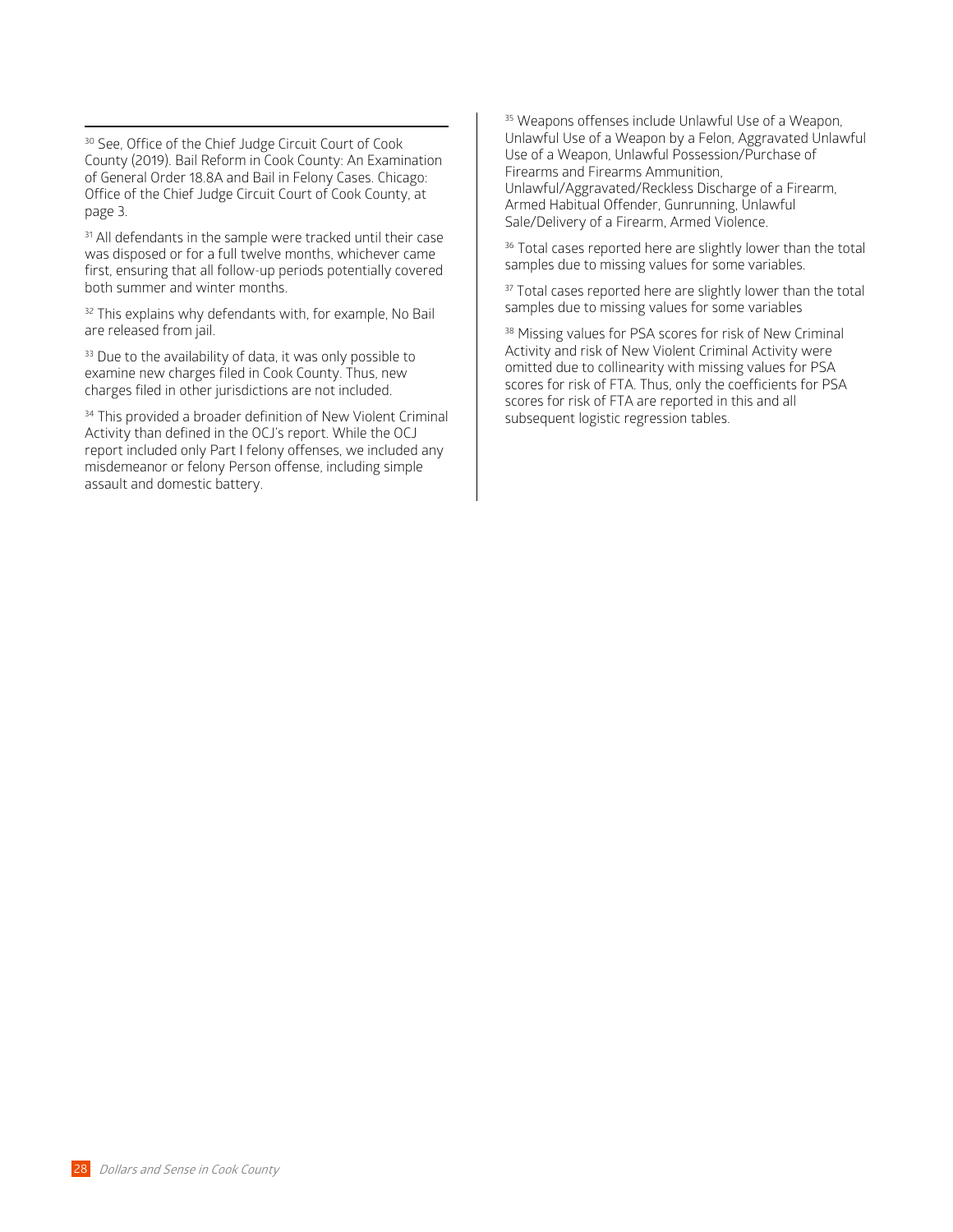#### Acknowledgements

A special thank you to Branden DuPont at the Medical College of Wisconsin for his assistance with the analyses of Chicago crime rates. Thank you to Jennifer Ferone and Reagan Daly at the Institute for State and Local Governance at the City University of New York for their insights and support. Finally, we would like to thank Laurie Garduque and Maria Speiser of the MacArthur foundation for their support throughout this project.

## About the Center for Criminal Justice Research, Policy, and Practice

The Center for Criminal Justice Research, Policy, and Practice at Loyola University Chicago promotes fair, informed, effective, and ethical criminal justice approaches through collaborative interdisciplinary research, professional development, and targeted projects.

For more information, visit https://www.luc.edu/ccj/

Center for Criminal Justice Research, Policy & Practice Loyola University Chicago 25 East Pearson, Suite 1116 Chicago, Illinois 60611 ccj@luc.edu

For more information about this report, contact Don Stemen at dstemen@luc.edu or David Olson at dolson1@luc.edu. For more information about the Center for Criminal Justice Research, Policy, and Practice, contact David Olson, Director.

#### Suggestion citation

Don Stemen and David Olson. *Dollars and Sense in Cook* County: Examining the Impact of General Order 18.8A on Felony Bond Court Decisions, Pretrial Release, and Crime. Chicago: Loyola University Chicago, 2020.